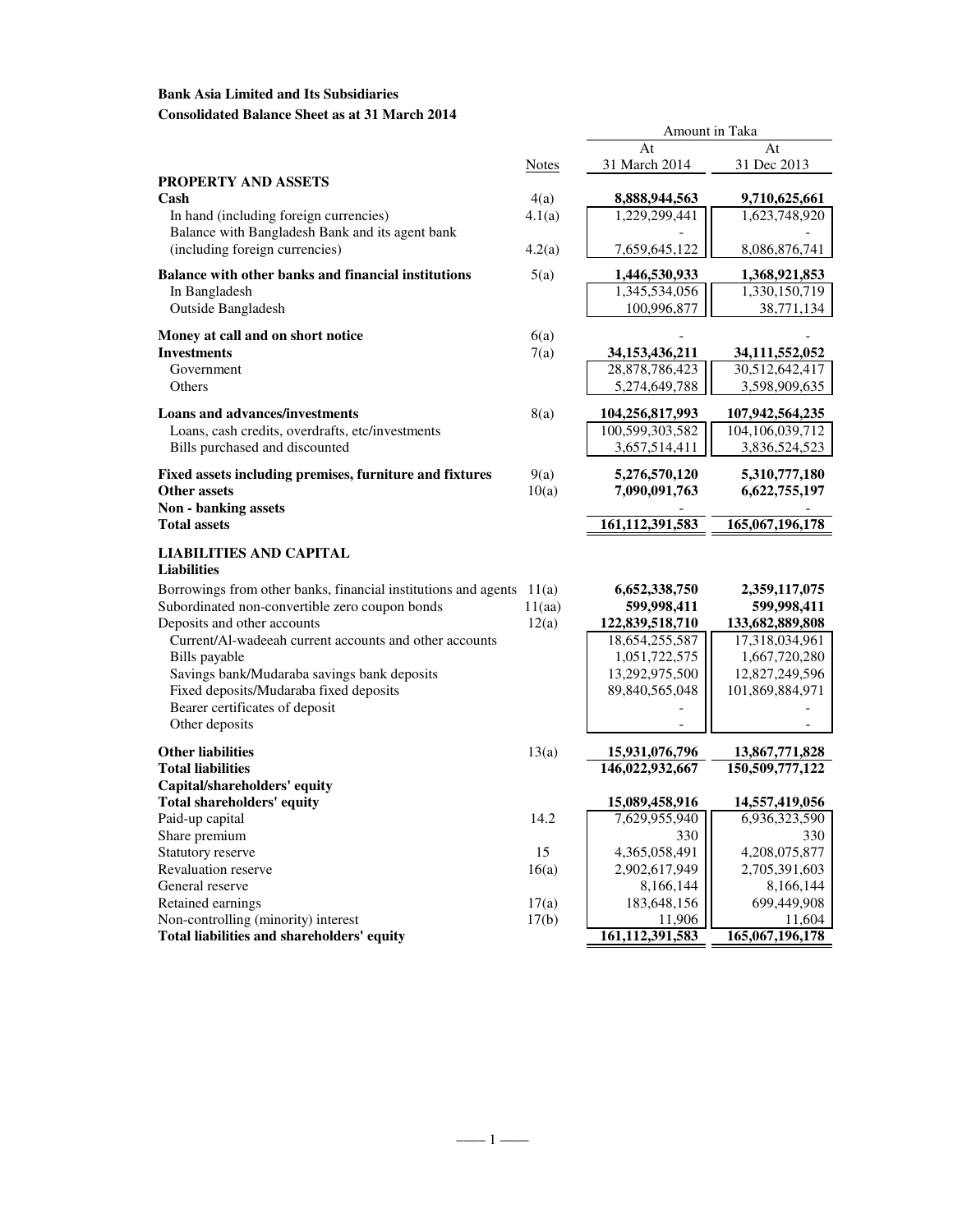# **Bank Asia Limited and Its Subsidiaries Consolidated Balance Sheet as at 31 March 2014**

|                                                                       |              | Amount in Taka |                |
|-----------------------------------------------------------------------|--------------|----------------|----------------|
|                                                                       |              | At             | At             |
|                                                                       | <b>Notes</b> | 31 March 2014  | 31 Dec 2013    |
| <b>OFF-BALANCE SHEET ITEMS</b>                                        |              |                |                |
| <b>Contingent liabilities</b>                                         | 18           | 72,700,858,014 | 67,164,264,930 |
| Acceptances and endorsements                                          |              | 22,660,194,684 | 22,488,214,073 |
| Letters of guarantee                                                  |              | 19,761,010,077 | 17,820,912,163 |
| Irrevocable letters of credit                                         |              | 19,860,191,489 | 17,909,992,216 |
| Bills for collection                                                  |              | 10,419,461,764 | 8,945,146,478  |
| Other contingent liabilities                                          |              |                |                |
| <b>Other commitments</b>                                              |              |                |                |
| Documentary credits and short term trade-related transactions         |              |                |                |
| Forward assets purchased and forward deposits placed                  |              |                |                |
| Undrawn note issuance and revolving underwriting facilities           |              |                |                |
| Undrawn formal standby facilities, credit lines and other commitments |              |                |                |
| Total off-balance sheet items including contingent liabilities        |              | 72,700,858,014 | 67,164,264,930 |

-sd- -sd-**Imran Ahmed FCA, CISA Md. Mehmood Husain**<br>
Chief Financial Officer<br>
President & Managing D

President & Managing Director

 $-\qquad -$  2 –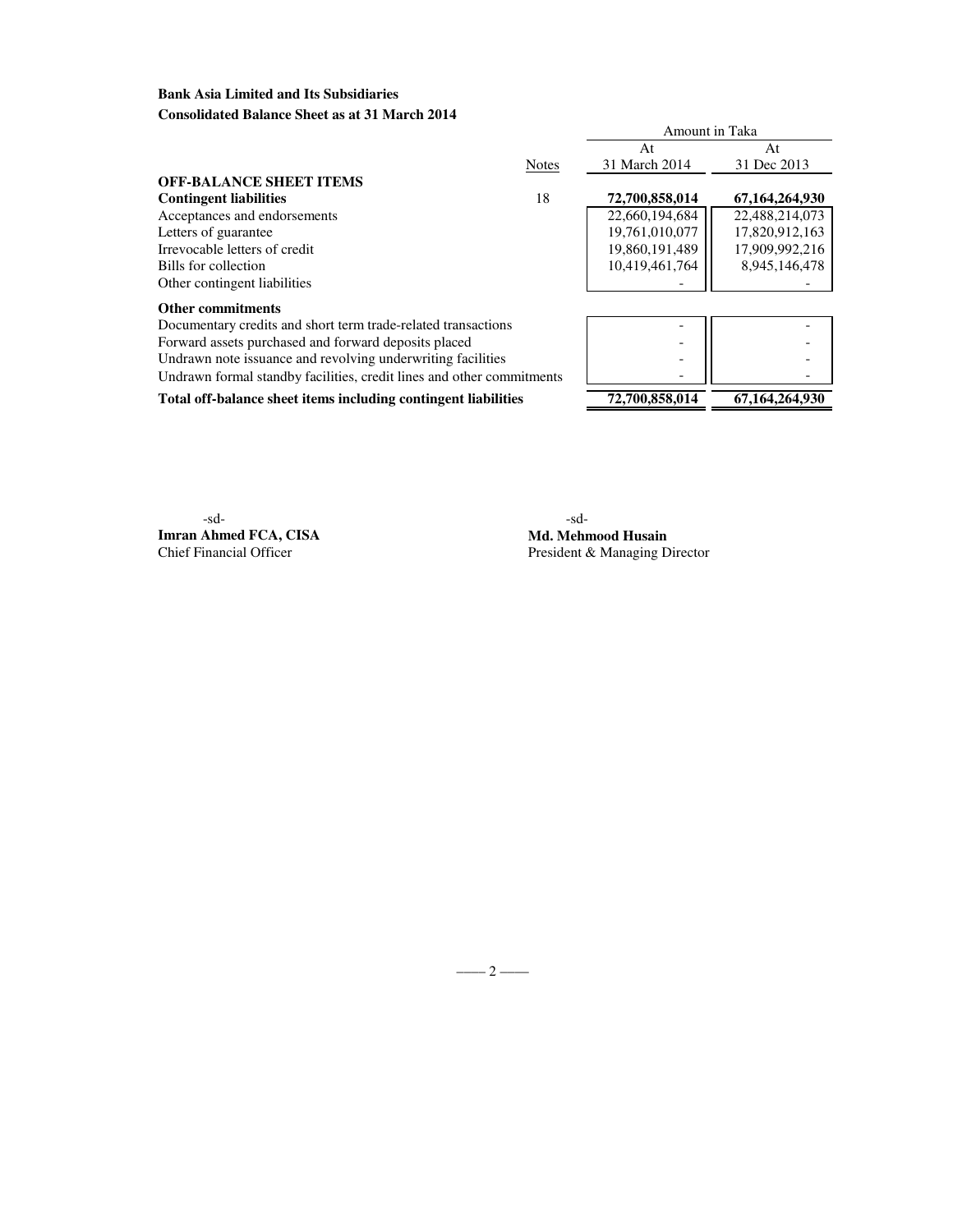### **Bank Asia Limited and Its Subsidiaries**

### **Consolidated Profit and Loss Statement for the period ended 31 March 2014**

|                                                  |              | Period ended  | Period ended   |
|--------------------------------------------------|--------------|---------------|----------------|
|                                                  | <b>Notes</b> | 31 March 2014 | 31 March 2013  |
| <b>OPERATING INCOME</b>                          |              |               |                |
| Interest income                                  | 20(a)        | 3,721,613,646 | 3,536,401,035  |
| Interest paid on deposits and borrowings, etc    | 21(a)        | 2,840,429,052 | 2,775,644,286  |
| Net interest income                              |              | 881,184,594   | 760,756,749    |
| Investment income                                | 22(a)        | 800,132,721   | 538,456,948    |
| Commission, exchange and brokerage               | 23(a)        | 458,029,325   | 402,733,575    |
| Other operating income                           | 24(a)        | 106,345,512   | 100,464,460    |
|                                                  |              | 1,364,507,558 | 1,041,654,983  |
| Total operating income (A)                       |              | 2,245,692,152 | 1,802,411,732  |
| <b>OPERATING EXPENSES</b>                        |              |               |                |
| Salaries and allowances                          | 25(a)        | 457, 473, 359 | 349,083,543    |
| Rent, taxes, insurance, electricity, etc         | 26(a)        | 117,054,720   | 98,902,521     |
| Legal expenses                                   | 27(a)        | 2,321,650     | 1,576,583      |
| Postage, stamp, telecommunication, etc           | 28(a)        | 17,158,979    | 15,460,949     |
| Stationery, printing, advertisements, etc        | 29(a)        | 14,906,825    | 16,610,932     |
| Managing Director's salary and fees              | 30           | 2,550,000     | 2,550,000      |
| Directors' fees                                  | 31(a)        | 496,900       | 290,000        |
| Auditors' fees                                   | 32(a)        | 195,000       | 197,000        |
| Depreciation and repairs of Bank's assets        | 33(a)        | 102,650,344   | 80,374,737     |
| Other expenses                                   | 34(a)        | 134,319,561   | 169,777,914    |
| Total operating expenses (B)                     |              | 849,127,338   | 734,824,179    |
| Profit before provision (C=A-B)                  |              | 1,396,564,814 | 1,067,587,553  |
| Provision for loans and advances/investments     |              |               |                |
| General provision                                |              | (51,871,408)  | 121,543,251    |
| Specific provision                               |              | 487, 757, 781 | 370,542,040    |
|                                                  |              | 435,886,373   | 492,085,291    |
| Provision for off-balance sheet items            |              | 55,365,931    | 22,373,890     |
| Provision for diminution in value of investments | 34(c)        | 53,866,297    |                |
| Other provisions                                 |              | 4,727,164     |                |
| Total provision (D)                              |              | 549,845,765   | 514,459,181    |
| Total profit before tax (C-D)                    |              | 846,719,049   | 553,128,372    |
| Provision for taxation                           |              |               |                |
| Current tax                                      | 13.4.1(a)    | 511,905,535   | 443,406,546    |
| Deferred tax                                     | 13.4.2(a)    |               |                |
|                                                  |              | 511,905,535   | 443,406,546    |
| Net profit after tax                             |              | 334,813,514   | 109,721,826    |
| <b>Appropriations</b>                            |              |               |                |
| Statutory reserve                                | 15           | 156,982,614   | 128,186,058    |
| General reserve                                  |              |               |                |
|                                                  |              | 156,982,614   | 128,186,058    |
| <b>Retained surplus</b>                          |              | 177,830,900   | (18, 464, 232) |
| <b>Attributable to:</b>                          |              |               |                |
| Equity holders of Bank Asia Limited              |              | 177,830,598   | (18, 462, 322) |
| Non-controlling (minority) interest              |              | 302           | (1,910)        |
|                                                  |              | 177,830,900   | (18, 464, 232) |
| <b>Earnings Per Share (EPS)</b>                  | 35(a)        | 0.44          | 0.14           |
|                                                  |              |               |                |
|                                                  |              |               |                |

-sd- -sd-**Imran Ahmed FCA, CISA Md. Mehmood Husain**<br> **Chief Financial Officer**<br> **Md. Mehmood Husain**<br> **President & Managing D** 

President & Managing Director

Amount in Taka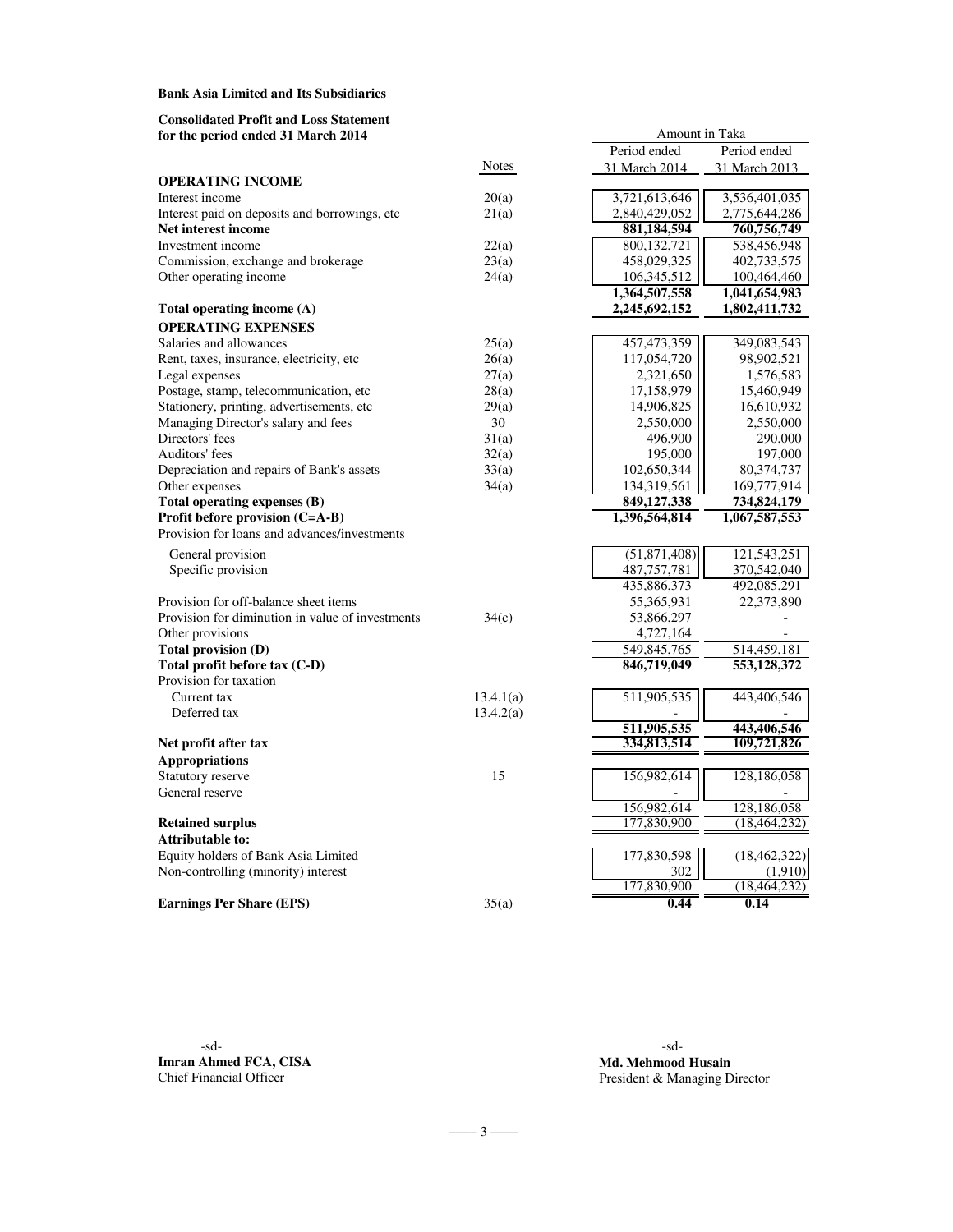**Bank Asia Limited and Its Subsidiaries**

| <b>Consolidated Cash Flow Statement</b><br>for the period ended 31 March 2014                                           | Amount in Taka      |                                  |  |  |
|-------------------------------------------------------------------------------------------------------------------------|---------------------|----------------------------------|--|--|
|                                                                                                                         | Period ended        | Period ended                     |  |  |
|                                                                                                                         | Jan to March, 2014  | Jan to March, 2013               |  |  |
| Cash flows from operating activities (A)                                                                                |                     |                                  |  |  |
| Interest receipts                                                                                                       | 4,097,475,401       | 3,429,288,894                    |  |  |
| Interest payments                                                                                                       | (2,840,429,052)     | (2,775,644,286)                  |  |  |
| Fees and commission receipts                                                                                            | 458,029,325         | 402,733,575                      |  |  |
| Cash payment to employees                                                                                               | (436, 334, 879)     | (351, 633, 543)                  |  |  |
| Cash payment to suppliers                                                                                               | (30, 171, 896)      | (66, 807, 379)                   |  |  |
| Income tax paid                                                                                                         | (351, 633, 245)     | (342, 268, 214)                  |  |  |
| Receipts from other operating activities                                                                                | 208,927,811         | 100,464,460                      |  |  |
| Payments for other operating activities                                                                                 | (273, 841, 317)     | (284, 721, 984)                  |  |  |
| Operating profit before changes in operating assets & liabilities                                                       | 832,022,148         | 111,411,523                      |  |  |
| Increase/decrease in operating assets and liabilities                                                                   |                     |                                  |  |  |
| Loans and advances to customers                                                                                         | 3,762,409,622       | (3,043,333,747)                  |  |  |
| Other assets                                                                                                            | (111, 476, 155)     | 18,975,372                       |  |  |
| Deposits from customers                                                                                                 | (10, 844, 820, 561) | 1,817,411,931                    |  |  |
| <b>Trading liabilities</b>                                                                                              | 4,439,939,114       | 1,630,889,849                    |  |  |
| Other liabilities                                                                                                       | 778,368,732         | 99,342,059                       |  |  |
| Net increase/decrease in operating liabilities                                                                          | (1,975,579,248)     | 523,285,464                      |  |  |
| Net cash from/used in financing activities                                                                              | (1, 143, 557, 100)  | 634,696,987                      |  |  |
| Cash flows from investing activities (B)                                                                                |                     |                                  |  |  |
| Investments in treasury bills, bonds and others                                                                         | 2,129,643,509       | (1,275,156,749)                  |  |  |
| Sale/(Purchase) of trading securities                                                                                   | (1,675,740,153)     | 1,205,581,208                    |  |  |
| Purchase of fixed assets                                                                                                | (53,348,945)        | (202, 216, 024)                  |  |  |
| Net cash from/used in financing activities                                                                              | 400,554,411         | (271, 791, 565)                  |  |  |
| Cash flows from financing activities (C)                                                                                |                     |                                  |  |  |
| Payment for finance lease                                                                                               | (275, 829)          | (563, 412)                       |  |  |
| Subordinated non-convertible zero coupon bonds                                                                          |                     |                                  |  |  |
| Net cash from/(used) in financing activities                                                                            | (275, 829)          | (563, 412)                       |  |  |
| Net increase/decrease in cash and cash equivalents (A+B+C)                                                              | (743, 278, 518)     | 362,342,010                      |  |  |
| Effects of exchange rate changes on cash and cash equivalents<br>Cash and cash equivalents at the beginning of the year | 11,082,332,424      |                                  |  |  |
| Cash and cash equivalents at the end of the period                                                                      | 10,339,053,906      | 10,529,761,537<br>10,892,103,547 |  |  |
| Cash and cash equivalents:                                                                                              |                     |                                  |  |  |
| Cash                                                                                                                    | 1,229,299,441       | 1,271,797,539                    |  |  |
| Balance with Bangladesh Bank and its agent bank(s)                                                                      | 7,659,645,122       | 7,296,133,806                    |  |  |
| Balance with other banks and financial institutions                                                                     | 1,446,530,933       | 2,321,494,102                    |  |  |
| Money at call and on short notice                                                                                       |                     |                                  |  |  |
| Prize bonds                                                                                                             | 3,578,410           | 2,678,100                        |  |  |
|                                                                                                                         | 10,339,053,906      | 10,892,103,547                   |  |  |

 -sd- -sd-**Imran Ahmed FCA, CISA Md. Mehmood Husain**<br>Chief Financial Officer **President & Managing Di** 

President & Managing Director

 $-$  4  $-$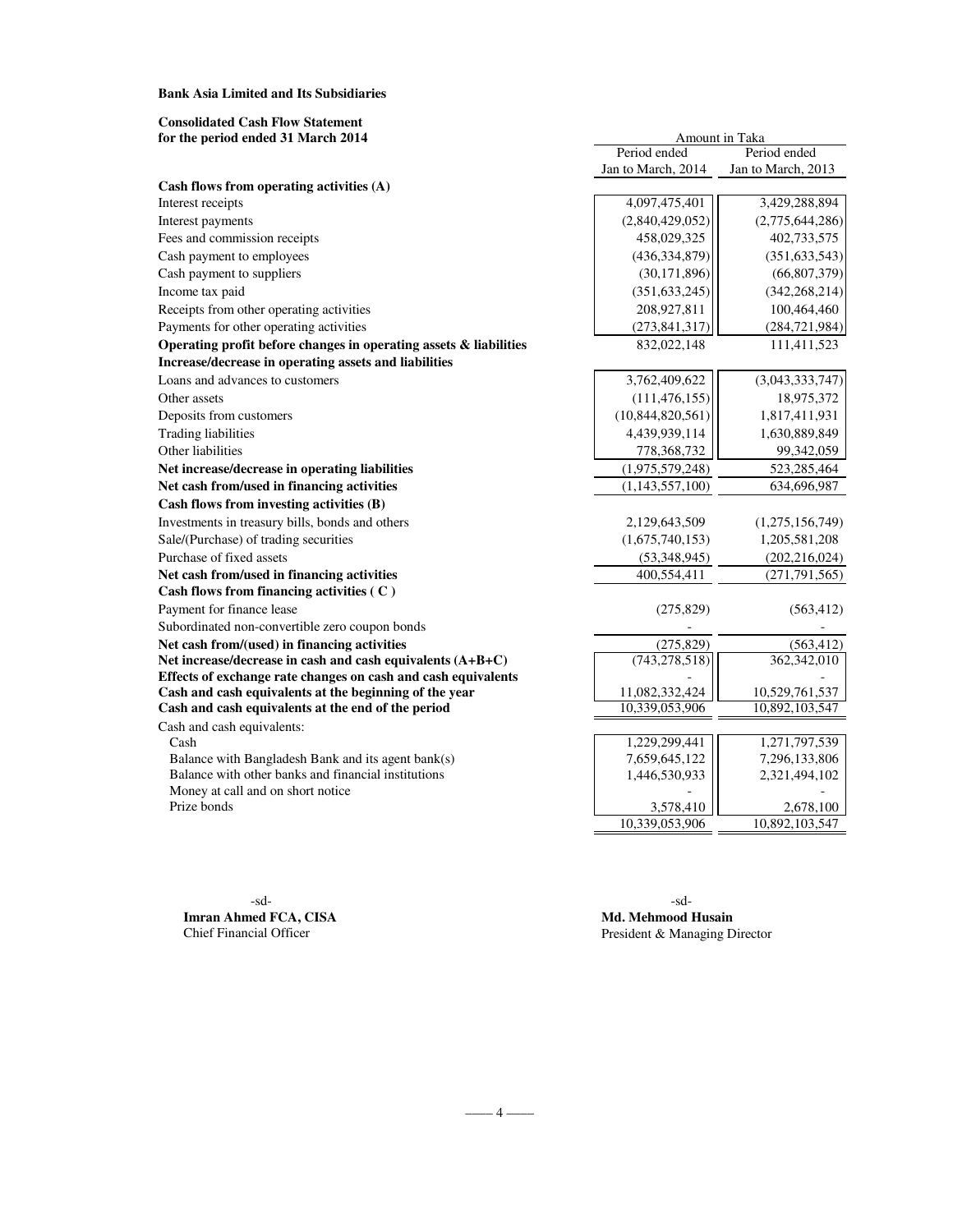### **Bank Asia Limited and Its Subsidiaries**

**Consolidated Statement of Changes in Equity for the period ended 31 March 2014**

|                                                                            |                    |                             |                          |                               |                           |                             |                | Amount in Taka                  |                        |
|----------------------------------------------------------------------------|--------------------|-----------------------------|--------------------------|-------------------------------|---------------------------|-----------------------------|----------------|---------------------------------|------------------------|
| <b>Particulars</b>                                                         | Paid-up<br>capital | <b>Statutory</b><br>reserve | <b>Share</b><br>premium  | <b>Revaluation</b><br>reserve | <b>General</b><br>reserve | <b>Retained</b><br>earnings | <b>Total</b>   | Non-<br>controlling<br>interest | <b>Total</b><br>equity |
| Balance at 01 January 2013                                                 | 6,305,748,720      | 3,503,958,171               | 330                      | 2,592,675,837                 | 8,166,144                 | 703,603,495                 | 13,114,152,697 | 12,191                          | 13, 114, 164, 888      |
| Transferred during the year                                                |                    |                             |                          |                               |                           |                             |                |                                 |                        |
| Adjustment on revaluation of fixed assets and others                       |                    |                             |                          | 22,102,606                    |                           |                             | 22,102,606     |                                 | 22,102,606             |
| Issue of bonus shares                                                      | 630,574,870        |                             |                          |                               |                           | (630, 574, 870)             |                |                                 |                        |
| Issue of right shares                                                      |                    |                             |                          |                               |                           |                             |                |                                 |                        |
| Dividend paid to non-controlling (minority) interest                       |                    |                             |                          |                               |                           |                             |                |                                 |                        |
| Non-controlling interest on retained earnings                              |                    |                             |                          |                               |                           |                             |                |                                 |                        |
| Net profit for the period                                                  |                    |                             |                          |                               |                           | 109,723,736                 | 109,723,736    | (1.910)                         | 109,721,826            |
| <b>Balance at 31 March 2013</b>                                            | 6,936,323,590      | 3,503,958,171               | 330                      | 2,614,778,443                 | 8,166,144                 | 182,752,361                 | 13,245,979,039 | 10,281                          | 13,245,989,320         |
| Transferred during the period                                              |                    | 704,117,706                 | $\overline{\phantom{a}}$ | 90,613,160                    | $\overline{\phantom{a}}$  | (704, 117, 706)             | 90,613,160     | $\overline{\phantom{m}}$<br>٠   | 90,613,160             |
| Adjustment on revaluation of fixed assets and others                       |                    |                             |                          |                               |                           |                             |                |                                 |                        |
| Issue of bonus shares<br>Issue of right shares                             |                    |                             |                          |                               |                           |                             |                |                                 |                        |
| Dividend paid to non-controlling (minority) interest                       |                    |                             |                          |                               |                           |                             |                |                                 |                        |
| Non-controlling interest on retained earnings<br>Net profit for the period |                    |                             |                          |                               | $\overline{\phantom{a}}$  | 1,220,815,253               | 1,220,815,253  | 1,323                           | 1,220,816,576          |
|                                                                            |                    |                             |                          |                               |                           |                             |                |                                 |                        |
| <b>Balance at 31 December 2013</b>                                         | 6,936,323,590      | 4,208,075,877               | 330                      | 2,705,391,603                 | 8,166,144                 | 699,449,908                 | 14,557,407,452 | 11,604                          | 14,557,419,056         |
| Transferred during the year                                                |                    | 156,982,614                 | $\sim$                   |                               | $\overline{\phantom{a}}$  | (156,982,614)               |                | ٠                               |                        |
| Adjustment for revaluation of fixed assets and others                      |                    |                             |                          | 197,226,346                   |                           |                             | 197,226,346    | $\overline{\phantom{a}}$        | 197,226,346            |
| Issue of bonus shares                                                      | 693,632,350        |                             |                          |                               |                           | (693, 632, 350)             |                |                                 |                        |
| Dividend paid to non-controlling (minority) interest                       |                    |                             |                          |                               |                           |                             |                |                                 |                        |
| Net profit for the period                                                  |                    |                             |                          |                               |                           | 334,813,212                 | 334,813,212    | 302                             | 334,813,514            |
| <b>Balance at 31 March 2014</b>                                            | 7,629,955,940      | 4.365.058.491               | 330                      | 2,902,617,949                 | 8,166,144                 | 183,648,156                 | 15,089,447,010 | 11.906                          | 15,089,458,916         |

**Imran Ahmed FCA, CISA**Chief Financial Officer

-sd- -sd- **Md. Mehmood Husain President & Managing Director President & Managing Director** 

 $-5$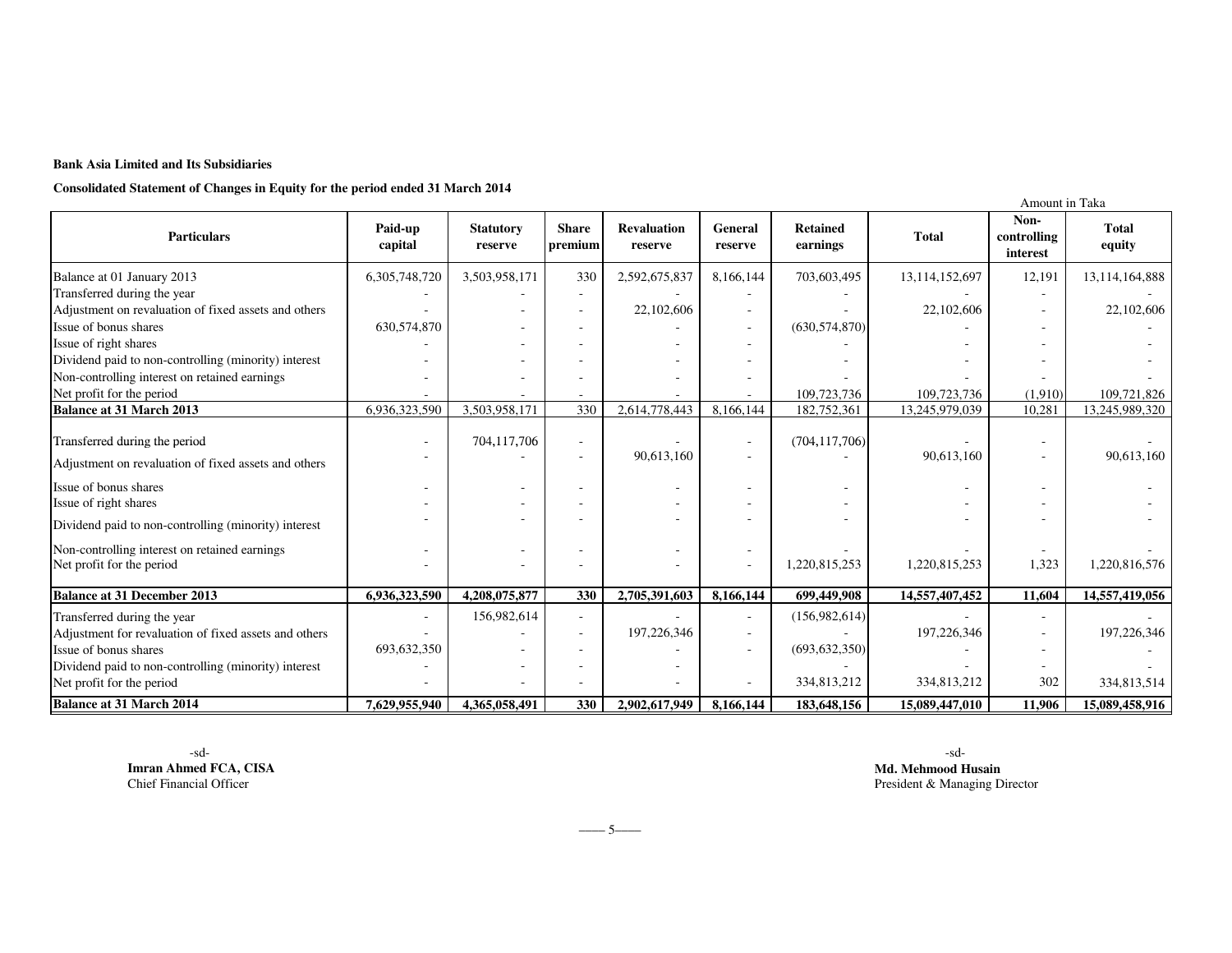# **Bank Asia Limited Balance Sheet as at 31 March 2014**

|                                                                                       |              | At                              | At                              |
|---------------------------------------------------------------------------------------|--------------|---------------------------------|---------------------------------|
|                                                                                       | <b>Notes</b> | 31 March 2014                   | 31 Dec 2013                     |
| PROPERTY AND ASSETS                                                                   |              |                                 |                                 |
| Cash                                                                                  | 4            | 8,885,635,039                   | 9,708,569,284                   |
| In hand (including foreign currencies)                                                | 4.1          | 1,225,989,917                   | 1,621,692,543                   |
| Balance with Bangladesh Bank and its agent bank                                       |              |                                 |                                 |
| (including foreign currencies)                                                        | 4.2          | 7,659,645,122                   | 8,086,876,741                   |
| <b>Balance with other banks and financial institutions</b>                            | 5            | 1,434,250,793                   | 1,362,883,245                   |
| In Bangladesh                                                                         | 5.1          | 1,340,371,936                   | 1,325,297,321                   |
| Outside Bangladesh                                                                    | 5.2          | 93,878,857                      | 37,585,924                      |
| Money at call and on short notice                                                     | 6            |                                 |                                 |
| <b>Investments</b>                                                                    | 7            | 33,941,240,182                  | 33,933,356,023                  |
| Government                                                                            |              | 28,878,786,423                  | 30,512,642,417                  |
| Others                                                                                |              | 5,062,453,759                   | 3,420,713,606                   |
| <b>Loans and advances/investments</b>                                                 | 8            | 101,189,969,268                 | 104,911,261,053                 |
| Loans, cash credits, overdrafts, etc/investments                                      |              | 97,532,454,857                  | 101,074,736,530                 |
| Bills purchased and discounted                                                        |              | 3,657,514,411                   | 3,836,524,523                   |
| Fixed assets including premises, furniture and fixtures                               | 9            | 5,255,677,972                   | 5,288,348,327                   |
| <b>Other assets</b>                                                                   | 10           | 9,023,112,607                   | 8,573,325,470                   |
| Non - banking assets                                                                  |              |                                 |                                 |
| <b>Total assets</b>                                                                   |              | 159,729,885,861                 | 163,777,743,402                 |
| LIABILITIES AND CAPITAL                                                               |              |                                 |                                 |
| <b>Liabilities</b>                                                                    |              |                                 |                                 |
| Borrowings from other banks, financial institutions and agents                        | 11           | 6,253,404,403                   | 1,944,757,246                   |
| Subordinated non-convertible zero coupon bonds                                        | $11$ aa      | 599,998,411                     | 599,998,411                     |
|                                                                                       | 12           |                                 |                                 |
| Deposits and other accounts<br>Current/Al-wadeeah current accounts and other accounts |              | 122,686,778,106                 | 133,489,374,641                 |
| Bills payable                                                                         |              | 18,501,514,983<br>1,051,722,575 | 17,124,519,794<br>1,667,720,280 |
|                                                                                       |              |                                 |                                 |
| Savings bank/Mudaraba savings bank deposits                                           |              | 13,292,975,500                  | 12,827,249,596                  |
| Fixed deposits/Mudaraba fixed deposits                                                |              | 89,840,565,048                  | 101,869,884,971                 |
| Bearer certificates of deposit                                                        |              |                                 |                                 |
| Other deposits<br>Other liabilities                                                   | 13           | 15,097,069,865                  | 13,125,909,087                  |
| <b>Total liabilities</b>                                                              |              | 144, 637, 250, 785              | 149,160,039,385                 |
| Capital/shareholders' equity                                                          |              |                                 |                                 |
| <b>Total shareholders' equity</b>                                                     |              | 15,092,635,076                  | 14,617,704,017                  |
| Paid-up capital                                                                       | 14.2         | 7,629,955,940                   | 6,936,323,590                   |
| Share premium                                                                         |              | 330                             | 330                             |
| Statutory reserve                                                                     | 15           | 4,365,058,491                   | 4,208,075,877                   |
| <b>Revaluation reserve</b>                                                            | 16           | 2,902,617,949                   | 2,705,391,603                   |
| General reserve                                                                       |              | 8,166,144                       | 8,166,144                       |
| Retained earnings                                                                     | 17           | 186,836,222                     | 759,746,473                     |
| Total liabilities and shareholders' equity                                            |              | 159,729,885,861                 | 163,777,743,402                 |

Amount in Taka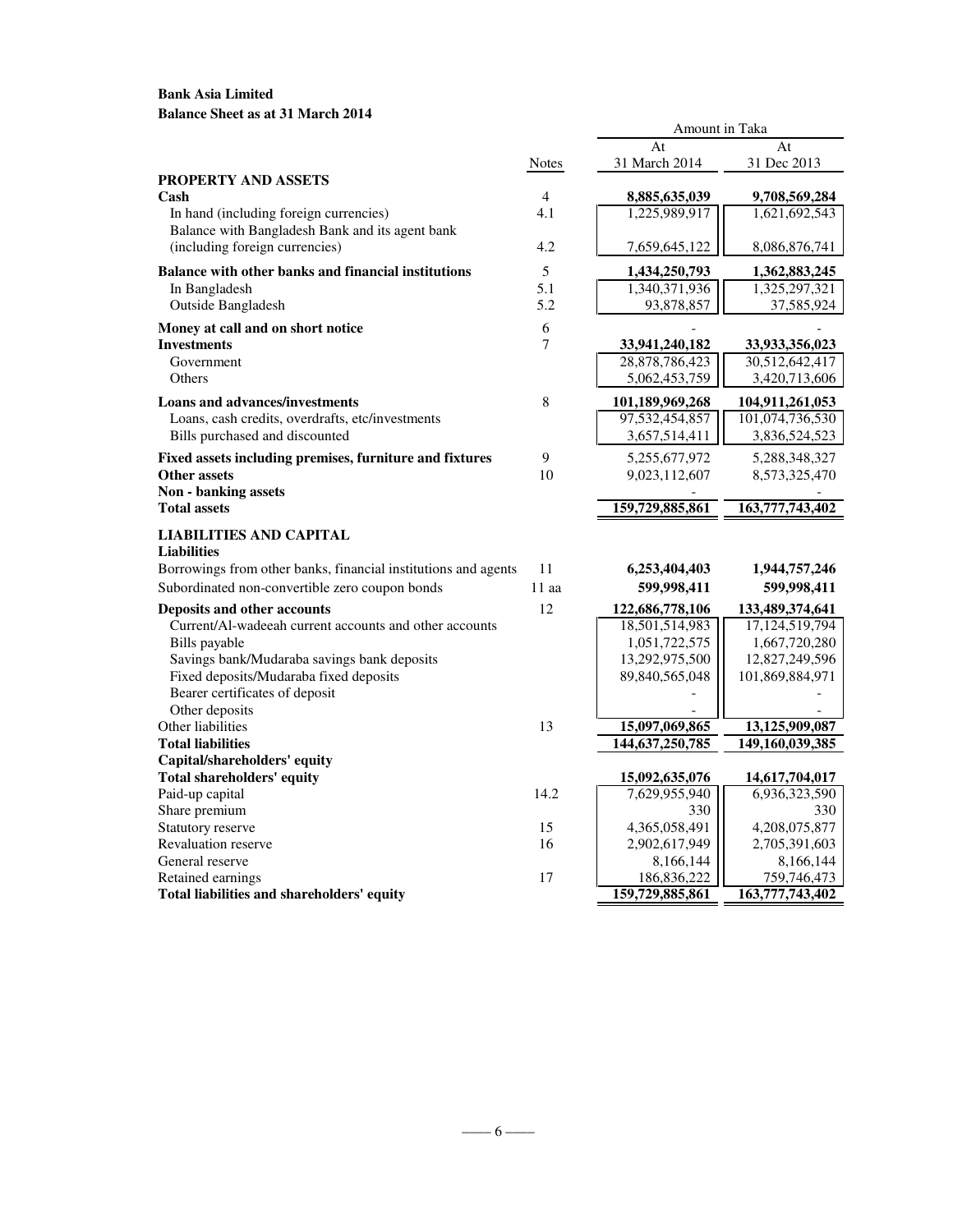### **Bank Asia Limited Balance Sheet as at 31 March 2014**

|                                                                       |              | Amount in Taka |                   |
|-----------------------------------------------------------------------|--------------|----------------|-------------------|
|                                                                       |              | At             | At                |
|                                                                       | <b>Notes</b> | 31 March 2014  | 31 Dec 2013       |
| <b>OFF-BALANCE SHEET ITEMS</b>                                        |              |                |                   |
| <b>Contingent liabilities</b>                                         | 18           | 72,700,858,014 | 67, 164, 264, 930 |
| Acceptances and endorsements                                          |              | 22,660,194,684 | 22,488,214,073    |
| Letters of guarantee                                                  |              | 19,761,010,077 | 17,820,912,163    |
| Irrevocable letters of credit                                         |              | 19,860,191,489 | 17,909,992,216    |
| Bills for collection                                                  |              | 10.419.461.764 | 8.945.146.478     |
| Other contingent liabilities                                          |              |                |                   |
| Other commitments                                                     |              |                |                   |
| Documentary credits and short term trade-related transactions         |              |                |                   |
| Forward assets purchased and forward deposits placed                  |              |                |                   |
| Undrawn note issuance and revolving underwriting facilities           |              |                |                   |
| Undrawn formal standby facilities, credit lines and other commitments |              |                |                   |
| Total off-balance sheet items including contingent liabilities        |              | 72,700,858,014 | 67,164,264,930    |

-sd- -sd-**Imran Ahmed FCA, CISA Md. Mehmood Husain**<br>
Chief Financial Officer<br>
President & Managing D

President & Managing Director

–––– 7 ––––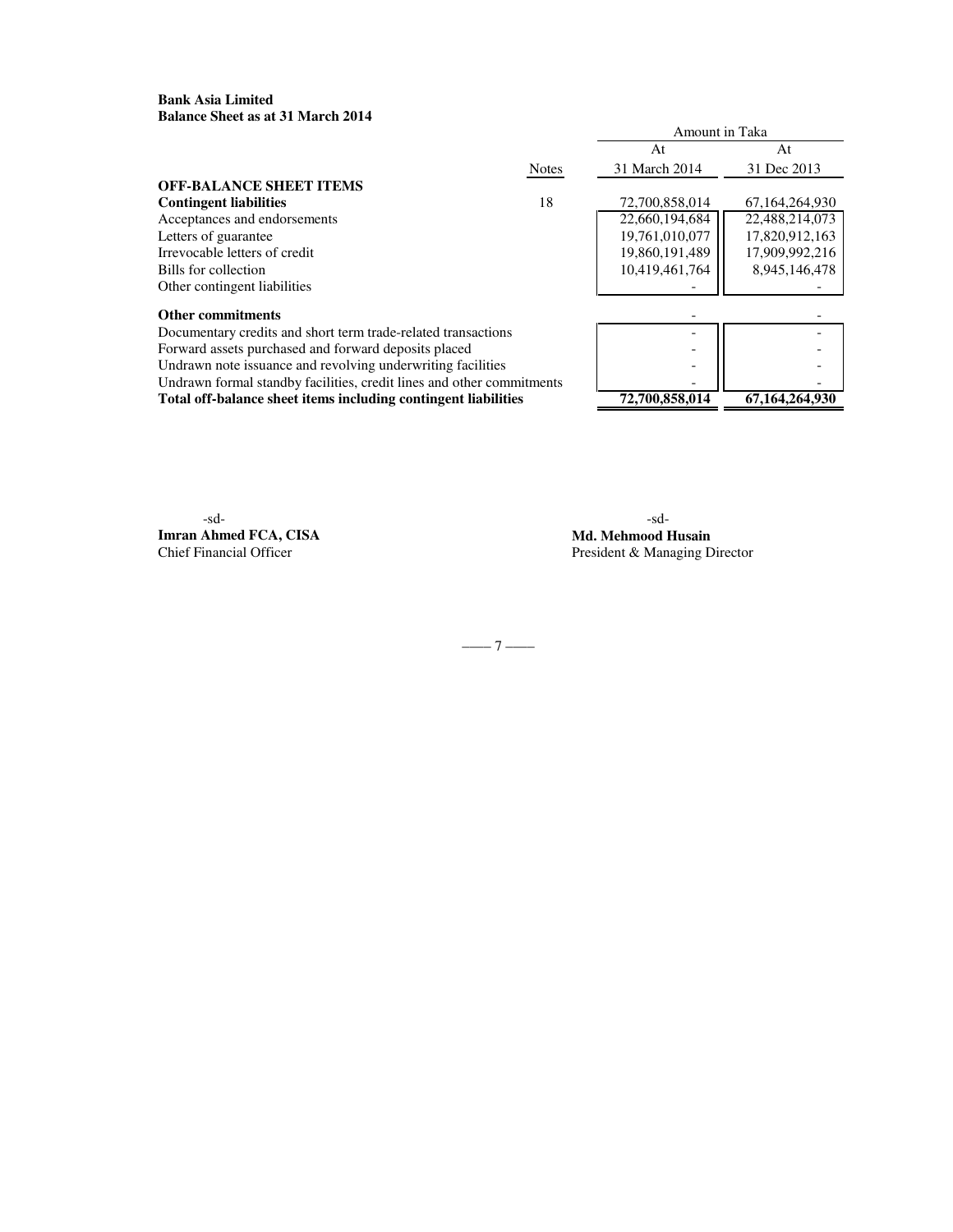#### **for the period ended 31 March 2014 Profit and Loss Statement**

|                                                  |              | Period ended   | Period ended  |
|--------------------------------------------------|--------------|----------------|---------------|
|                                                  | <b>Notes</b> | 31 March 2014  | 31 March 2013 |
| <b>OPERATING INCOME</b>                          |              |                |               |
| Interest income                                  | 20           | 3,574,254,717  | 3,471,536,859 |
| Interest paid on deposits and borrowings, etc    | 21           | 2,740,841,711  | 2,625,814,508 |
| Net interest income                              |              | 833,413,006    | 845,722,351   |
| Investment income                                | 22           | 800,132,721    | 538,456,948   |
| Commission, exchange and brokerage               | 23           | 421,614,935    | 383,472,888   |
| Other operating income                           | 24           | 105,729,662    | 100,680,124   |
|                                                  |              | 1,327,477,318  | 1,022,609,960 |
| Total operating income (A)                       |              | 2,160,890,324  | 1,868,332,311 |
| Salaries and allowances                          | 25           | 448,112,893    | 339,600,829   |
| Rent, taxes, insurance, electricity, etc         | 26           | 111,759,220    | 94,300,259    |
| Legal expenses                                   | 27           | 2,365,850      | 1,556,953     |
| Postage, stamp, telecommunication, etc           | 28           | 16,438,304     | 14,602,900    |
| Stationery, printing, advertisements, etc        | 29           | 14,478,180     | 16,426,560    |
| Managing Director's salary and fees              | 30           | 2,550,000      | 2,550,000     |
| Directors' fees                                  | 31           | 490,000        | 290,000       |
| Auditors' fees                                   | 32           |                | 34,500        |
| Depreciation and repairs of Bank's assets        | 33           | 100,424,047    | 78,251,724    |
| Other expenses                                   | 34           | 129,512,995    | 165,495,498   |
| Total operating expenses (B)                     |              | 826,131,489    | 713,109,223   |
| Profit before provision (C=A-B)                  |              | 1,334,758,835  | 1,155,223,088 |
| Provision for loans and advances/investments     |              |                |               |
| General provision                                |              | (51, 871, 408) | 121,376,870   |
| Specific provision                               |              | 487,757,781    | 370,542,040   |
|                                                  |              | 435,886,373    | 491,918,910   |
| Provision for off-balance sheet items            |              | 55,365,931     | 22,373,890    |
| Provision for diminution in value of investments |              | 53,866,297     |               |
| Other provisions                                 |              | 4,727,164      |               |
| Total provision (D)                              |              | 549,845,765    | 514,292,800   |
| Total profit before tax (C-D)                    |              | 784,913,070    | 640,930,288   |
| Provision for taxation                           |              |                |               |
| Current tax                                      | 13.4.1       | 507,208,357    | 440,966,138   |
| Deferred tax                                     | 13.4.2       |                |               |
|                                                  |              | 507,208,357    | 440,966,138   |
| Net profit after tax                             |              | 277,704,713    | 199,964,150   |
| <b>Appropriations</b>                            |              |                |               |
| Statutory reserve                                | 15           | 156,982,614    | 128,186,058   |
| General reserve                                  |              |                |               |
|                                                  |              | 156,982,614    | 128,186,058   |
| <b>Retained surplus</b>                          |              | 120,722,099    | 71,778,092    |
| <b>Earnings Per Share (EPS)</b>                  | 35           | 0.36           | 0.26          |

 $-\frac{8}{-}$ 

-sd- -sd-**Imran Ahmed FCA, CISA Md. Mehmood Husain**<br>Chief Financial Officer President & Managing D

President & Managing Director

Amount in Taka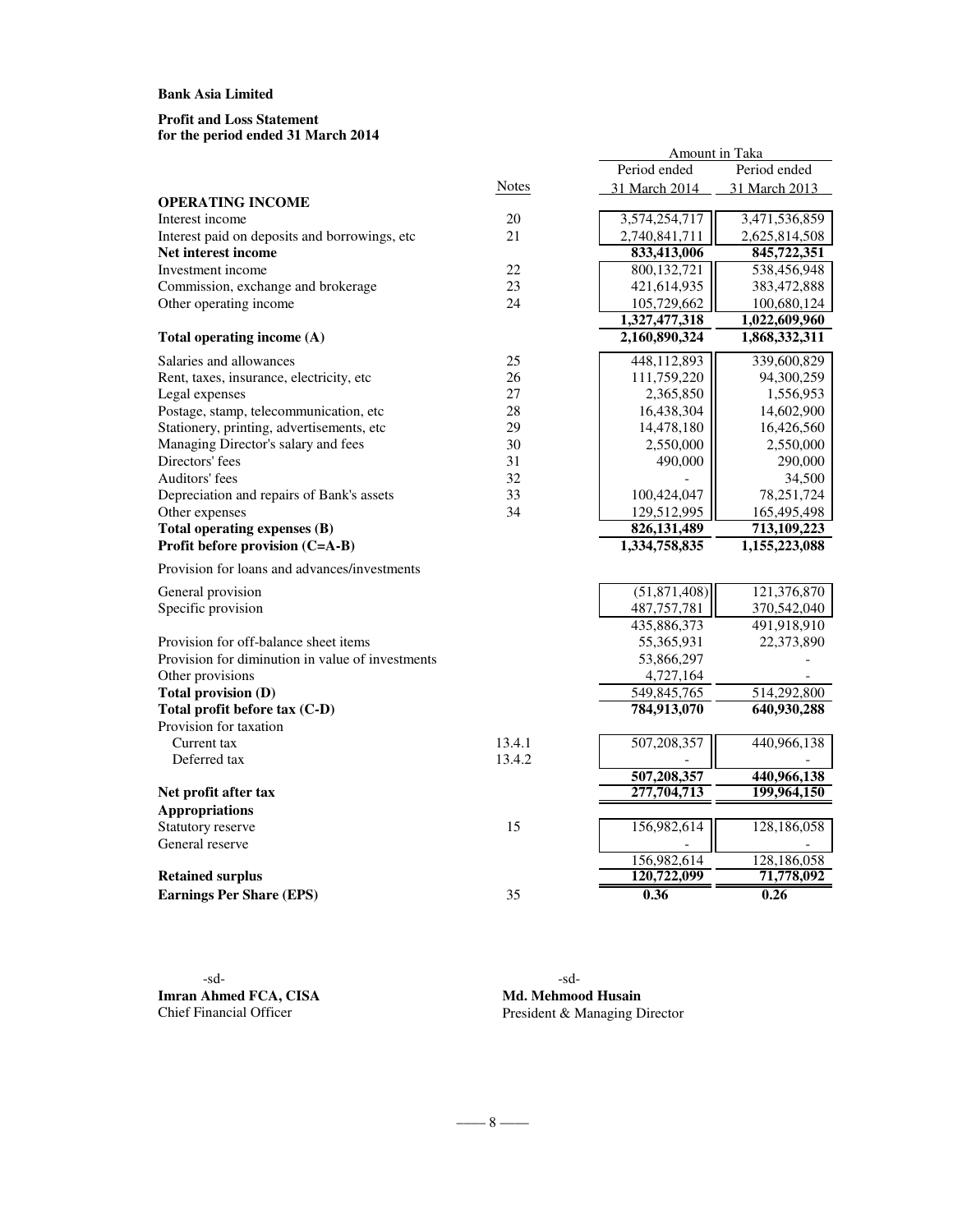### **Cash Flow Statement**

# **for the 1st quarter ended 31 March 2014**

|                                                                                                              |              |                                  | Amount in Taka                   |  |  |  |
|--------------------------------------------------------------------------------------------------------------|--------------|----------------------------------|----------------------------------|--|--|--|
|                                                                                                              |              | Period ended                     | Period ended                     |  |  |  |
|                                                                                                              | <b>Notes</b> | Jan to March, 2014               | Jan to March, 2013               |  |  |  |
| Cash flows from operating activities (A)                                                                     |              |                                  |                                  |  |  |  |
| Interest receipts                                                                                            |              | 3,950,116,472                    | 3,364,424,718                    |  |  |  |
| Interest payments                                                                                            |              | (2,740,841,711)                  | (2,625,814,508)                  |  |  |  |
| Fees and commission receipts                                                                                 |              | 421,614,935                      | 383,472,888                      |  |  |  |
| Cash payment to employees<br>Cash payment to suppliers                                                       |              | (445, 695, 345)<br>(29,743,251)  | (282, 125, 829)<br>(33,578,096)  |  |  |  |
| Income tax paid                                                                                              |              | (346, 936, 067)                  | (342, 268, 214)                  |  |  |  |
| Receipts from other operating activities                                                                     |              | 208,311,961                      | 100,680,124                      |  |  |  |
| Payments for other operating activities                                                                      |              | (262, 860, 876)                  | (278, 266, 698)                  |  |  |  |
| Operating profit before changes in operating assets & liabilities                                            |              | 753,966,118                      | 286,524,385                      |  |  |  |
| Increase/decrease in operating assets and liabilities                                                        |              |                                  |                                  |  |  |  |
| Loans and advances to customers                                                                              |              | 3,944,672,604                    | (2,983,257,992)                  |  |  |  |
| Other assets                                                                                                 |              | (137, 146, 798)                  | (186, 688, 253)                  |  |  |  |
| Deposits from customers                                                                                      |              | (10,802,596,535)                 | 1,807,829,330                    |  |  |  |
| <b>Trading liabilities</b>                                                                                   |              | 4,308,647,157                    | 1,630,899,849                    |  |  |  |
| Other liabilities                                                                                            |              | 747,221,675                      | 75,893,607                       |  |  |  |
| Net increase/decrease in operating liabilities                                                               |              | (1,939,201,897)                  | 344,676,541                      |  |  |  |
| Net cash flow /used in operating activities $(A)$                                                            |              | (1, 185, 235, 779)               | 631,200,926                      |  |  |  |
| Cash flows from investing activities (B)                                                                     |              |                                  |                                  |  |  |  |
| Investments in treasury bills, bonds and others                                                              |              | 2,129,643,509                    | (1,275,156,749)                  |  |  |  |
| Sale/(Purchase) of trading securities                                                                        |              | (1,641,740,153)                  | 1,204,722,040                    |  |  |  |
| Purchase of fixed assets                                                                                     |              | (53, 164, 945)                   | (202, 216, 024)                  |  |  |  |
| Investments in subsidiaries                                                                                  |              |                                  |                                  |  |  |  |
| Net cash from/used in financing activities                                                                   |              | 434,738,411                      | (272, 650, 733)                  |  |  |  |
| Cash flows from financing activities (C)                                                                     |              |                                  |                                  |  |  |  |
| Payment for finance lease                                                                                    |              | (275, 829)                       | (563, 412)                       |  |  |  |
| Subordinated non-convertible zero coupon bonds                                                               |              |                                  |                                  |  |  |  |
| Net cash from/used in financing activities                                                                   |              | (275, 829)                       | (563, 412)                       |  |  |  |
| Net increase/decrease in cash and cash equivalents $(A+B+C)$                                                 |              | (750, 773, 197)                  | 357,986,781                      |  |  |  |
| Effects of exchange rate changes on cash and cash equivalents                                                |              |                                  |                                  |  |  |  |
| Cash and cash equivalents at the beginning of the year<br>Cash and cash equivalents at the end of the period |              | 11,074,237,439<br>10.323.464.242 | 10,520,729,481<br>10,878,716,262 |  |  |  |
|                                                                                                              |              |                                  |                                  |  |  |  |
| Cash and cash equivalents:<br>Cash                                                                           |              | 1,225,989,917                    | 1,271,792,442                    |  |  |  |
| Balance with Bangladesh Bank and its agent bank(s)                                                           |              | 7,659,645,122                    | 7,296,133,806                    |  |  |  |
| Balance with other banks and financial institutions                                                          |              | 1,434,250,793                    | 2,308,111,914                    |  |  |  |
| Money at call and on short notice                                                                            |              |                                  |                                  |  |  |  |
| Prize bonds                                                                                                  |              | 3,578,410                        | 2,678,100                        |  |  |  |
|                                                                                                              |              | 10,323,464,242                   | 10,878,716,262                   |  |  |  |

-sd- -sd-**Imran Ahmed FCA, CISA Md. Mehmood Husain**<br> **Chief Financial Officer Md. Mehmood Husain**<br> **President & Managing D** 

President & Managing Director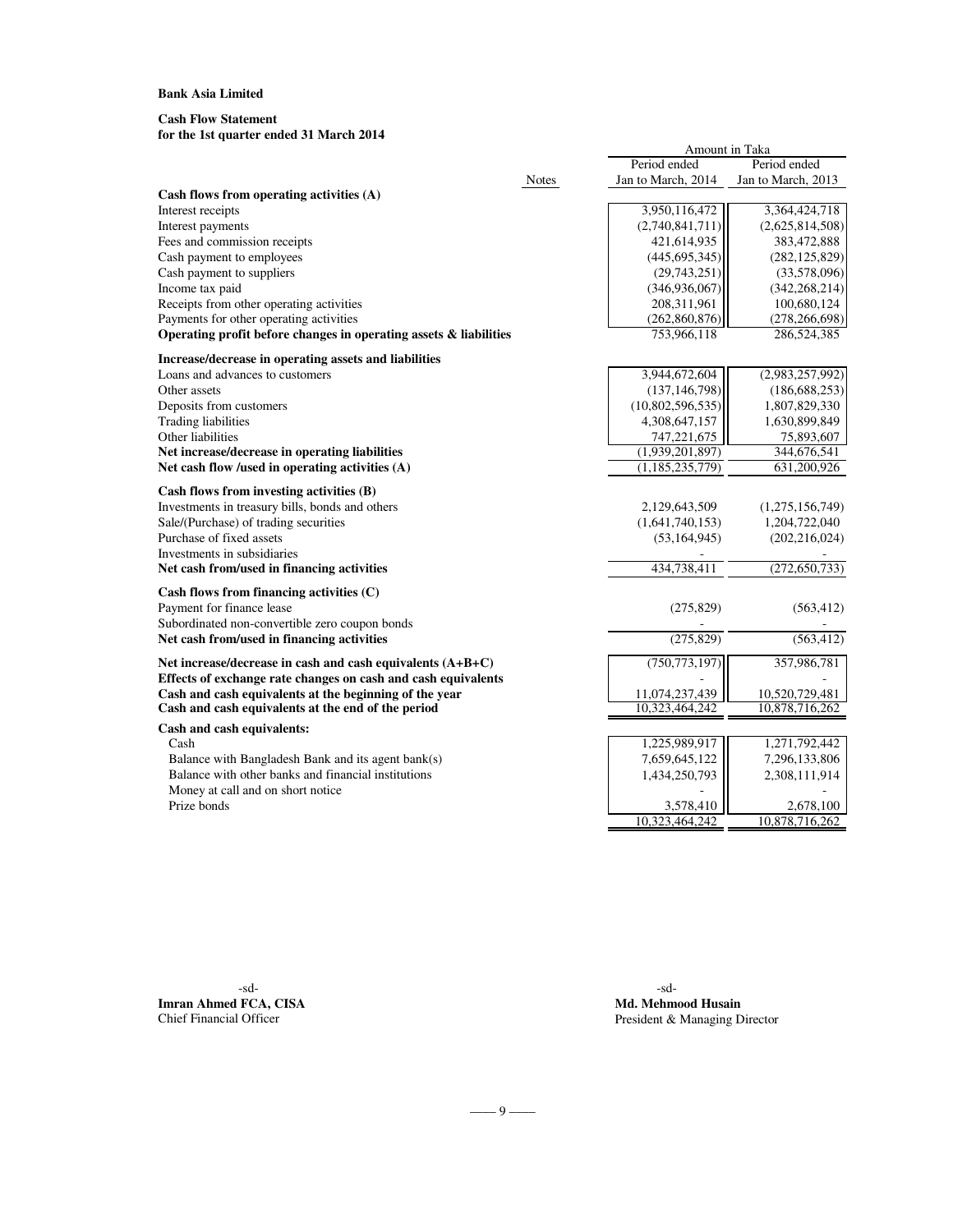**Statement of Changes in Equity for the period ended 31 March 2014**

Amount in Taka**Balance at 01 January 2013 6,305,748,720 3,503,958,171 <sup>330</sup> 2,592,675,837 8,166,144 634,621,144 13,045,170,346** Statutory reserve - - - - - - - Revaluation reservee 22,102,606  $22,102,606$   $(630.574.870)$   $22,102,606$ Issue of bonus sharesIssue of bonus shares 630,574,870<br>Issue of right shares Issue of bonus shares  $630,574,870$ <br>
Issue of right shares  $\begin{array}{ccc} 630,574,870 \\ - & - \end{array}$  - - - - - - - -- 199,964,150 - 199,964,150 - 199,964,150 199,964,150 199,964,150 204,010,424 13,267,237,102 Balance as at 31 March 2013 6,936,323,590 3,503,958,171 <sup>330</sup> 2,614,778,443 8,166,144 204,010,424 13,267,237,102 Statutory reserve - 704,117,706 $-$  (704,117,706) Revaluation reserve $-$  90,613,160.00  $-$  90,613,160 **Retained earnings Total** Net profit for the period of 1st Jan to 31 March 2013 after tax**Particulars Paid-up capital Statutory reserve Share premiumRevaluation General**<br> **Revaluation General**<br> **Revaluation General** Issue of bonus shares - - - - - - - Issue of right shares - - - - - - - - - - - - 1,259,853,755259,853,755 1,259,853,755<br>759.746.473 14.617.704.017 **Balance at 31 December 20136,936,323,590 4,208,075,877 330 2,705,391,603 8,166,144 759,746,473 14,617,704,017** Balance at 01 January 2014 6,936,323,590 4,208,075,877 <sup>330</sup> 2,705,391,603 8,166,144 759,746,473 14,617,704,017 Statutory reserve - 156,982,614 $197,226,346$   $(156,982,614)$ Revaluation reservee 197,226,346  $\begin{bmatrix} - & 197,226,346 \\ 693,632,350 \end{bmatrix}$  197,226,346 Issue of bonus shares 693,632,350 $0$   $(693,632,350)$ Issue of right shares and the state of the state of right shares and the state of the state of the state of the state of the state of the state of the state of the state of the state of the state of the state of the state 277,704,713 Net profit for the periodd 277,704,713 277,704,713 **Balance at 31 March 2014 7,629,955,940 4,365,058,491 <sup>330</sup> 2,902,617,949 8,166,144 186,836,222 15,092,635,076** Net profit for the period

-sd- -sd-**Imran Ahmed FCA, CISA**Chief Financial Officer

 **Md. Mehmood Husain** President & Managing Director

 $-$ ––– 10 –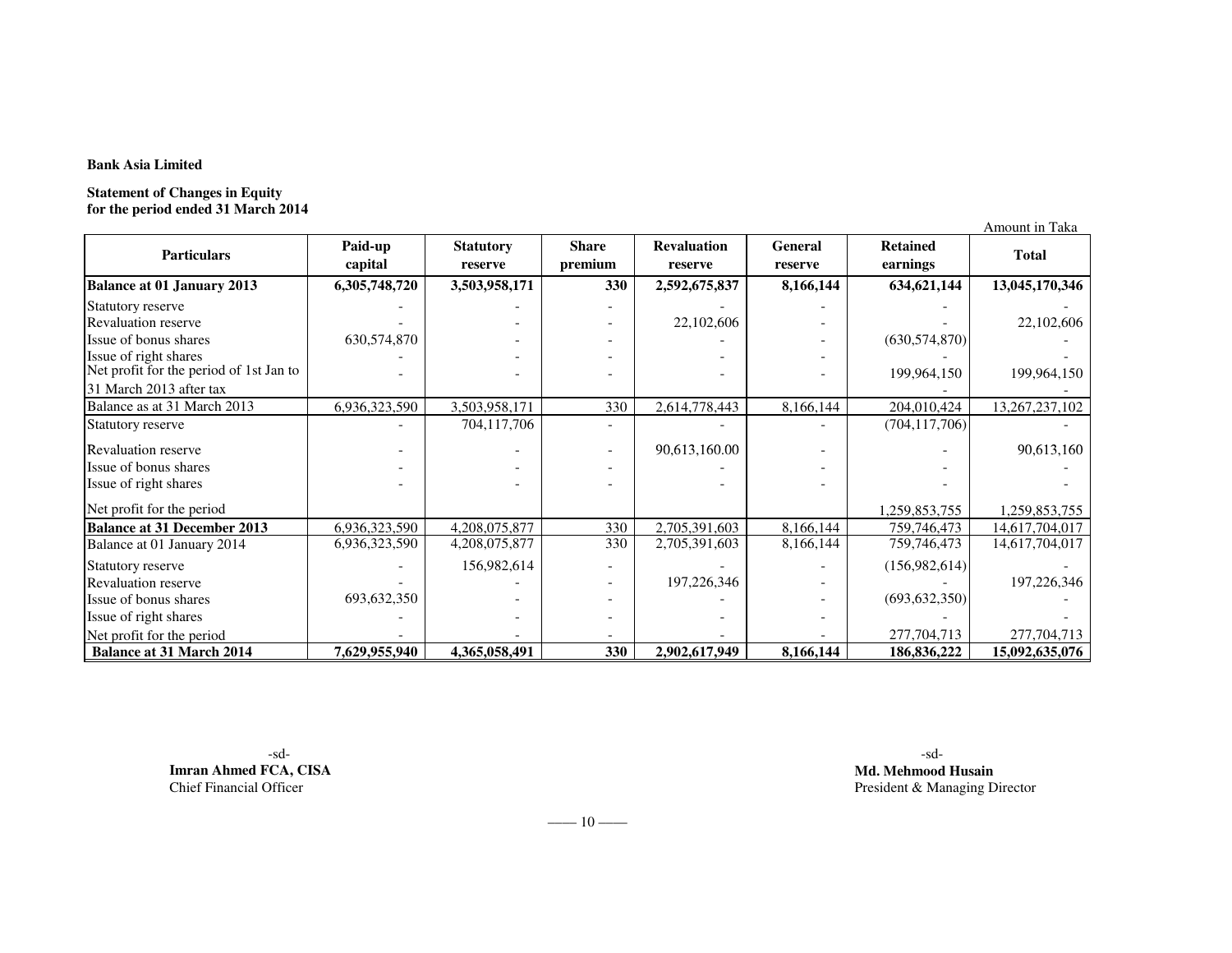### **General**

### **1. The Bank and its activities**

# **1.1 Bank Asia Limited**

Bank Asia Limited ("the Bank") is one of the third generation private commercial banks (PCBs) incorporated in Bangladesh on 28 September 1999 as a public limited company under the Companies Act 1994, governed by the Bank Company Act 1991. The Bank went for public issue of its shares on 23 September 2003 and its shares are listed with Dhaka Stock Exchange Limited and Chittagong Stock Exchange Limited. At present the Bank has 86 branches, 6 SME centres and 90 own ATM booths. The Bank has two subsidiary companies namely, Bank Asia Securities Limited incorporated in Bangladesh and BA Exchange Company (UK) Limited incorporated in United Kingdom. The Bank has also an Offshore Banking Unit (OBU) at Chittagong Export Processing Zone, Chittagong.

Bank Asia Limited acquired the business of Bank of Nova Scotia, Dhaka (incorporated in Canada) in the year 2001. At the beginning of the year 2002, the Bank also acquired the Bangladesh operations of Muslim Commercial Bank Limited (MCBL), a bank incorporated in Pakistan, having two branches at Dhaka and Chittagong. In taking over Bangladesh operations, all assets and certain specific liabilities of MCBL were taken over by Bank Asia Limited at their book values.

The registered office of the Bank is situated at Rangs Tower (2nd to 6th Floors), 68 Purana Paltan, Dhaka 1000, Bangladesh.

### **1.2 Principal activities**

The principal activities of the Bank are to provide all kinds of conventional and Islamic commercial banking services to its customers through its branches, islamic windows, SME centres, and vibrant alternative delivery channels (ATM booths, Mobile banking, internet banking) in Bangladesh.

### **1.3 Bank Asia Securities Limited**

Bank Asia Securities Limited, a fully owned subsidiary company of Bank Asia Limited was incorporated as a private limited company in Bangladesh on 04 August 2010 bearing certificate of incorporation no. C-86230/10 dated 04 August 2010 under the Companies Act 1994 having its registered office at Hadi Mansion (7th Floor), 2 Dilkusha Commercial Area, Dhaka 1000 which has commenced its business on the 17 April 2011.

The main objective of this company is to act as a full fledged stock broker and stock dealer to execute buy and sell order and to maintain own portfolio as well as customers' portfolio under the discretion of customers. It also performs the other activities relating to capital market as and when regulators permit.

### **1.4 BA Exchange Company (UK) Limited**

BA Exchange Company (UK) Limited was incorporated as a private limited company under United Kingdom Companies Act and registered with Companies House of England and Wales vide registration no. 07314397 as a fully owned subsidiary company of Bank Asia Limited, BA Exchange Company (UK) Limited launched its operation in London on 16 May 2011. BA Exchange Company (UK) Limited attaches a fresh width to the Bank's remittance operation and expands its global presence for remittance services. Bank Asia stretched its business in United Kingdom through its wholly owned subsidiary to facilitate speedy and dependable medium for remitting the hard-earned money of expatriates to home.

### **1.5 Islamic banking unit**

The Bank obtained permission from Bangladesh Bank (country's central bank) to operate Islamic Banking Unit vide Bangladesh Bank's letter no. BRPD(P-3)745(53)/2008-4804 dated 17 December 2008. The Bank commenced operation of this Unit from 24 December 2008. The Islamic Banking Unit is governed under the rules and regulations of Bangladesh Bank.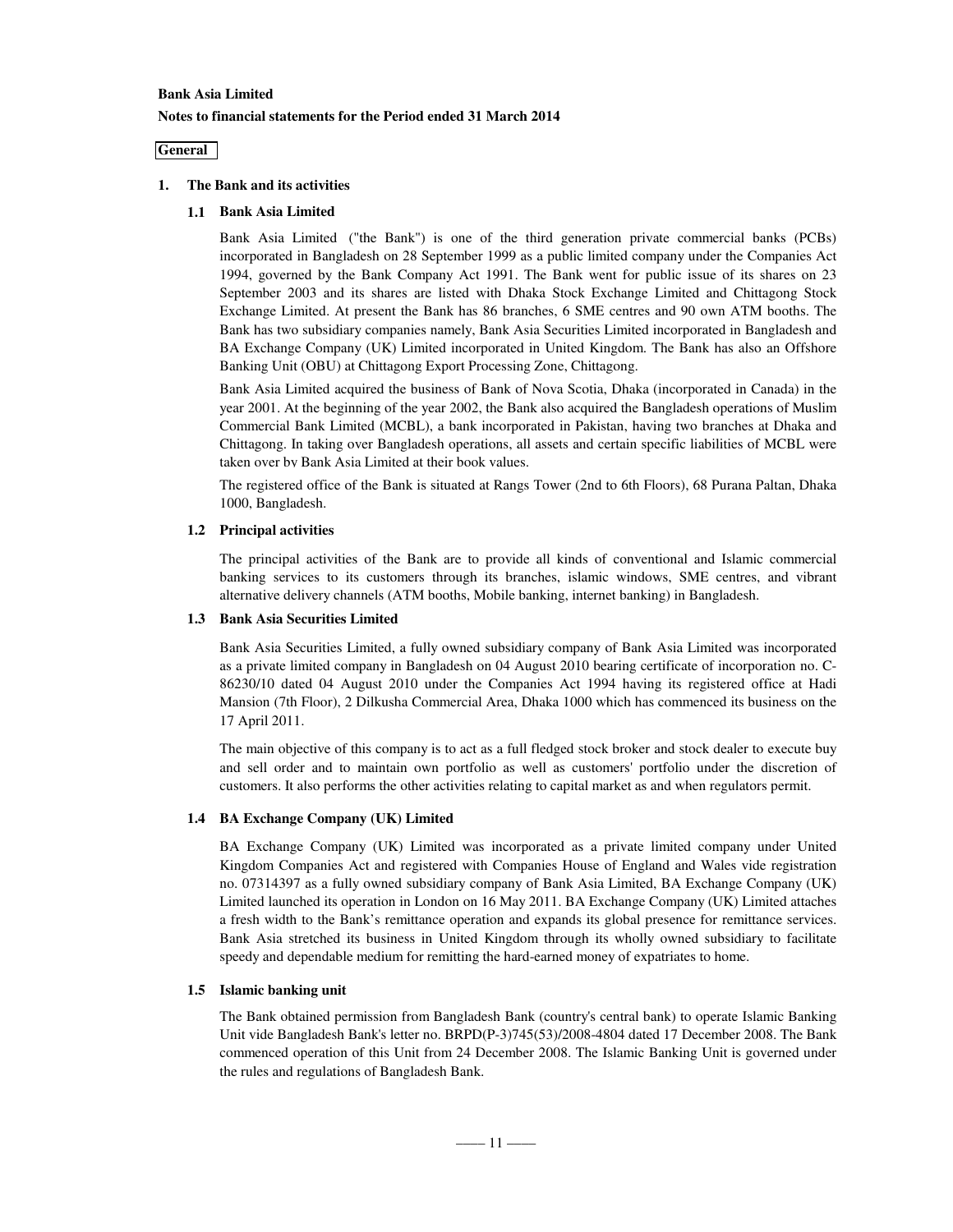### **Notes to financial statements for the Period ended 31 March 2014**

### **1.6 Off-shore banking unit**

The Bank obtained off-shore banking unit permission from Bangladesh Bank vide its letter no. BRPD (P-3)744(94)/2007-1853 dated 21 June 2007. Operation of this unit commenced from 28 January 2008 and its office is located at Zone Service Complex, Chittagong Export Processing Zone, Chittagong. Off-shore banking unit is governed under the rules and regulations of Bangladesh Bank.

### **1.7 BA Express USA, Inc**

Bank Asia has obtained license for BA Express USA, Inc from New York State Department of Financial Services. Hopefully, during the second quarter of 2014, this 100% owned subsidiary will be able to start its operation in USA.

### **2. Basis of preparation**

### **2.1 Statement of compliance**

The financial statements of the Bank have been prepared in accordance with the "First Schedule (Section 38) of the Bank Company Act 1991 as amended by BRPD circular no. 14 dated 25 June 2003, other Bangladesh Bank Circulars, Bangladesh Financial Reporting Standards (BFRSs), Bangladesh Accounting Standards (BAS), etc. The Bank complied with the requirement of the following regulatory and legal authorities:

- i. Bank Company Act 1991
- ii. Companies Act 1994
- iii Rules, regulations and circulars issued by the Bangladesh Bank from time to time
- iv. The Securities and Exchange Ordinance 1969
- v. The Securities and Exchange Rules 1987
- vi Bangladesh Securities and Exchange Commission Act 1993
- vii. Bangladesh Securities and Exchange Commission (Public Issues) Rules 2006
- viii. Income Tax Ordinance and Rules 1984
- ix. Value Added Tax Act 1991
- x. Dhaka Stock Exchange (DSE), Chittagong Stock Exchange (CSE) and Central Depository Bangladesh (CDBL) rules and regulations.

### **2.2 Basis of measurement**

The financial statements of the Bank have been prepared on historical cost basis except for the following:

- Government Treasury Bills and Bonds designated as 'Held for Trading (HFT)' at present value using marked to market with gains, if any, credited to revaluation reserve.
- Government Treasury Bills and Bonds designated as 'Held to Maturity (HTM)' at present value using amortisation concept.
- Zero Coupon Bonds at present value using amortisation concept.

### **2.3 Use of estimates and judgments**

The preparation of the financial statements in conformity with BAS/ BFRS requires management to make judgments, estimates and assumptions that affect the application of accounting policies and the reported amounts of assets, liabilities, income and expenses. Actual results may differ from these estimates. Estimates and underlying assumptions are reviewed on an ongoing basis. Revisions to accounting estimates are recognised in the period in which the estimate is revised and in any future periods affected.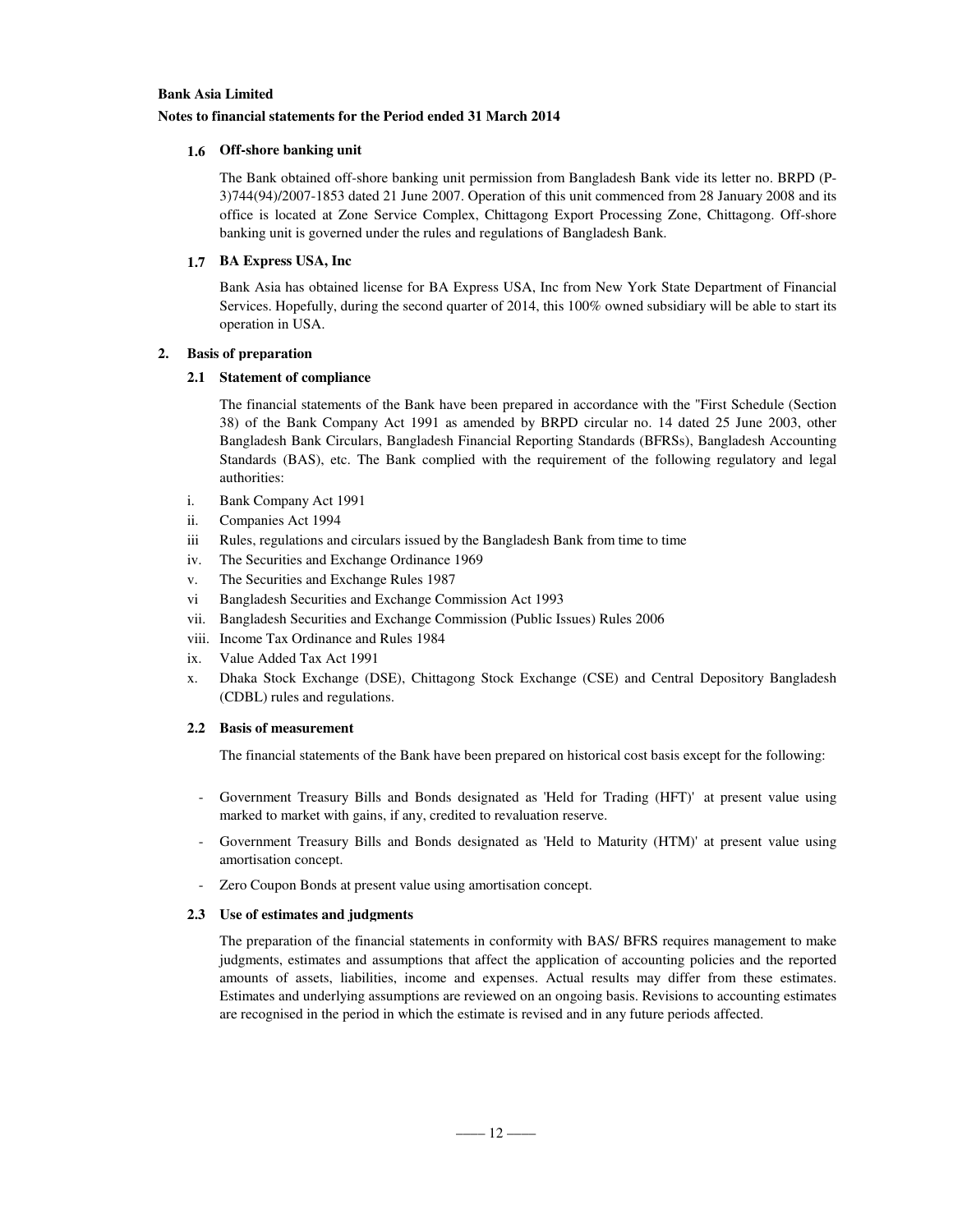### **Notes to financial statements for the Period ended 31 March 2014**

### **2.4 Foreign currency transactions**

#### **Functional and presentation currency**

These financial statements are presented in Bangladesh Taka (BDT), which is the Bank's functional currency. Functional currencies for Off-shore banking unit and BA Exchange Company (UK) Limited are US Dollar and UK Pound respectively. Except as indicated, financial information have been rounded off to the nearest Taka.

### **Foreign currency translation**

Foreign currency transactions have been converted into equivalent Taka currency at the ruling exchange rates on the respective date of such transactions as per BAS 21 "The Effects of Changes in Foreign Exchange Rates".

Assets and liabilities in foreign currencies as at March 31, 2014 have been converted into Taka currency at the notional rate determined by the Bank.

Differences arising through buying and selling transactions of foreign currencies on different dates of the year have been adjusted by debiting /crediting exchange gain or loss account.

### **Commitment**

Commitments for outstanding forward foreign exchange contracts disclosed in the consolidated financial statements and financial statements of Bank have been translated at contracted rates. Contingent liabilities/commitments for letter of credit, letter of guarantee and acceptance denominated in foreign currencies have been expressed in Taka currency at the rate of notional rate.

### **Translation gain and losses**

Gains or losses arising out of translation of foreign exchange have been included in the Profit and Loss Statement, except those arising on the translation of net investment in foreign subsidiaries.

### **Foreign operations**

The results of financial statements of the Bank whose functional currency is not Bangladesh Taka are translated into Bangladesh Taka as follows:

- a. assets and liabilities for each statement of Balance Sheet have been translated at the notional rate on the date of Balance sheet.
- b. income and expenses for Profit and Loss Statement have been translated at notional rate; and
- c. all resulting exchange differences have been recognized as a separate components of equity.

### **2.5 Basis of consolidation**

The financial statements of the Bank's include the financial statements of main operation of Bank Asia Limited and its two business units namely, Islamic Banking Unit and Off-shore Banking Unit operating in Bangladesh.

The consolidated financial statements include the financial statements of the Bank and two subsidiary companies namely, Bank Asia Securities Limited operating in Bangladesh and BA Exchange Company (UK) Limited operating in United Kingdom.

The consolidated financial statements have been prepared in accordance with Bangladesh Accounting Standard 27: Separate Financial Statements and Bangladesh Financial Reporting Standard 10: Consolidated Financial Statements. The consolidated as well as separate financial statements are prepared for a common financial period ended on March 31, 2014.

. Consolidated financial statements and separate financial statements of the Bank comprise of Balance Sheet, Profit and Loss Statement, Cash Flow Statement, Statement of Changes in Equity, Liquidity Statement and relevant notes and disclosures.

–––– 13––––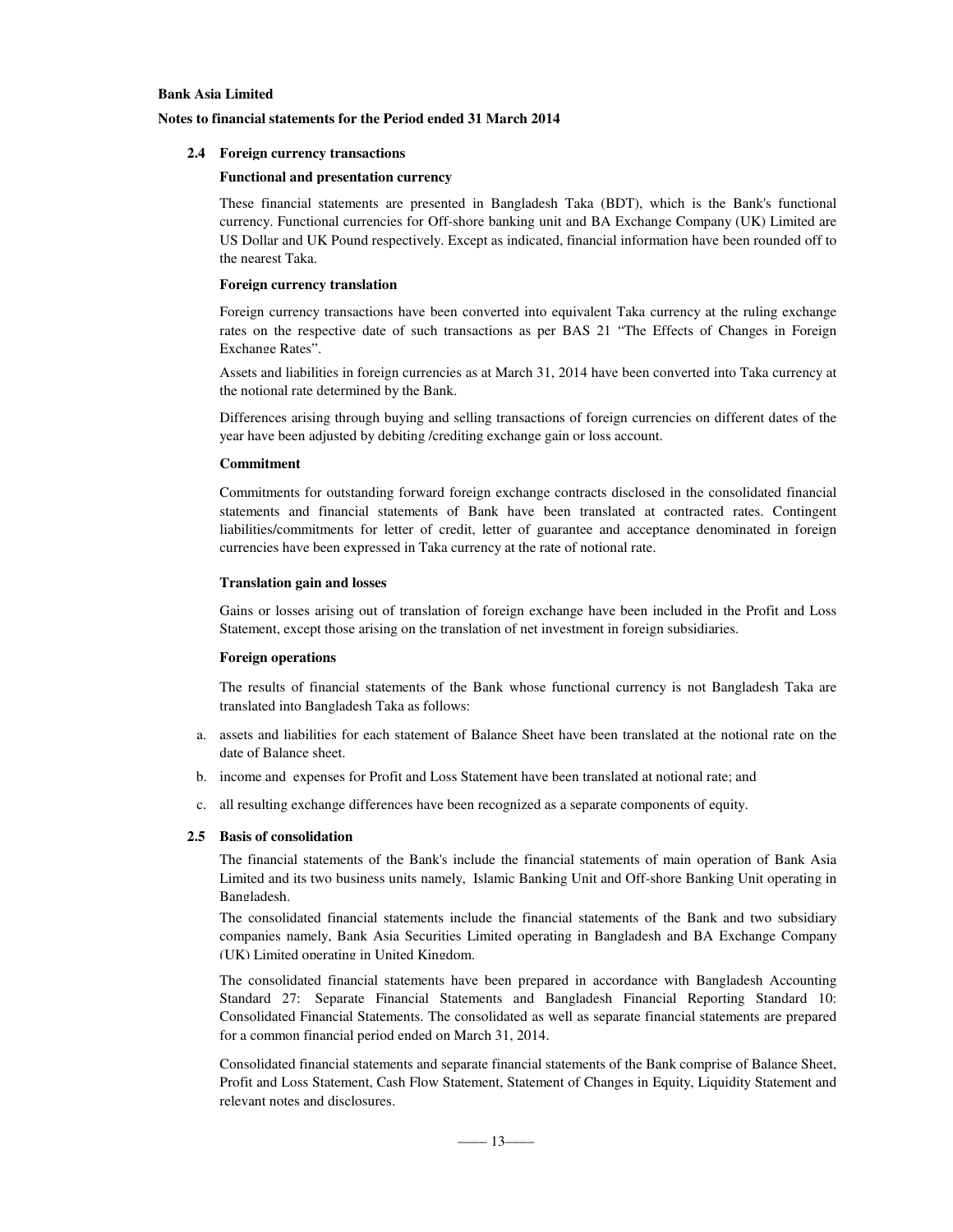### **Notes to financial statements for the period ended 31 March 2014**

### **2.5.1 Subsidiary**

A subsidiary company is one in which the parent company, Bank Asia Limited owns majority of its shares. As an owner of the subsidiary, the Bank controls the activities of the subsidiary. Bank Asia Limited has two subsidiary companies as detailed below:

| Name of Subsidiary          | Ownership | Date of    | Country of     | <b>Status</b>       | Regulator  |
|-----------------------------|-----------|------------|----------------|---------------------|------------|
|                             |           | Commercial | Operation      |                     |            |
|                             |           | Operation  |                |                     |            |
| <b>Bank Asia Securities</b> | 99.99%    | 17.04.2011 | Bangladesh     | Majority            | BSEC.      |
| Limited                     |           |            |                | Owned               | Bangladesh |
| BA Exchange Company 100%    |           | 16.05.2011 | United Kingdom | <b>Wholly Owned</b> | FSA, UK    |
| (UK) Limited                |           |            |                |                     |            |

### **2.6 Cash flow statement**

Cash Flow Statement is prepared principally in accordance with BAS 7 "Cash Flow Statement" under direct method as per the guidelines of BRPD circular no.14 dated 25 June 2003. The Cash Flow Statement shows the structure of and changes in cash and cash equivalents during the year. It Cash Flows during the period have been classified as operating activities, investing activities and financing activities.

### **2.7 Statement of changes in equity**

Statement of Changes in Equity has been prepared in accordance with BAS 1 "Presentation of Financial Statements" and following the guidelines of Bangladesh Bank BRPD circular no.14 dated 25 June 2003.

### **3. Significant accounting policies**

The accounting policy set out below have applied consistently to all the periods presented in these financial statements and have been applied consistently by the Bank.

### **3.1 Assets and basis of their valuation**

### **3.1.1 Cash and cash equivalents**

Cash and cash equivalents include cash in hand and balances with Bangladesh Bank and its agent bank, balances with other banks and financial institutions, money at call and on short notice and prize bonds.

### **3.1.2 Investments**

### **Investment in securities**

All investments in securities (bills and bonds) are initially recognized at purchase price excluding commission and accrued coupon interest. Investments are segregated in two broad categories. These are held to maturity (HTM) and held for trading (HFT).

### **Held to maturity**

Debt securities that a firm has intention to hold until maturity. These are reported at amortized cost therefore, they are not affected by swings in the financial markets.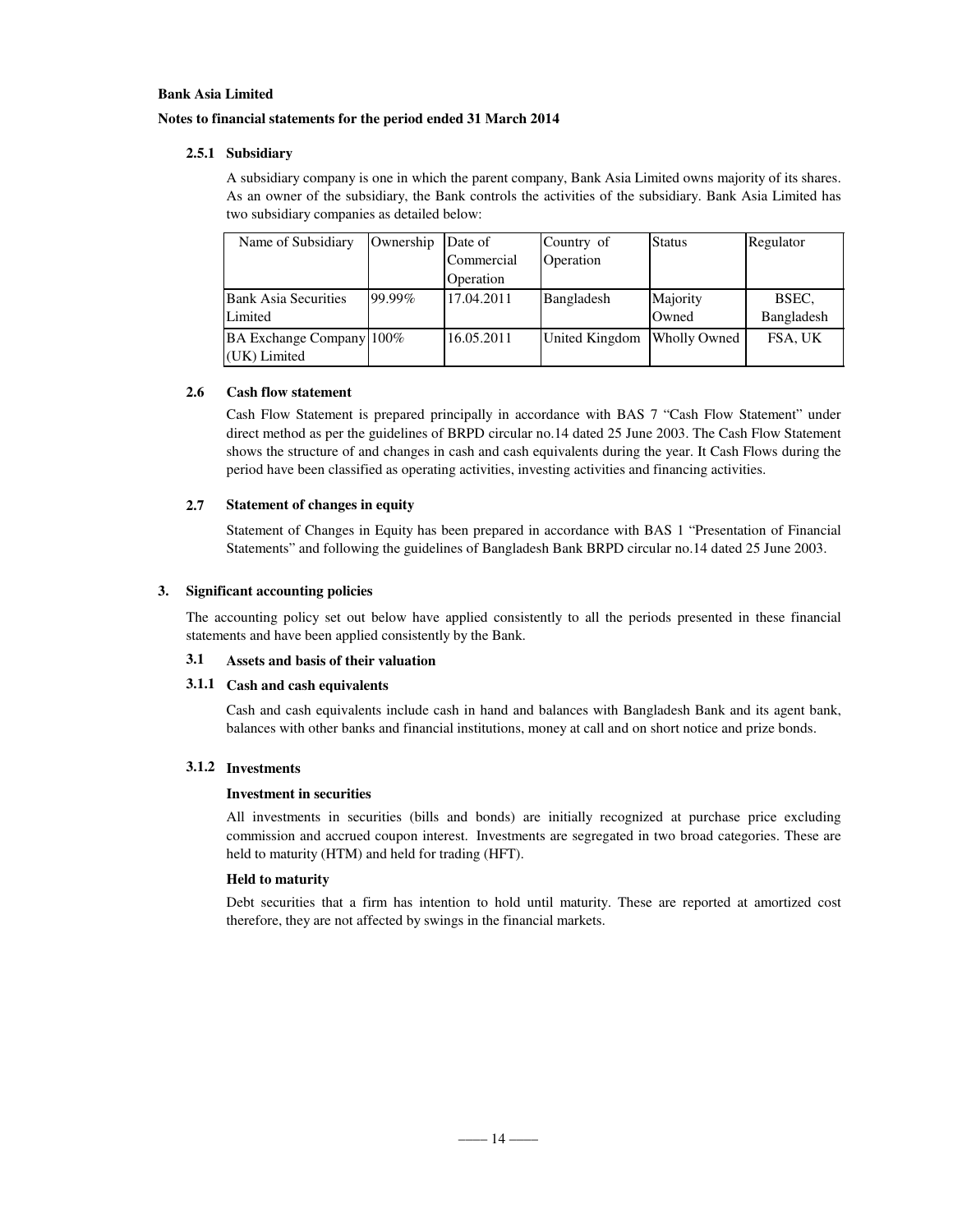### **Notes to financial statements for the period ended 31 March 2014**

### **Held for trading**

Held for trading securities are those which are held with intention of selling in order to generate profits. Held for trading securities are revalued at market price.

### **Revaluation**

As per Bangladesh Bank DOS circular letter no. 5 dated 28 January 2009, HFT securities are revalued each week using Marked to Market concept and HTM securities are amortized once a year according to Bangladesh Bank guidelines. The HTM securities are also revalued if these are reclassified to HFT category with the Board approval. Value of investment has been shown as under:

| Government treasury bills and bonds (HFT) | At present value (using marked to market concept)  |
|-------------------------------------------|----------------------------------------------------|
| Government treasury bills and bonds (HTM) | At present value (using amortisation concept)      |
| Zero coupon bonds                         | At present value (using amortisation concept)      |
| Prize bonds and other bonds               | At cost                                            |
| <b>Debentures</b>                         | At cost                                            |
| Unquoted shares (ordinary)                | At lower of cost and book value                    |
| Quoted shares (ordinary)                  | At lower of cost and market value at balance sheet |
|                                           | date.                                              |

### **3.1.3 Investment in listed securities**

These securities are bought and held primarily for the purpose of selling them in future or hold for dividend income which are reported at cost. Unrealised gains are not recognised in the profit and loss statement. But provision for diminution in value of investment.

### **3.1.4 Investment in unquoted securities**

Investment in unlisted securities is reported at cost under cost method. Adjustment is given for any shortage of book value over cost for determining the carrying amount of investment in unlisted securities.

As per Bangladesh Bank DOS Circular # 04 dated 24 November 2011, provision for diminution in value of investment was made by netting off unrealilsed gain/ loss of shares from market price/ book value less cost price.

Besides, bank complied with Bangladesh Bank BRPD Circular 14 dated June 25, 2003 as follows, "All investments in shares and securities (both dealing and investment) should be revalued at the year- end. The quoted shares should be valued as per market price in the stock exchange(s) and unquoted shares as per book value of last audited balance sheet. Provision should be made for any loss arising from diminution in value of investments."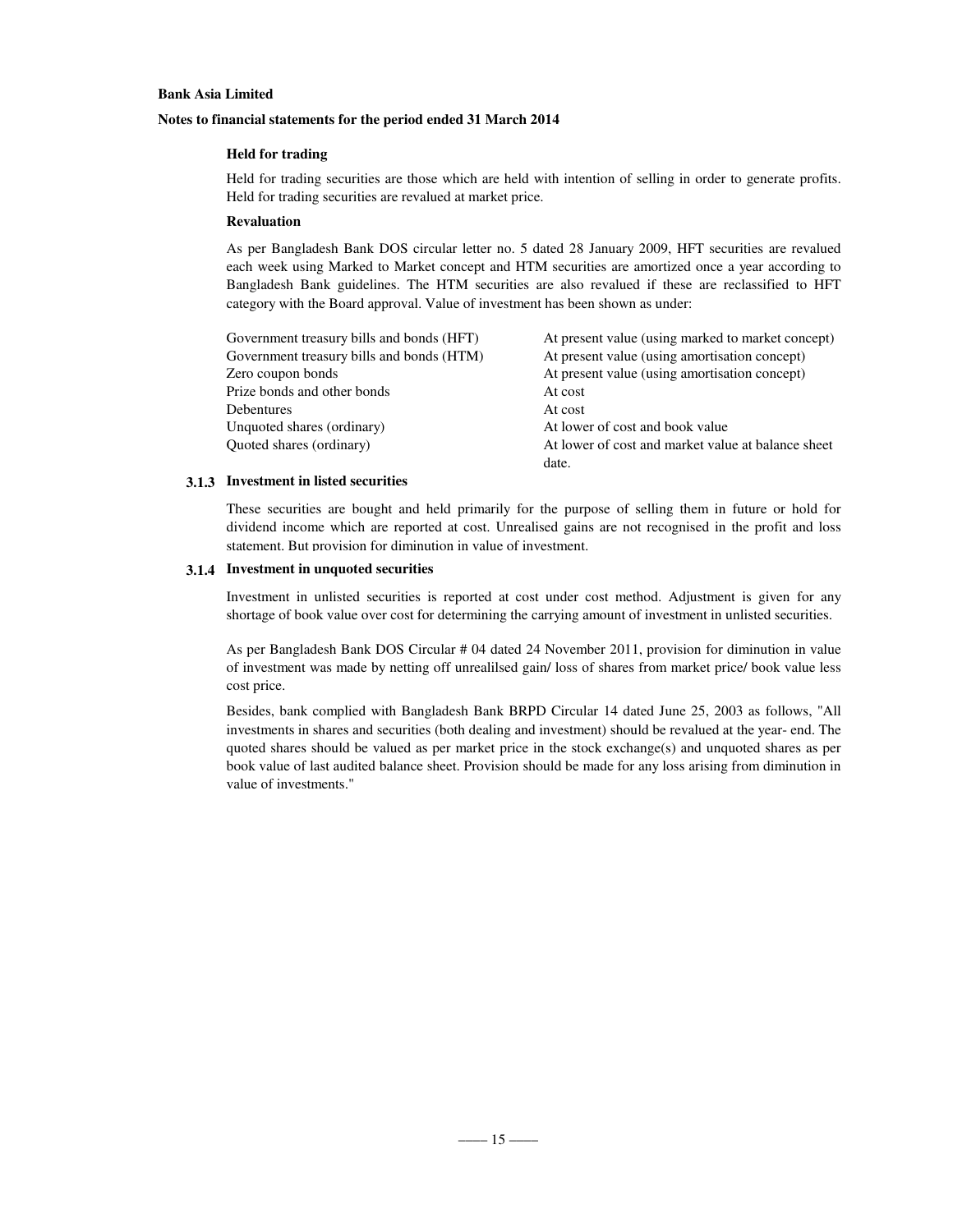### **Notes to financial statements for the period ended 31 March 2014**

### **3.1.5 Investment in subsidiary**

Investment in subsidiary is accounted for under the cost method of accounting in the Bank's financial statements in accordance with the BAS 27 "Consolidated and Separate Financial Statements" and BFRS 3 "Business Combination".

# **3.1.6 Loans and advances/investments**

- a) Loans and advances/investments are stated in the balance sheet on gross basis.
- b) Interest/profit is calculated on daily product basis, but charged and accounted for quarterly on accrual basis. Interest/profit on classified loans and advances/investments is kept in interest suspense account as per BRPD circulars no. 14 dated September 23, 2012 on Master Circular: Loan Classification and Provisioning. Interest/ profit is not charged on bad and loss loans and advances/ investments as per guidelines of Bangladesh Bank. Records of such interest amounts are kept in separate memorandum accounts.
- c) Commission and discounts on bills purchased and discounted are recognised at the time of realisation.
- d) Provision for loans and advances/investments is made based on the arrear in equivalent month and reviewed by the management following instructions contained in Bangladesh Bank BRPD circulars no. 5 dated 29 May 2013, 14 dated 23 September 2012, 16 dated 06 December 1998, 9 dated 14 May 2001, 9 and 10 dated 20 August 2005, 5 dated 05 June 2006, 8 dated 07 August 2007, 10 dated 18 September 2007, 5 dated 29 April 2008 and 32 dated 27 October 2010.

| Types of loans and advances             |                                                                            | Provision |            |     |     |         |  |
|-----------------------------------------|----------------------------------------------------------------------------|-----------|------------|-----|-----|---------|--|
|                                         |                                                                            | <b>UC</b> | <b>SMA</b> | SS  | DF  | BL      |  |
|                                         | House building and<br>professional                                         | $2\%$     | $2\%$      | 20% | 50% | $100\%$ |  |
| Consumer                                | Other than housing<br>finance & professionals<br>to setup business         | 5%        | 5%         | 20% | 50% | 100%    |  |
|                                         | Provision for loan to broker house,<br>merchant banks, stock dealers, etc. | $2\%$     | $2\%$      | 20% | 50% | $100\%$ |  |
| Short-term agri-credit and micro credit |                                                                            | 5%        |            | 5%  | 5%  | $100\%$ |  |
| Small and medium enterprise finance     |                                                                            | 0.25%     | 0.25%      | 20% | 50% | $100\%$ |  |
| Others                                  |                                                                            | $1\%$     | $1\%$      | 20% | 50% | $100\%$ |  |

Rates of provision on loans and advances/investments are given below:

e) Loans and advances/investments are written off as per guidelines of Bangladesh Bank. These write off however will not undermine/affect the claim amount against the borrower. Detailed memorandum records for all such write off accounts are meticulously maintained and followed up.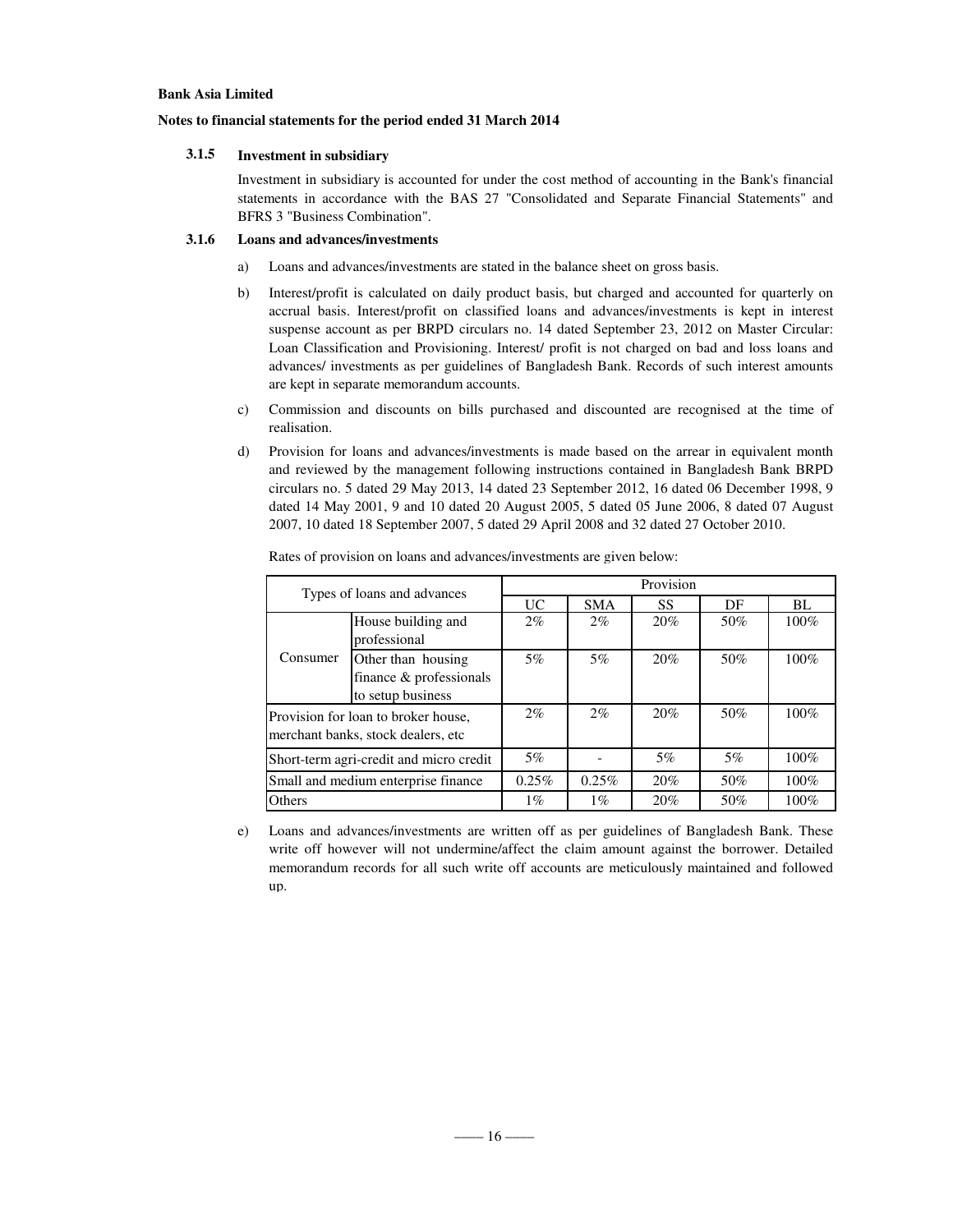### **3.1.7 Impairment of Financial Assets**

At each balance sheet date, Bank Asia Limited assesses whether there is objective evidence that a financial asset or a group of financial assets ie, loans and advances, off balance sheet items and investments is impaired. A financial asset or group of financial assets is impaired and impairment losses are incurred if -

there is objective evidence of impairment as a result of a loss event that occurred after the initial recognition of the asset up to the balance sheet date;

the loss event had an impact on the estimated future cash flows of the financial asset or the group of financial assets; and

a reliable estimate of the loss amount can be made.

In the event of impairment loss, the Bank reviews whether a further allowance for impairment should be provided in the profit and loss statement in addition to the provision made based on Bangladesh Bank guidelines or other regulatory requirements.

### **3.1.8 Property, plant and equipment**

#### **Recognition and measurement**

All fixed assets are stated at cost less accumulated depreciation as per BAS 16 "Property, Plant and Equipment". Land is measured at cost.

The cost is the amount of cash or cash equivalents paid or the fair value of the other consideration given to acquire an asset at the time of its acquisition or construction or, where applicable, the amount attributed to that asset when initially recognised in accordance with the specific requirements of the BFRS.

The cost of an item of property, plant and equipment is recognised as an asset if-

it is probable that future economic benefits associated with the item will flow to the entity; and the cost of the item can be measured reliably.

The cost of an items of property, plant and equipement comprises:

- (a) its purchase price, including import duties and non- refundable purchase taxes, after deducting trade discounts and rebates
- (b) any costs directly attributable to bringing the asset to the location and condition necessary for it to be capable of operating in the manner intended by management
- (c) the initial estimate of the costs of dimantling and removing the item and restoring the site on which it is located, the obligation for which an entity incurs either when the item is acquired or as a consequence of having used the item during a particular period for purpose other than to produce inventories during that period.

#### **Subsequent costs**

The cost of replacing part of an item of fixed assets is recognised in the carrying amount of the item if it is probable that the future economic benefits embodied within the part will flow to the company and its cost can be measured reliably. The carrying amount of the replaced part is derecognised. The costs of the day-to-day servicing of fixed assets are recognised in profit or loss as incurred.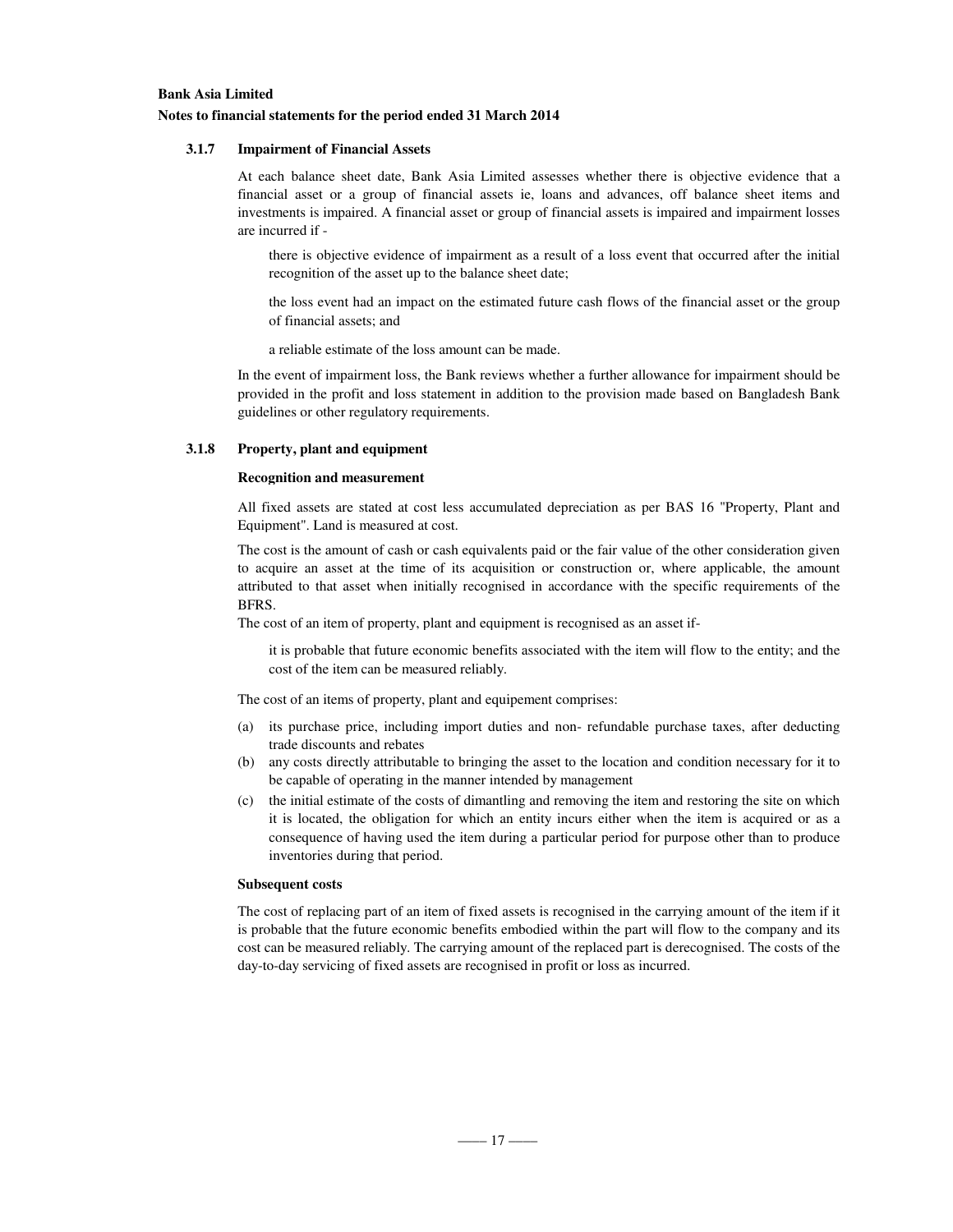### **Depreciation**

No depreciation is charged on land. Depreciation is charged on straight-line method. In case of acquisition of fixed assets, depreciation is charged in the year of acquisition, whereas depreciation on disposed off fixed assets is charged up to the year prior to the year of disposal. Asset category-wise depreciation rates are as follows:

| Category of assets        | Rate of depreciation |
|---------------------------|----------------------|
| Building                  | 5%                   |
| Furniture and fixtures    | 20%                  |
| Equipment                 | 20%                  |
| Computers and accessories | 20%                  |
| Motor vehicles            | 20%                  |

Gain or loss on sale of fixed assets is recognised in profit and loss statement as per provision of BAS 16 "Property, Plant and Equipment".

### **3.1.9 Leased assets**

Where property, plant and equipment have been financed by lease arrangement under which substantially all the risks and rewards of ownership are transferred to the lessees are treated as finance leases as per BAS 17 "Leases". All other leases are classified as operating leases as per BAS 17 "Leases"

Assets held under finance lease are recognised as assets of the Bank at their fair value at the date of acquisition or if lower, at the present value of the minimum lease payments. The corresponding liability to the lessor is included in the balance sheet as a finance lease obligation.

Assets held under finance lease are depreciated over their expected useful lives on the same basis as owned assets.

### **3.1.10 Impairment of fixed assets**

At each balance sheet date, the Bank assesses whether there is any indication that the carrying amount of an asset exceeds its recoverable amount. An asset is carried at more than its recoverable amount if its carrying amount exceeds the amount to be recovered through use or sale of the asset. If this is the case, the asset is described as impaired and an impairment loss is recognised as an expense in the profit and loss statement unless the asset is carried at revalued amount in accordance with Bangladesh Accounting Standard (BAS) 16, Property, Plant and Equipment Fixed Assets, in which case any impairment loss of a revalued asset should be treated as a revaluation decrease under that Accounting Standard. No impairment loss was recognized up to the reporting period as there were no such indication existed as on Balance Sheet date.

### **3.1.11 Investment properties**

- a) Investment property is held to earn rentals or for capital appreciation or both and the future economic benefits that are associated with the investment property but not held for sale in the ordinary course of business.
- b) Investment property is accounted for under cost model in the financial statements. Accordingly, after recognition as an asset, the property is carried at its cost, less accumulated depreciation and accumulated impairment loss.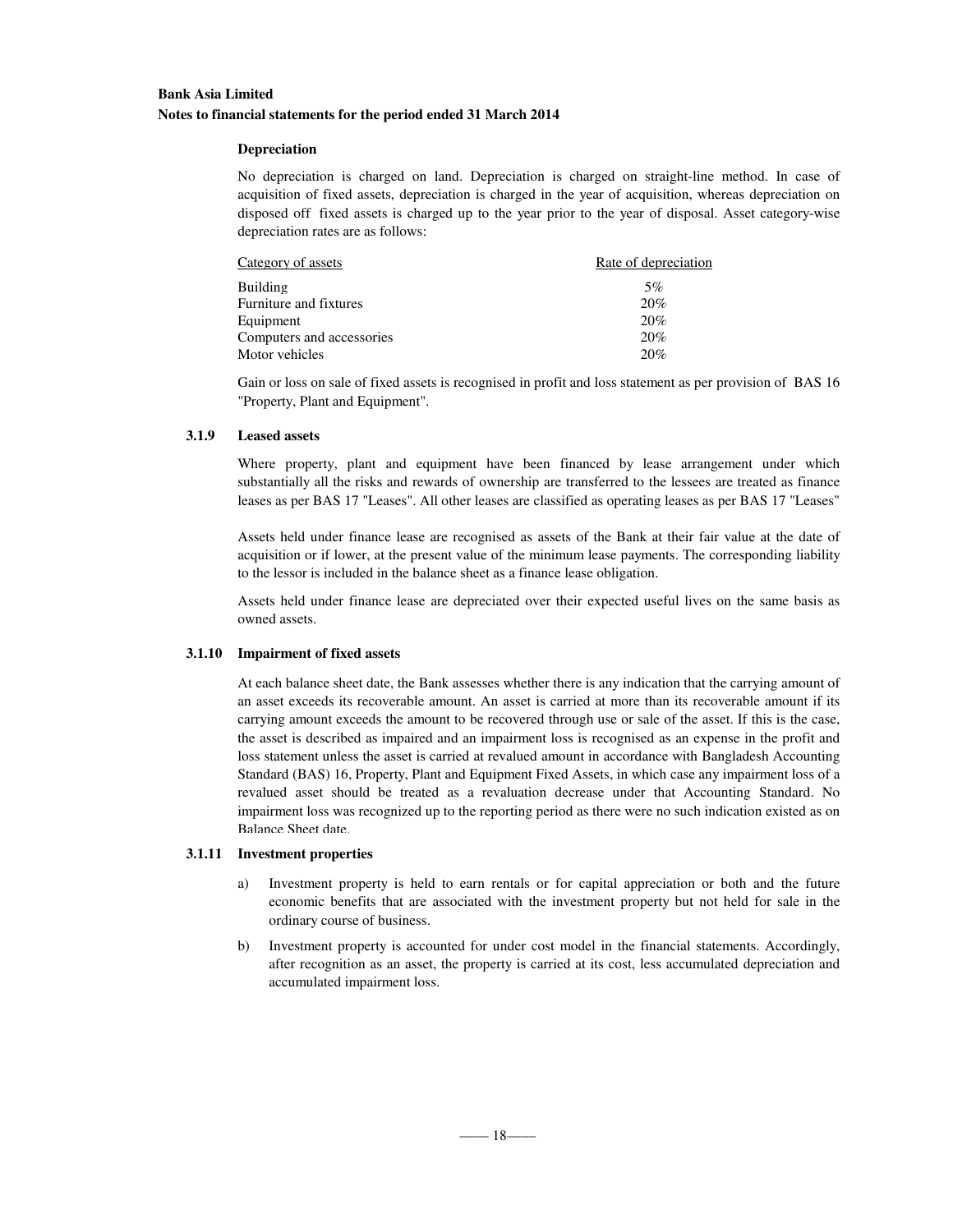### **Notes to financial statements for the period ended 31 March 2014**

### **3.1.12 Other assets**

Other assets include all other financial assets and include fees and other unrealised income receivable, advance for operating and capital expenditure and stocks of stationery and stamps.

### **3.1.13 Inventories**

Inventories are measured at the lower of cost and net realisable value.

### **3.2 Liabilities and provisions**

### **3.2.1 Borrowings from other banks, financial institutions and agents**

Borrowings from other banks, financial institutions and agents include interest-bearing borrowings redeemable at call and Bangladesh Bank refinance. These items are brought to financial statements at the gross value of the outstanding balance.

### **3.2.2 Deposits and other accounts**

Deposits and other accounts include non interest-bearing current deposit redeemable at call, bills payable, interest bearing on demand and special notice deposits, savings deposit and fixed deposit. These items are brought to financial statements at the gross value of the outstanding balance.

### **3.2.3 Other liabilities**

As per BAS 37 "Provisions, Contingent Liabilities and Contingent Assets" the Bank recognises provisions only when it has a present obligation as a result of a past event and it is probable that an outflow of resources embodying economic benefits will be required to settle the obligation and when a reliable estimate of the amount of the obligation can be made.

Other liabilities comprise items such as provision for loans and advances/investments, provision for taxes, interest payable, interest suspense, accrued expenses, obligation under finance lease etc. Other liabilities are recognised in the balance sheet according to the guidelines of Bangladesh Bank, income tax laws and internal policy of the Bank.

# **3.3 Capital/shareholders' equity**

#### **Authorised capital**

Authorised capital is the maximum amount of share capital that the Bank is authorised by its Memorandum and Articles of Association.

#### **Paid-up capital**

Paid up capital represents total amount of share capital that has been paid in full by the ordinary shareholders. Holders of ordinary shares are entitled to receive dividends as declared from time to time and are entitled to vote at shareholders' meetings. In the event of winding-up of the company, ordinary shareholders rank after all other shareholders and creditors and are fully entitled to receive any residual proceeds of liquidation.

#### **Statutory reserve**

Statutory reserve has been maintained @ 20% of profit before tax in accordance with provisions of section 24 of the Bank Company Act 1991 until such reserve equal to its paid-up capital together with the share premium. Statutory reserve transferred in yearly basis.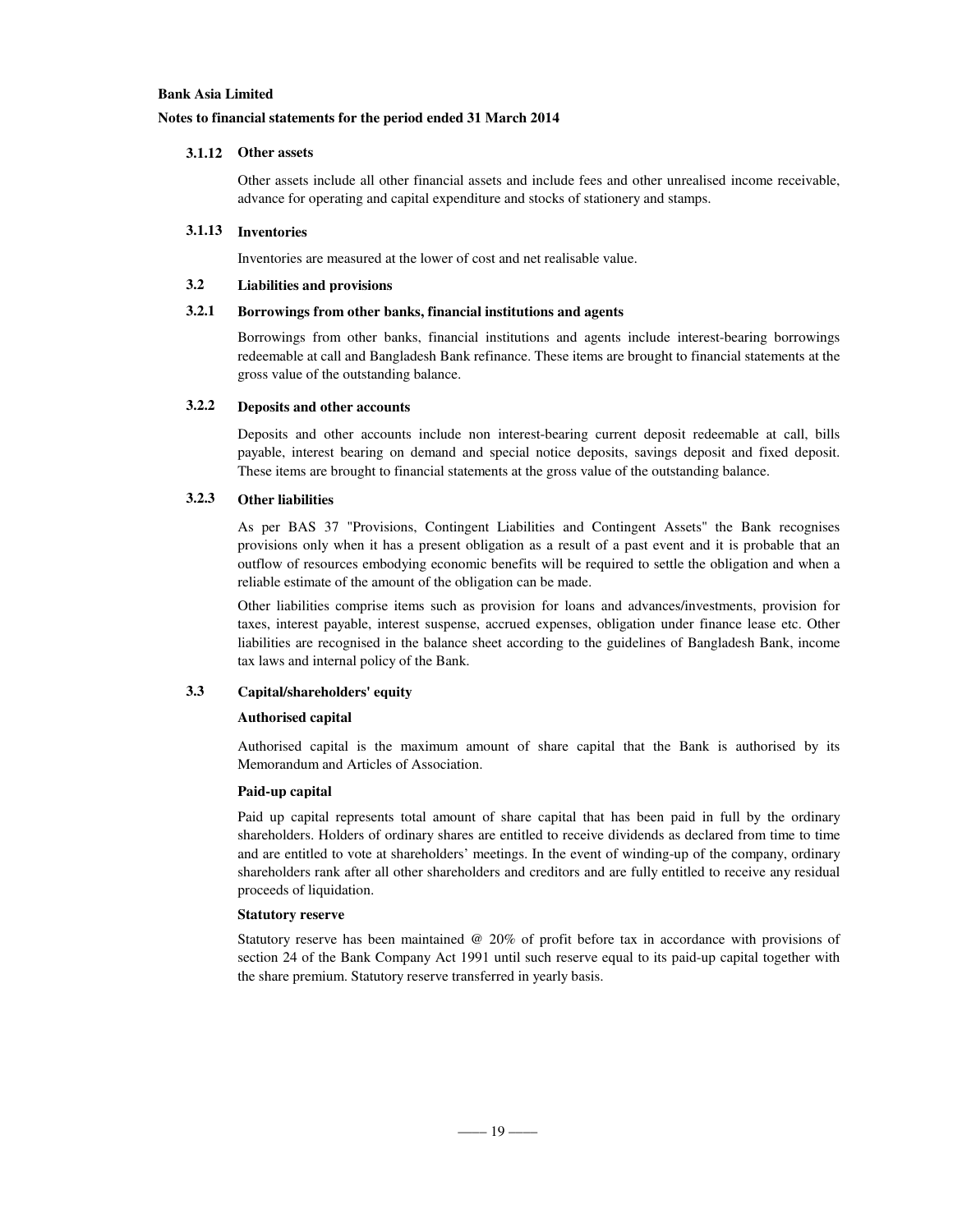### **Notes to financial statements for the period ended 31 March 2014**

### **Revaluation reserve**

Revaluation reserve arises from the revaluation of Treasury bills and bonds (HFT and HTM) in accordance with the Bangladesh Bank DOS circular no. 5 dated 26 May 2008. The tax effects on revaluation gain are measured and recognised in the financial statements as per BAS 12: Income Taxes.

#### **Non-controling (minority) interest**

Minority interest (non-controling interest) in business is an accounting concept that refers to the portion of a subsidiary company's stock that is not owned by the parent company. The magnitude of the minority interest in Bank Asia Securities Limited, a majority owned subsidiary (99.99%) of Bank Asia Limited is very insignificant. Minority interest belongs to a sponsor Director of the Bank and is reported on the consolidated balance sheet to reflect the claim on assets belonging to the other non-controlling shareholder. Also, minority interest is reported on the consolidated income statement as a share of profit belonging to the minority shareholder.

#### **3.4 Contingent liabilities**

Any possible obligation that arises from past events and the existence of which will be confirmed only by the occurrence or non-occurrence of one or more uncertain future events not wholly within the control of the Bank; or any present obligation that arises from past events but is not recognised because:

- it is not probable that an outflow of resources embodying economic benefits will be required to settle the obligation; or
- the amount of the obligation cannot be measured with sufficient reliability.

Contingent liabilities are not recognised but disclosed in the financial statements unless the possibility of an outflow of resources embodying economic benefits is reliably estimated.

Contingent assets are not recognised in the financial statements as this may result in the recognition of income which may never be realised.

### **3.5 Memorandum items**

Memorandum items are maintained for those items for which the Bank has only a business responsibility and no legal commitment. Stock of traveller's cheques, value of savings certificates (sanchaya patra), etc fall under the memorandum items.

#### **3.6 Revenue recognition**

#### **Interest income**

Interest on loans and advances is calculated on daily product basis, but charged and accounted for on quarterly basis. Interest on loans and advances ceases to be taken into income when such advances fall under classification. It is then kept in interest suspense account. Interest on classified loans and advances is accounted for on a cash receipt basis.

#### **Profit on investment (Islamic Banking)**

Mark-up on investment is taken into income account proportionately from profit receivable account. Overdue charge/compensation on classified investments is transferred to profit suspense account instead of income account.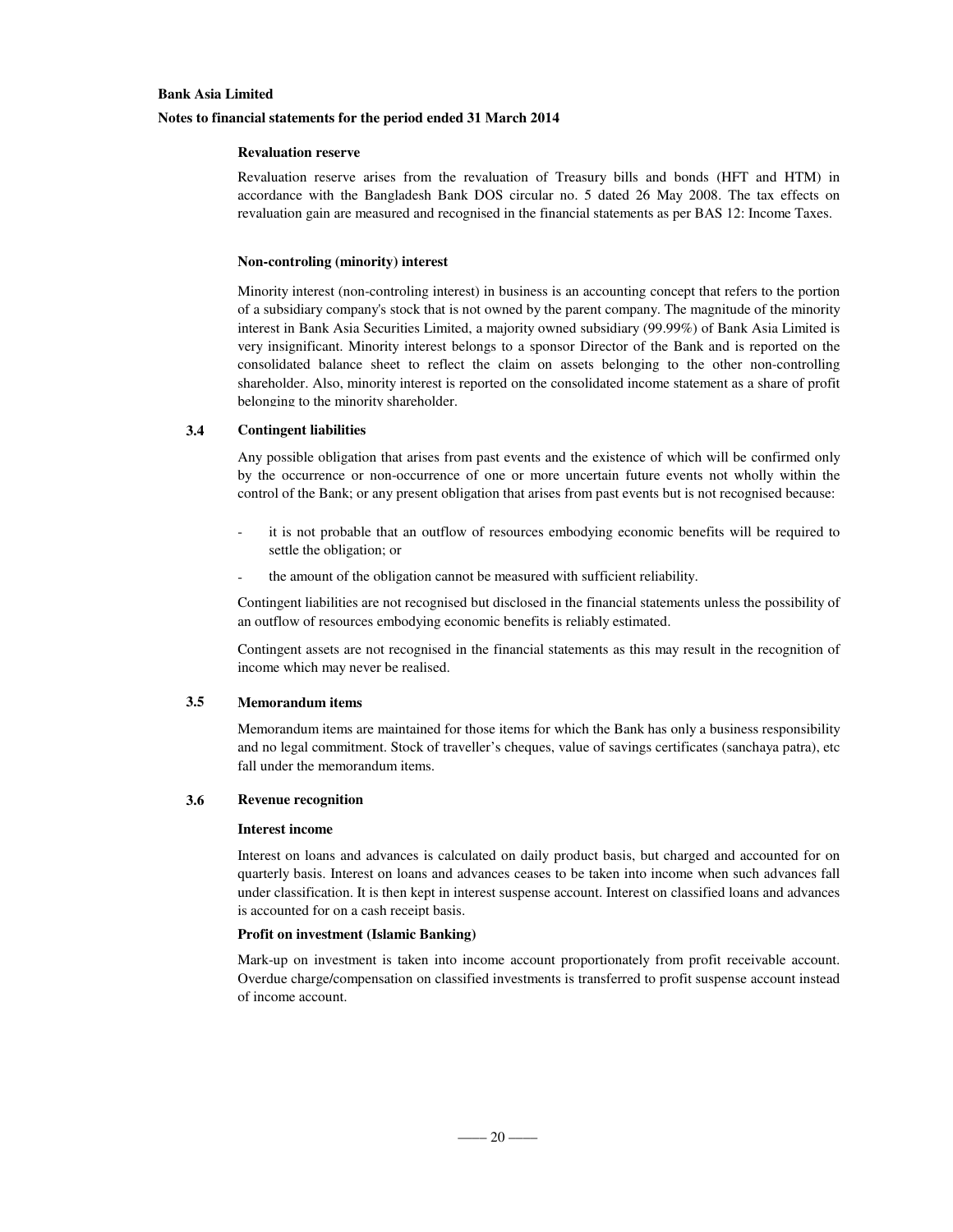### **Notes to financial statements for the period ended 31 March 2014**

### **Investment income**

Income on investments is recognised on accrual basis. Investment income includes discount on treasury bills and zero coupon bonds, interest on treasury bonds, debentures and fixed deposits with other banks. Capital gain on investments in shares and dividend on investment in shares are also included in investment income.

#### **Interest and fees receivable on credit cards**

Interest and fees receivable on credit cards are recognised on accrual basis. Interest and fees ceases to be taken into income when the recovery of interest and fees is in arrear for over three months. Thereafter, interest and fees are accounted for on cash basis.

#### **Fees and commission income**

The Bank earns fees and commissions from diverse range of services provided to its customers. This includes fees and commission income arising on financial and other services provided by the Bank including trade finance, credit cards, debit cards, passport endorsement, loan processing, loan syndication and locker facilities, etc. Fees and commission income is recognised on the basis of

### **Dividend income on shares**

As per BAS 18 "Revenue", dividend income from investment in shares is recognised when the Bank's right to receive dividend is established. It recognised when:

- a. It is probable that the economic benefits associated with the transaction will flow to the entity; and
- b. the amount of the revenue can be measured reliably.

### **Interest paid on borrowing and other deposits (conventional banking)**

Interest paid and other expenses are recognised on accrual basis.

### **Profit paid on deposits (Islamic Banking)**

Profit paid to mudaraba deposits is recognised on accrual basis as per provisional rate.

#### **Other operating expenses**

All other operating expenses are provided for in the books of the account on accrual basis according to the BAS 1 "Presentation of Financial Statements".

### **3.7 Employee benefits**

### **3.7.1 Provident Fund**

Provident fund benefits are given to the staff of the Bank in accordance with the approved provident fund rules. The fund is operated by a Board of Trustees. All confirmed employees of the Bank are contributing 10% of their basic salary as subscription of the fund. The Bank also contributes equal amount of the employees' contribution to the fund.

### **3.7.2 Gratuity Fund**

Gratuity fund benefits are given to the eligible staff of the Bank in accordance with the approved gratuity fund rules. Gratuity payable is determined on the basis of existing rules and regulations of the Bank. Actuarial valuation is not considered essential since amount payable at the date of balance sheet is recognised and accounted for as at that date based on actual rate.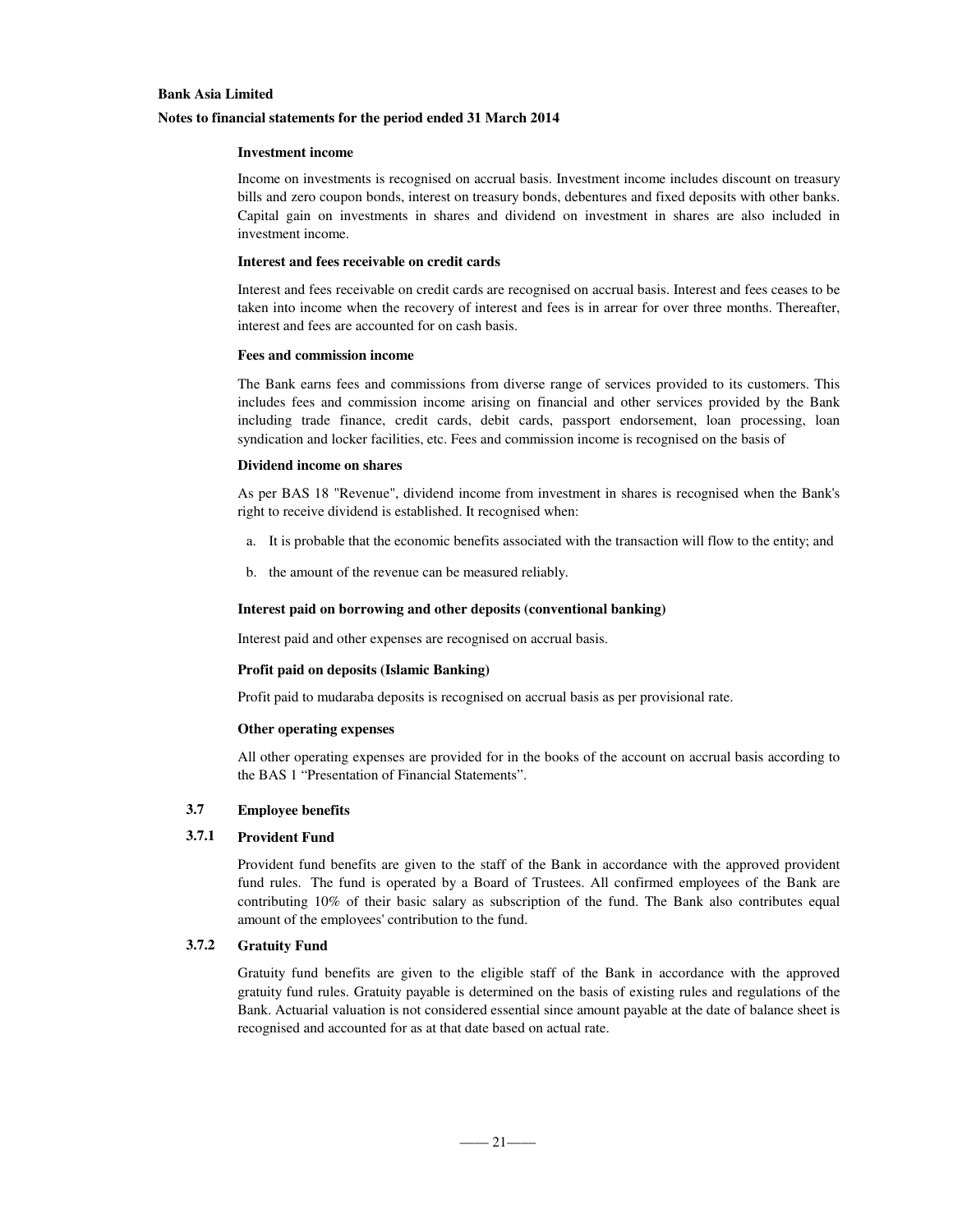### **Notes to financial statements for the period ended 31 March 2014**

### **3.7.3 Superannuation Fund**

The Bank operates a superannuation fund for which provision is made annually covering all its eligible employees. The fund is operated by a separate Board of Trustees.

### **3.7.4 Hospitalisation insurance**

The Bank operates a health insurance scheme to its confirmed employees and their respective spouses at rates provided in health insurance coverage policy.

## **3.8 Provision for off-balance sheet exposures**

In compliance with Bangladesh Bank guidelines off-balance sheet items have been disclosed under contingent liabilities. As per BRPD circular no. 10 dated 18 September 2007, the Bank is required to maintain provision @ 1% against off-balance sheet exposures.

# **3.9 Provision for nostro accounts**

According to guidelines of Foreign Exchange Policy Department of Bangladesh Bank, circular no. FEOD (FEMO)/01/2005-677 dated 13 September 2005, Bank is required to make provision regarding the un-reconciled debit balance as at balance sheet date.

### **3.10 Taxation**

Income tax expense comprises current and deferred tax. Current tax and deferred tax are recognised in profit or loss except to the extent that it relates to items recognised directly in equity.

Current tax is the expected tax payable or receivable on the taxable income or loss for the period, using tax rates enacted or substantively enacted at the reporting date, and any adjustment to tax payable in respect of previous years.

Deferred tax is recognised in respect of temporary differences between the carrying amounts of assets and liabilities for financial reporting purposes and the amounts used for taxation purposes. Deferred tax is not recognised for the temporary differences relating to the initial recognition of goodwill, the initial recognition of assets or liabilities in a transaction that is not a business combination and that affects neither accounting nor taxable profit or loss, and differences relating to investments in subsidiaries to the extent that it is probable that they will not reverse in the foreseeable future. Deferred tax is measured at the tax rates that are expected to be applied to the temporary differences when they reverse, based on the laws that have been enacted or substantively enacted by the reporting date. Deferred tax assets and liabilities are offset if there is a legally enforceable right to offset current tax liabilities against current tax assets, and they relate to income taxes levied by the same tax authority on the same taxable entity, or on different tax entities, but they intend to settle current tax liabilities and assets on a net basis or their tax assets and liabilities will be realised simultaneously.

A deferred tax asset is recognised for unused tax credits and deductible temporary differences to the extent that it is probable that future taxable profits will be available against which they can be utilised. Deferred tax assets are reviewed at each reporting date and are reduced to the extent that it is no longer probable that the related tax benefit will be realised.

Deferred tax relating to unrealised surplus on revaluation of held to maturity (HTM) securities is recognised directly in revaluation reserve as a part of equity and is subsequently recognised in profit and loss statement on maturity of the security.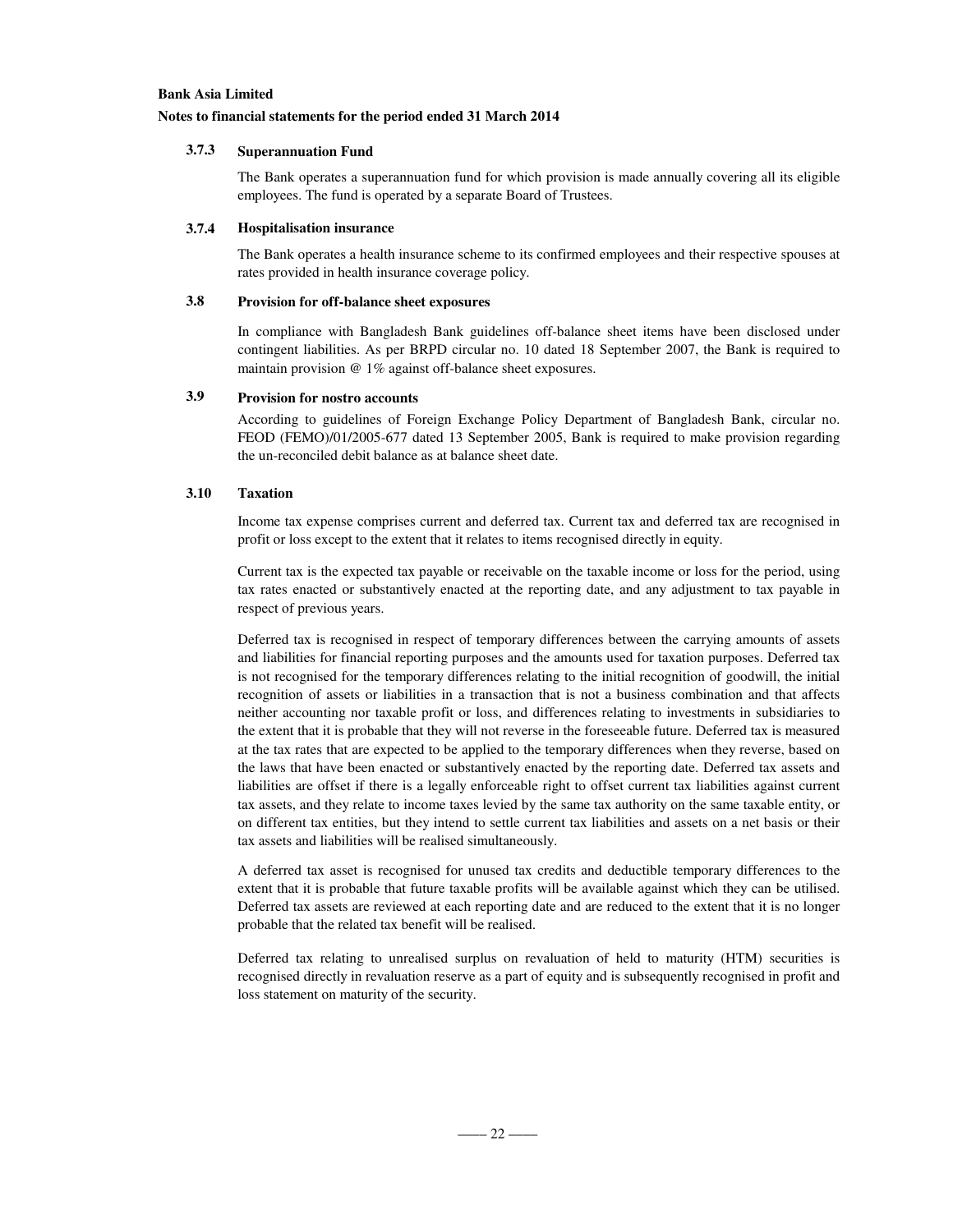### **Notes to financial statements for the period ended 31 March 2014**

### **3.11 Leases**

Upon initial recognition, the leased asset is measured at the amount equal to the lower of its fair value and the present value of the minimum lease payment. Subsequent to initial recognition the asset is accounted for in accordance with the accounting policy applicable to that asset.

### **3.12 Earnings Per Share**

Earnings per share (EPS) has been computed by dividing the basic earnings by the weighted average number of ordinary shares outstanding at March 31, 2014 as per Bangladesh Accounting Standard (BAS) - 33 "Earnings Per Share". EPS for comparative period also restated by the bonus share issued for the year 2012. Details are showen in note 37.

### **Basic earnings**

This represents earnings for the year attributable to ordinary shareholders. Net profit after tax has been considered as fully attributable to the ordinary shareholders.

### **Weighted average number of ordinary shares**

This represents the number of ordinary shares outstanding at the beginning of the year plus the number of ordinary shares issued during the year.

The basis of computation of number of shares is in line with the provisions of BAS 33 "Earnings per share". The logic behind this basis is, that the bonus shares are issued to the existing shareholders without any consideration, and therefore, the number of shares outstanding is increased without an increase in resources generating new earnings.

### **Diluted earnings per share**

No diluted earnings per share is required to be calculated for the year as there was no scope for dilution during the year under review.

# **3.13 Reconciliation of inter-bank/inter-branch account**

Books of account with regard to inter-bank (in Bangladesh and outside Bangladesh) are reconciled on monthly basis and there are no material differences which may affect the financial statements significantly.

Un-reconciled entries in case of inter-branch transactions as at the reporting date are not material.

## **3.14 General**

- (i) Figures relating to the previous year included in this report have been rearranged, wherever considered necessary, to make them comparable with those of the current year without, however, creating any impact on the operating result and value of assets and liabilities as reported in the financial statements for the current year.
- (ii) Figures in these notes and in the annexed financial statements have been rounded off to the nearest
- (iii) These notes form an integral part of the annexed financial statements and accordingly are to be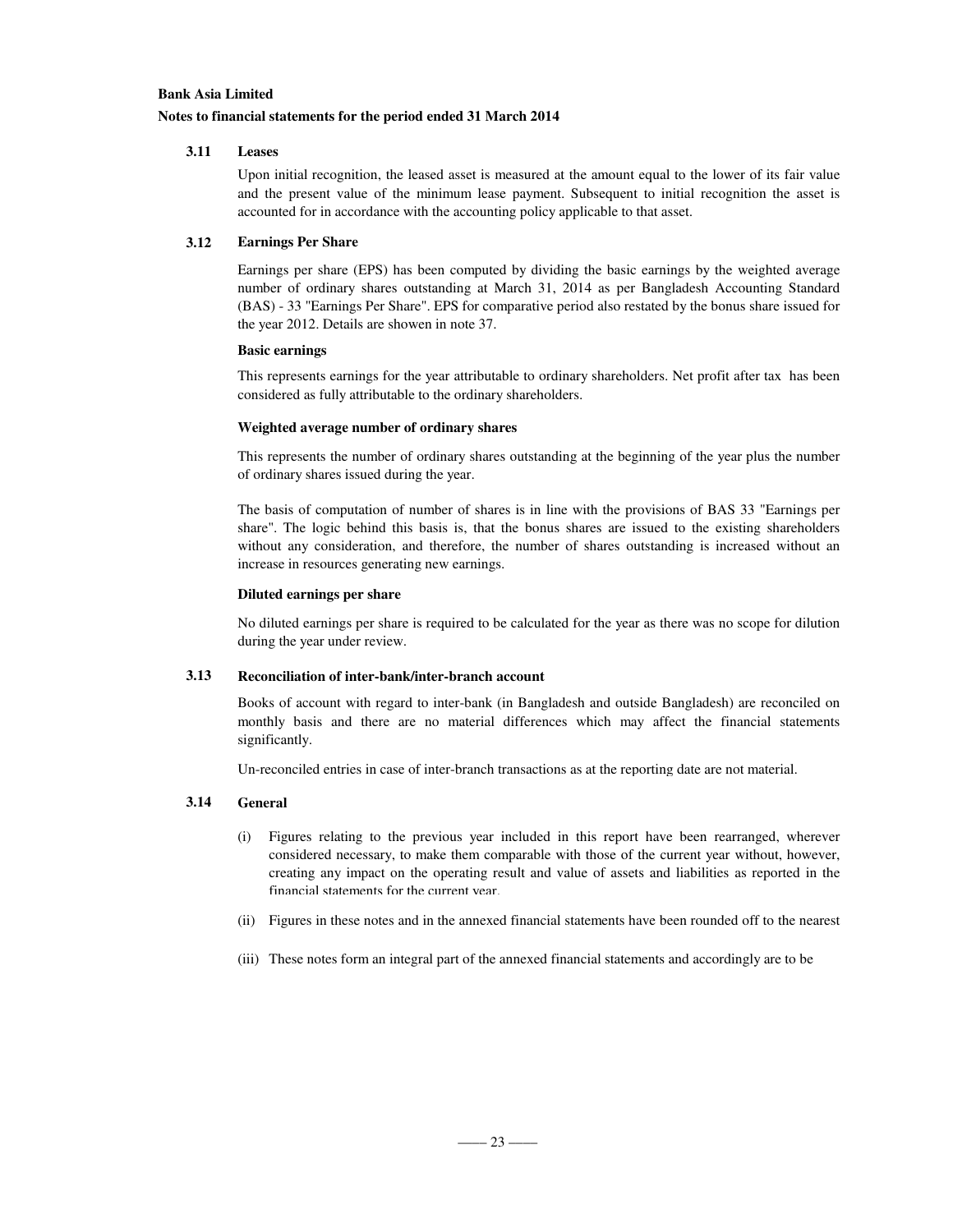|              |                                                                     | Amount in Taka             |                              |
|--------------|---------------------------------------------------------------------|----------------------------|------------------------------|
|              |                                                                     | At<br>31 March 2014        | At<br>31 Dec 2013            |
| 4            | Cash                                                                |                            |                              |
| 4.1          | In hand                                                             |                            |                              |
|              | Conventional and Islamic banking:                                   |                            |                              |
|              | Local currency                                                      | 1,212,239,507              | 1,610,300,083                |
|              | Foreign currencies                                                  | 13,750,410                 | 11,392,460                   |
|              |                                                                     | 1,225,989,917              | 1,621,692,543                |
|              | Off-shore banking unit                                              | 1,225,989,917              | 1,621,692,543                |
| 4.1(a)       | <b>Consolidated In hand</b>                                         |                            |                              |
|              | <b>Bank Asia Limited</b>                                            | 1,225,989,917              | 1,621,692,543                |
|              | <b>Bank Asia Securities Limited</b>                                 | 11,164                     | 14,857                       |
|              | BA Exchange Company (UK) Limited                                    | 3,298,360<br>1.229.299.441 | 2,041,520<br>1,623,748,920   |
| 4.2          | Balance with Bangladesh Bank and its agent bank                     |                            |                              |
|              |                                                                     |                            |                              |
|              | Conventional and Islamic banking:                                   |                            |                              |
|              | Balance with Bangladesh Bank                                        |                            |                              |
|              | Local currency (statutory deposit)<br>Foreign currencies            | 7,548,125,157<br>3,454,191 | 7,949,014,646<br>95,017,949  |
|              |                                                                     | 7,551,579,348              | 8,044,032,595                |
|              | Balance with agent bank (Sonali Bank Limited)                       |                            |                              |
|              | Local currency                                                      | 108,065,774                | 42,844,146                   |
|              | Foreign currencies                                                  | 108,065,774                | 42,844,146                   |
|              |                                                                     | 7,659,645,122              | 8,086,876,741                |
|              | Off-shore banking unit                                              |                            |                              |
| 4.2(a)       | <b>Consolidated Balance with Bangladesh Bank and its agent bank</b> | 7,659,645,122              | 8,086,876,741                |
|              |                                                                     |                            |                              |
|              | Bank Asia Limited:<br><b>Bank Asia Securities Limited</b>           | 7,659,645,122              | 8,086,876,741                |
|              | BA Exchange Company (UK) Limited                                    |                            |                              |
|              |                                                                     | 7,659,645,122              | 8,086,876,741                |
| 5            | <b>Balance with other banks and financial institutions</b>          |                            |                              |
|              | In Bangladesh                                                       |                            |                              |
|              | Conventional and Islamic banking (Note 5.1.1)                       | 1,340,371,936              | 1,325,297,321                |
|              | Off-shore banking unit                                              |                            |                              |
|              | <b>Outside Bangladesh</b>                                           | 1,340,371,936              | 1,325,297,321                |
|              | Conventional and Islamic banking (Note 5.2.1)                       | 45,024,540                 | 30,350,600                   |
|              | Off-shore banking unit                                              | 48,854,317                 | 7,235,324                    |
|              |                                                                     | 93,878,857                 | 37,585,924                   |
|              |                                                                     | 1,434,250,793              | 1,362,883,245                |
| 5.1<br>5.1.1 | In Bangladesh<br><b>Conventional and Islamic banking</b>            |                            |                              |
|              |                                                                     |                            |                              |
|              | <b>Current accounts</b><br>AB Bank Limited                          | 41,480                     | 41,480                       |
|              | Agrani Bank Limited                                                 | 826,280                    | 826,280                      |
|              | National Bank Limited                                               | 752,226                    | 752,918                      |
|              | Sonali Bank Limited                                                 | 161,456,648                | 61,252,979                   |
|              | <b>Standard Chartered Bank</b>                                      | 5,187,329                  | 366,707                      |
|              | Prime Bank Limited<br><b>Trust Bank Limited</b>                     | 10,684,762                 | (34, 602, 703)               |
|              |                                                                     | 178,948,725                | 28,637,661                   |
|              | Short-notice deposit accounts                                       |                            |                              |
|              | <b>BRAC Bank Limited</b>                                            | 8,731,457                  | 4,685,599                    |
|              | AB Bank Limited                                                     | 494,980                    | 489,190                      |
|              | Islami Bank Bangladesh Limited                                      | 160,042                    | 160,042                      |
|              | Rupali Bank Limited<br>Uttara Bank Limited                          |                            |                              |
|              |                                                                     | 554,911<br>9,941,390       | 1,771,057<br>7,105,888       |
|              | <b>Fixed deposit accounts/ MTDR</b>                                 |                            |                              |
|              | Islamic Finance and Investment Limited                              | 100,000,000                | 100,000,000                  |
|              | Hajj Finance Company Limited                                        | 200,000,000                | 150,000,000                  |
|              | Southeast Bank Limited                                              | 200,000,000                | 200,000,000                  |
|              | The Premier Bank Limited                                            | 200,000,000                | 200,000,000                  |
|              | Al-Arafah Islami Bank limited<br><b>Union Bank Limited</b>          | 451,481,821                | 439,553,772                  |
|              |                                                                     | 1,151,481,821              | 200,000,000<br>1,289,553,772 |
|              |                                                                     | 1,340,371,936              | 1,325,297,321                |
|              | 24                                                                  |                            |                              |

–––– 24––––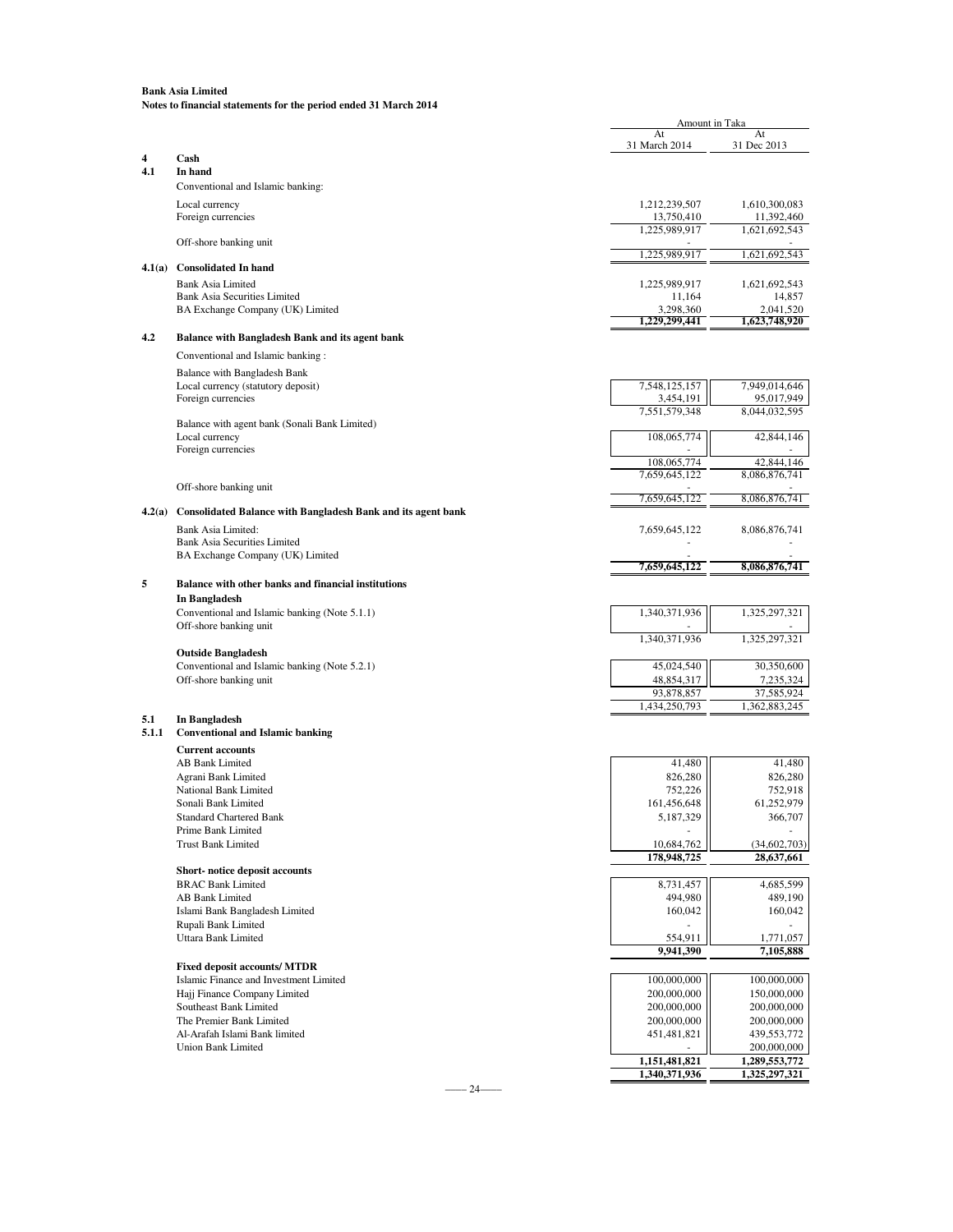|       |                                                                         | At<br>31 March 2014          | At<br>31 Dec 2013           |
|-------|-------------------------------------------------------------------------|------------------------------|-----------------------------|
| 5.2   | <b>Outside Bangladesh</b>                                               |                              |                             |
| 5.2.1 | <b>Conventional and Islamic banking</b>                                 |                              |                             |
|       | <b>Current accounts</b>                                                 |                              |                             |
|       | Interest bearing:                                                       |                              |                             |
|       | Citibank N.A., London (EURO)                                            |                              | 752,522                     |
|       | Citibank N.A., London (GBP)                                             | 29,097,472                   | 319,791                     |
|       | Citibank NA, New York (USD)<br>Habib American Bank, New York            |                              | 150,771<br>6,913            |
|       | Mashreqbank psc, New York                                               |                              | 1,816,270                   |
|       | National Westminster Bank plc, London                                   |                              | 125,970                     |
|       | Standard Chartered Bank, Mumbai                                         |                              | 1,900,097                   |
|       | Standard Chartered Bank, New York                                       |                              | 495,162                     |
|       |                                                                         | 29,097,472                   | 5,567,496                   |
|       | Non-interest bearing:<br>AB Bank Limited, Mumbai                        |                              | 41,091                      |
|       | Bhutan National Bank Limited, Thimphu                                   | 636,507                      | 702,167                     |
|       | Commerzbank AG, Frankfurt (EURO)                                        | $\overline{\phantom{m}}$     | 1,813,503                   |
|       | Habib Metropolitan Bank Limited, Karachi                                |                              | 1,688,249                   |
|       | HSBC Australia Limited, Sydney                                          | 4,471                        | 25,493                      |
|       | HSBC, New York                                                          | $\overline{\phantom{a}}$     | 3,542,797                   |
|       | Hypo Vereinsbank, Munich                                                | 720,342                      | 46,932                      |
|       | <b>ICICI Bank Limited, Kowloon</b><br><b>ICICI Bank Limited, Mumbai</b> |                              | 891,184<br>993,418          |
|       | Muslim Commercial Bank Limited, Colombo                                 | 2,938,456                    | 2,751,569                   |
|       | Muslim Commercial Bank Limited, Karachi                                 | 5,668,691                    | 3,719,191                   |
|       | Nepal Bangladesh Bank Limited, Kathmandu                                | 1,134,729                    | 2,012,529                   |
|       | UBAF, Tokyo                                                             | 681,223                      | 1,388,798                   |
|       | Sonali Bank (UK) Limited, London                                        |                              | 282,710                     |
|       | Wachovia Bank N.A, New York                                             | 174,345                      | 82,119                      |
|       | JP Morgan Chase Bank N.A New York, U.S.A<br>Al Rajhi Bank K.S.A         | 1,988,360                    | 1,290,761<br>1,988,360      |
|       | Saudi Hollandi K.S.A                                                    | 109,714                      | 109,714                     |
|       | Wachovia Bank, London                                                   |                              | 54,819                      |
|       | Zurcher Kantonal Bank, Switzerland                                      | 970,401                      | 339,950                     |
|       | Habib Bank UK, London                                                   | 162,018                      | 650,000                     |
|       | National Australia Bank Limited                                         | 216,008                      | 92,750                      |
|       | Casisse Centrale Desjardins                                             | 103,781                      | 275,000                     |
|       | Commerzbank AG, Frankfurt (USD)                                         | 418,022<br>15,927,068        | 24,783,104                  |
|       |                                                                         | 45,024,540                   | 30,350,600                  |
| 5(a)  | <b>Consolidated Balance with other banks and financial institutions</b> |                              |                             |
|       | In Bangladesh                                                           |                              |                             |
|       | <b>Bank Asia Limited</b><br>Bank Asia Securities Limited                | 1,340,371,936<br>5,162,120   | 1,325,297,321<br>6,302,861  |
|       | BA Exchange Company (UK) Limited                                        |                              |                             |
|       |                                                                         | 1,345,534,056                | 1,331,600,182               |
|       | Less: Inter-company transactions                                        |                              | 1,449,463                   |
|       | <b>Outside Bangladesh</b>                                               | 1,345,534,056                | 1,330,150,719               |
|       | Bank Asia Limited                                                       | 93,878,857                   | 37,585,924                  |
|       | <b>Bank Asia Securities Limited</b>                                     |                              |                             |
|       | BA Exchange Company (UK) Limited                                        | 7,118,020                    | 1,185,210                   |
|       |                                                                         | 100,996,877<br>1,446,530,933 | 38,771,134<br>1,368,921,853 |
| 6     | Money at call and on short notice                                       |                              |                             |
|       | <b>Call money</b>                                                       |                              |                             |
|       | With Banking companies (Note 6.1)                                       |                              |                             |
|       | With Non-banking financial institutions                                 |                              |                             |
|       |                                                                         | $\blacksquare$               |                             |
| 6.1   | <b>Call Money- with Banking companies:</b><br>South East Bank Limited   |                              |                             |
|       | Mutual Trust Bank Limited                                               |                              |                             |
|       |                                                                         | $\overline{a}$               | $\blacksquare$              |
| 6(a)  | Consolidated Money at call and on short notice                          |                              |                             |
|       | <b>Bank Asia Limited</b><br><b>Bank Asia Securities Limited</b>         |                              |                             |
|       | BA Exchange Company (UK) Limited                                        |                              |                             |
|       |                                                                         |                              |                             |

Amount in Taka

 $-$  25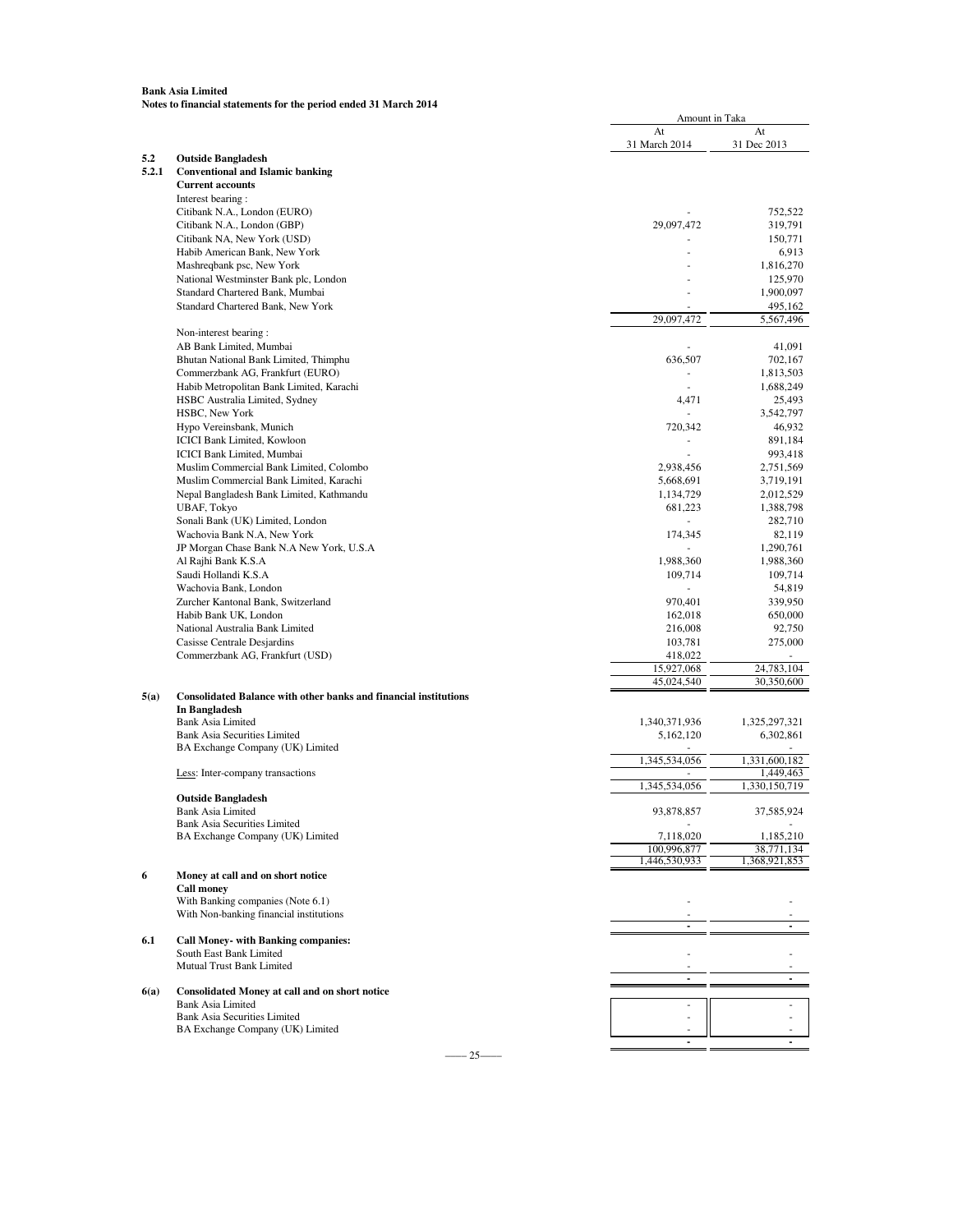| 31 March 2014<br>31 Dec 2013<br>7<br><b>Investments</b><br>Government (Note 7.1)<br>28,878,786,423<br>30,512,642,417<br>Others (Note 7.2)<br>5,062,453,759<br>3,420,713,606<br>33,941,240,182<br>33,933,356,023<br>7.1<br>Government<br>Conventional and Islamic banking (Note 7.1.1)<br>28,878,786,423<br>30,512,642,417<br>Off-shore banking unit<br>28,878,786,423<br>30,512,642,417<br>7.1.1<br><b>Conventional and Islamic banking</b><br>Treasury bills (Note 7.1.1.1)<br>5,300,925,368<br>9,101,643,856<br>Treasury bonds (Note 7.1.1.2)<br>23,569,282,645<br>21,403,213,651<br>Debentures of House Building Finance Corporation<br>5,000,000<br>5,000,000<br>Prize bonds<br>3,578,410<br>2,784,910<br>28,878,786,423<br>30,512,642,417<br>7.1.1.1 Treasury bills<br>91 days treasury bills<br>5,300,925,368<br>147,949,221<br>182 days treasury bills<br>363,616,692<br>364 days treasury bills<br>8,590,077,943<br>5,300,925,368<br>9, 101, 643, 856<br>7.1.1.2 Treasury bonds<br>Bangladesh Bank Islamic bond<br>201,500,000<br>187,500,000<br>30 days Bangladesh Government treasury bonds<br>1,546,103,845<br>777,576,373<br>2 years Bangladesh Government treasury bonds<br>1,645,255,977<br>1,629,864,237<br>5 years Bangladesh Government treasury bonds<br>8,339,851,503<br>9,116,194,613<br>10 years Bangladesh Government treasury bonds<br>10,739,817,318<br>8,595,324,426<br>15 years Bangladesh Government treasury bonds<br>920,286,261<br>920,286,261<br>20 years Bangladesh Government treasury bonds<br>176, 467, 741<br>176, 467, 741<br>23,569,282,645<br>21,403,213,651<br>7.2<br><b>Others</b><br>Conventional and Islamic banking (Note 7.2.1)<br>5,062,453,759<br>3,420,713,606<br>5,062,453,759<br>3,420,713,606<br>7.2.1<br><b>Conventional and Islamic banking</b><br><b>Ordinary shares</b><br>a)<br>Quoted shares<br>544,835,589<br>544,835,589<br>Unquoted share<br>142,114,917<br>142, 115, 780<br>686,950,506<br>686,951,369<br><b>Mutual Fund</b><br>b)<br>1st Janata Bank Mutual fund<br>50,000,000<br>50,000,000<br>149,665,000<br>149,665,000<br><b>EBL NRB Ist Mutual Fund</b><br>250,000,000<br>250,000,000<br>Ist Bangladesh Fixed Income Fund<br><b>MBL 1st Mutual Fund</b><br>50,000,000<br>50,000,000<br><b>EXIM Bank 1st Mutual Fund</b><br>248,740,000<br>248,740,000<br>748,405,000<br>748,405,000<br><b>Debentures</b><br>c)<br>Debentures:<br>9,537,605<br>10,514,422<br><b>Beximco Denims Limited</b><br><b>Beximco Textiles Limited</b><br>6,445,370<br>8,227,537<br>15,982,975<br>18,741,959<br>d)<br><b>Bonds</b><br><b>ACI Zero Coupon Bonds</b><br>16,615,278<br>16,615,278<br>150,000,000<br>150,000,000<br>MTBL subordinated bond<br>160,000,000<br>160,000,000<br>Orascom Telecom Bangladesh Limited<br>140,000,000<br>140,000,000<br>Prime Bank Limited<br>466, 615, 278<br>466,615,278<br><b>Placements</b><br>$\bf e)$<br>With Banking companies (Note $7.2.1(a)$ )<br>With Non-banking financial institutions (Note 7.2.1(b))<br>3,144,500,000<br>1,500,000,000<br>3,144,500,000<br>1,500,000,000<br>5,062,453,759<br>3,420,713,606<br><b>Placement-</b> with Banking companies:<br>7.2.1(a)<br>Prime Bank Limited<br>Dhaka Bank Limited<br>7.2.1(b) Placement- with Non-banking financial institutions:<br>Investment Corporation of Bangladesh<br>1,150,000,000<br>3,144,500,000<br>Phoenix Finance and Investment Company Limited<br>200,000,000<br><b>Union Capital Limited</b><br>100,000,000<br><b>Bangladesh Finance</b><br>50,000,000<br>3,144,500,000<br>1,500,000,000 |  | At | At |
|----------------------------------------------------------------------------------------------------------------------------------------------------------------------------------------------------------------------------------------------------------------------------------------------------------------------------------------------------------------------------------------------------------------------------------------------------------------------------------------------------------------------------------------------------------------------------------------------------------------------------------------------------------------------------------------------------------------------------------------------------------------------------------------------------------------------------------------------------------------------------------------------------------------------------------------------------------------------------------------------------------------------------------------------------------------------------------------------------------------------------------------------------------------------------------------------------------------------------------------------------------------------------------------------------------------------------------------------------------------------------------------------------------------------------------------------------------------------------------------------------------------------------------------------------------------------------------------------------------------------------------------------------------------------------------------------------------------------------------------------------------------------------------------------------------------------------------------------------------------------------------------------------------------------------------------------------------------------------------------------------------------------------------------------------------------------------------------------------------------------------------------------------------------------------------------------------------------------------------------------------------------------------------------------------------------------------------------------------------------------------------------------------------------------------------------------------------------------------------------------------------------------------------------------------------------------------------------------------------------------------------------------------------------------------------------------------------------------------------------------------------------------------------------------------------------------------------------------------------------------------------------------------------------------------------------------------------------------------------------------------------------------------------------------------------------------------------------------------------------------------------------------------------------------------------------------------------------------------------------------------------------------------------------------------------------------------------------------------------------------------------------------------------------------------------------------------------------------------------------------------------------------------------------------------|--|----|----|
|                                                                                                                                                                                                                                                                                                                                                                                                                                                                                                                                                                                                                                                                                                                                                                                                                                                                                                                                                                                                                                                                                                                                                                                                                                                                                                                                                                                                                                                                                                                                                                                                                                                                                                                                                                                                                                                                                                                                                                                                                                                                                                                                                                                                                                                                                                                                                                                                                                                                                                                                                                                                                                                                                                                                                                                                                                                                                                                                                                                                                                                                                                                                                                                                                                                                                                                                                                                                                                                                                                                                                    |  |    |    |
|                                                                                                                                                                                                                                                                                                                                                                                                                                                                                                                                                                                                                                                                                                                                                                                                                                                                                                                                                                                                                                                                                                                                                                                                                                                                                                                                                                                                                                                                                                                                                                                                                                                                                                                                                                                                                                                                                                                                                                                                                                                                                                                                                                                                                                                                                                                                                                                                                                                                                                                                                                                                                                                                                                                                                                                                                                                                                                                                                                                                                                                                                                                                                                                                                                                                                                                                                                                                                                                                                                                                                    |  |    |    |
|                                                                                                                                                                                                                                                                                                                                                                                                                                                                                                                                                                                                                                                                                                                                                                                                                                                                                                                                                                                                                                                                                                                                                                                                                                                                                                                                                                                                                                                                                                                                                                                                                                                                                                                                                                                                                                                                                                                                                                                                                                                                                                                                                                                                                                                                                                                                                                                                                                                                                                                                                                                                                                                                                                                                                                                                                                                                                                                                                                                                                                                                                                                                                                                                                                                                                                                                                                                                                                                                                                                                                    |  |    |    |
|                                                                                                                                                                                                                                                                                                                                                                                                                                                                                                                                                                                                                                                                                                                                                                                                                                                                                                                                                                                                                                                                                                                                                                                                                                                                                                                                                                                                                                                                                                                                                                                                                                                                                                                                                                                                                                                                                                                                                                                                                                                                                                                                                                                                                                                                                                                                                                                                                                                                                                                                                                                                                                                                                                                                                                                                                                                                                                                                                                                                                                                                                                                                                                                                                                                                                                                                                                                                                                                                                                                                                    |  |    |    |
|                                                                                                                                                                                                                                                                                                                                                                                                                                                                                                                                                                                                                                                                                                                                                                                                                                                                                                                                                                                                                                                                                                                                                                                                                                                                                                                                                                                                                                                                                                                                                                                                                                                                                                                                                                                                                                                                                                                                                                                                                                                                                                                                                                                                                                                                                                                                                                                                                                                                                                                                                                                                                                                                                                                                                                                                                                                                                                                                                                                                                                                                                                                                                                                                                                                                                                                                                                                                                                                                                                                                                    |  |    |    |
|                                                                                                                                                                                                                                                                                                                                                                                                                                                                                                                                                                                                                                                                                                                                                                                                                                                                                                                                                                                                                                                                                                                                                                                                                                                                                                                                                                                                                                                                                                                                                                                                                                                                                                                                                                                                                                                                                                                                                                                                                                                                                                                                                                                                                                                                                                                                                                                                                                                                                                                                                                                                                                                                                                                                                                                                                                                                                                                                                                                                                                                                                                                                                                                                                                                                                                                                                                                                                                                                                                                                                    |  |    |    |
|                                                                                                                                                                                                                                                                                                                                                                                                                                                                                                                                                                                                                                                                                                                                                                                                                                                                                                                                                                                                                                                                                                                                                                                                                                                                                                                                                                                                                                                                                                                                                                                                                                                                                                                                                                                                                                                                                                                                                                                                                                                                                                                                                                                                                                                                                                                                                                                                                                                                                                                                                                                                                                                                                                                                                                                                                                                                                                                                                                                                                                                                                                                                                                                                                                                                                                                                                                                                                                                                                                                                                    |  |    |    |
|                                                                                                                                                                                                                                                                                                                                                                                                                                                                                                                                                                                                                                                                                                                                                                                                                                                                                                                                                                                                                                                                                                                                                                                                                                                                                                                                                                                                                                                                                                                                                                                                                                                                                                                                                                                                                                                                                                                                                                                                                                                                                                                                                                                                                                                                                                                                                                                                                                                                                                                                                                                                                                                                                                                                                                                                                                                                                                                                                                                                                                                                                                                                                                                                                                                                                                                                                                                                                                                                                                                                                    |  |    |    |
|                                                                                                                                                                                                                                                                                                                                                                                                                                                                                                                                                                                                                                                                                                                                                                                                                                                                                                                                                                                                                                                                                                                                                                                                                                                                                                                                                                                                                                                                                                                                                                                                                                                                                                                                                                                                                                                                                                                                                                                                                                                                                                                                                                                                                                                                                                                                                                                                                                                                                                                                                                                                                                                                                                                                                                                                                                                                                                                                                                                                                                                                                                                                                                                                                                                                                                                                                                                                                                                                                                                                                    |  |    |    |
|                                                                                                                                                                                                                                                                                                                                                                                                                                                                                                                                                                                                                                                                                                                                                                                                                                                                                                                                                                                                                                                                                                                                                                                                                                                                                                                                                                                                                                                                                                                                                                                                                                                                                                                                                                                                                                                                                                                                                                                                                                                                                                                                                                                                                                                                                                                                                                                                                                                                                                                                                                                                                                                                                                                                                                                                                                                                                                                                                                                                                                                                                                                                                                                                                                                                                                                                                                                                                                                                                                                                                    |  |    |    |
|                                                                                                                                                                                                                                                                                                                                                                                                                                                                                                                                                                                                                                                                                                                                                                                                                                                                                                                                                                                                                                                                                                                                                                                                                                                                                                                                                                                                                                                                                                                                                                                                                                                                                                                                                                                                                                                                                                                                                                                                                                                                                                                                                                                                                                                                                                                                                                                                                                                                                                                                                                                                                                                                                                                                                                                                                                                                                                                                                                                                                                                                                                                                                                                                                                                                                                                                                                                                                                                                                                                                                    |  |    |    |
|                                                                                                                                                                                                                                                                                                                                                                                                                                                                                                                                                                                                                                                                                                                                                                                                                                                                                                                                                                                                                                                                                                                                                                                                                                                                                                                                                                                                                                                                                                                                                                                                                                                                                                                                                                                                                                                                                                                                                                                                                                                                                                                                                                                                                                                                                                                                                                                                                                                                                                                                                                                                                                                                                                                                                                                                                                                                                                                                                                                                                                                                                                                                                                                                                                                                                                                                                                                                                                                                                                                                                    |  |    |    |
|                                                                                                                                                                                                                                                                                                                                                                                                                                                                                                                                                                                                                                                                                                                                                                                                                                                                                                                                                                                                                                                                                                                                                                                                                                                                                                                                                                                                                                                                                                                                                                                                                                                                                                                                                                                                                                                                                                                                                                                                                                                                                                                                                                                                                                                                                                                                                                                                                                                                                                                                                                                                                                                                                                                                                                                                                                                                                                                                                                                                                                                                                                                                                                                                                                                                                                                                                                                                                                                                                                                                                    |  |    |    |
|                                                                                                                                                                                                                                                                                                                                                                                                                                                                                                                                                                                                                                                                                                                                                                                                                                                                                                                                                                                                                                                                                                                                                                                                                                                                                                                                                                                                                                                                                                                                                                                                                                                                                                                                                                                                                                                                                                                                                                                                                                                                                                                                                                                                                                                                                                                                                                                                                                                                                                                                                                                                                                                                                                                                                                                                                                                                                                                                                                                                                                                                                                                                                                                                                                                                                                                                                                                                                                                                                                                                                    |  |    |    |
|                                                                                                                                                                                                                                                                                                                                                                                                                                                                                                                                                                                                                                                                                                                                                                                                                                                                                                                                                                                                                                                                                                                                                                                                                                                                                                                                                                                                                                                                                                                                                                                                                                                                                                                                                                                                                                                                                                                                                                                                                                                                                                                                                                                                                                                                                                                                                                                                                                                                                                                                                                                                                                                                                                                                                                                                                                                                                                                                                                                                                                                                                                                                                                                                                                                                                                                                                                                                                                                                                                                                                    |  |    |    |
|                                                                                                                                                                                                                                                                                                                                                                                                                                                                                                                                                                                                                                                                                                                                                                                                                                                                                                                                                                                                                                                                                                                                                                                                                                                                                                                                                                                                                                                                                                                                                                                                                                                                                                                                                                                                                                                                                                                                                                                                                                                                                                                                                                                                                                                                                                                                                                                                                                                                                                                                                                                                                                                                                                                                                                                                                                                                                                                                                                                                                                                                                                                                                                                                                                                                                                                                                                                                                                                                                                                                                    |  |    |    |
|                                                                                                                                                                                                                                                                                                                                                                                                                                                                                                                                                                                                                                                                                                                                                                                                                                                                                                                                                                                                                                                                                                                                                                                                                                                                                                                                                                                                                                                                                                                                                                                                                                                                                                                                                                                                                                                                                                                                                                                                                                                                                                                                                                                                                                                                                                                                                                                                                                                                                                                                                                                                                                                                                                                                                                                                                                                                                                                                                                                                                                                                                                                                                                                                                                                                                                                                                                                                                                                                                                                                                    |  |    |    |
|                                                                                                                                                                                                                                                                                                                                                                                                                                                                                                                                                                                                                                                                                                                                                                                                                                                                                                                                                                                                                                                                                                                                                                                                                                                                                                                                                                                                                                                                                                                                                                                                                                                                                                                                                                                                                                                                                                                                                                                                                                                                                                                                                                                                                                                                                                                                                                                                                                                                                                                                                                                                                                                                                                                                                                                                                                                                                                                                                                                                                                                                                                                                                                                                                                                                                                                                                                                                                                                                                                                                                    |  |    |    |
|                                                                                                                                                                                                                                                                                                                                                                                                                                                                                                                                                                                                                                                                                                                                                                                                                                                                                                                                                                                                                                                                                                                                                                                                                                                                                                                                                                                                                                                                                                                                                                                                                                                                                                                                                                                                                                                                                                                                                                                                                                                                                                                                                                                                                                                                                                                                                                                                                                                                                                                                                                                                                                                                                                                                                                                                                                                                                                                                                                                                                                                                                                                                                                                                                                                                                                                                                                                                                                                                                                                                                    |  |    |    |
|                                                                                                                                                                                                                                                                                                                                                                                                                                                                                                                                                                                                                                                                                                                                                                                                                                                                                                                                                                                                                                                                                                                                                                                                                                                                                                                                                                                                                                                                                                                                                                                                                                                                                                                                                                                                                                                                                                                                                                                                                                                                                                                                                                                                                                                                                                                                                                                                                                                                                                                                                                                                                                                                                                                                                                                                                                                                                                                                                                                                                                                                                                                                                                                                                                                                                                                                                                                                                                                                                                                                                    |  |    |    |
|                                                                                                                                                                                                                                                                                                                                                                                                                                                                                                                                                                                                                                                                                                                                                                                                                                                                                                                                                                                                                                                                                                                                                                                                                                                                                                                                                                                                                                                                                                                                                                                                                                                                                                                                                                                                                                                                                                                                                                                                                                                                                                                                                                                                                                                                                                                                                                                                                                                                                                                                                                                                                                                                                                                                                                                                                                                                                                                                                                                                                                                                                                                                                                                                                                                                                                                                                                                                                                                                                                                                                    |  |    |    |
|                                                                                                                                                                                                                                                                                                                                                                                                                                                                                                                                                                                                                                                                                                                                                                                                                                                                                                                                                                                                                                                                                                                                                                                                                                                                                                                                                                                                                                                                                                                                                                                                                                                                                                                                                                                                                                                                                                                                                                                                                                                                                                                                                                                                                                                                                                                                                                                                                                                                                                                                                                                                                                                                                                                                                                                                                                                                                                                                                                                                                                                                                                                                                                                                                                                                                                                                                                                                                                                                                                                                                    |  |    |    |
|                                                                                                                                                                                                                                                                                                                                                                                                                                                                                                                                                                                                                                                                                                                                                                                                                                                                                                                                                                                                                                                                                                                                                                                                                                                                                                                                                                                                                                                                                                                                                                                                                                                                                                                                                                                                                                                                                                                                                                                                                                                                                                                                                                                                                                                                                                                                                                                                                                                                                                                                                                                                                                                                                                                                                                                                                                                                                                                                                                                                                                                                                                                                                                                                                                                                                                                                                                                                                                                                                                                                                    |  |    |    |
|                                                                                                                                                                                                                                                                                                                                                                                                                                                                                                                                                                                                                                                                                                                                                                                                                                                                                                                                                                                                                                                                                                                                                                                                                                                                                                                                                                                                                                                                                                                                                                                                                                                                                                                                                                                                                                                                                                                                                                                                                                                                                                                                                                                                                                                                                                                                                                                                                                                                                                                                                                                                                                                                                                                                                                                                                                                                                                                                                                                                                                                                                                                                                                                                                                                                                                                                                                                                                                                                                                                                                    |  |    |    |
|                                                                                                                                                                                                                                                                                                                                                                                                                                                                                                                                                                                                                                                                                                                                                                                                                                                                                                                                                                                                                                                                                                                                                                                                                                                                                                                                                                                                                                                                                                                                                                                                                                                                                                                                                                                                                                                                                                                                                                                                                                                                                                                                                                                                                                                                                                                                                                                                                                                                                                                                                                                                                                                                                                                                                                                                                                                                                                                                                                                                                                                                                                                                                                                                                                                                                                                                                                                                                                                                                                                                                    |  |    |    |
|                                                                                                                                                                                                                                                                                                                                                                                                                                                                                                                                                                                                                                                                                                                                                                                                                                                                                                                                                                                                                                                                                                                                                                                                                                                                                                                                                                                                                                                                                                                                                                                                                                                                                                                                                                                                                                                                                                                                                                                                                                                                                                                                                                                                                                                                                                                                                                                                                                                                                                                                                                                                                                                                                                                                                                                                                                                                                                                                                                                                                                                                                                                                                                                                                                                                                                                                                                                                                                                                                                                                                    |  |    |    |
|                                                                                                                                                                                                                                                                                                                                                                                                                                                                                                                                                                                                                                                                                                                                                                                                                                                                                                                                                                                                                                                                                                                                                                                                                                                                                                                                                                                                                                                                                                                                                                                                                                                                                                                                                                                                                                                                                                                                                                                                                                                                                                                                                                                                                                                                                                                                                                                                                                                                                                                                                                                                                                                                                                                                                                                                                                                                                                                                                                                                                                                                                                                                                                                                                                                                                                                                                                                                                                                                                                                                                    |  |    |    |
|                                                                                                                                                                                                                                                                                                                                                                                                                                                                                                                                                                                                                                                                                                                                                                                                                                                                                                                                                                                                                                                                                                                                                                                                                                                                                                                                                                                                                                                                                                                                                                                                                                                                                                                                                                                                                                                                                                                                                                                                                                                                                                                                                                                                                                                                                                                                                                                                                                                                                                                                                                                                                                                                                                                                                                                                                                                                                                                                                                                                                                                                                                                                                                                                                                                                                                                                                                                                                                                                                                                                                    |  |    |    |
|                                                                                                                                                                                                                                                                                                                                                                                                                                                                                                                                                                                                                                                                                                                                                                                                                                                                                                                                                                                                                                                                                                                                                                                                                                                                                                                                                                                                                                                                                                                                                                                                                                                                                                                                                                                                                                                                                                                                                                                                                                                                                                                                                                                                                                                                                                                                                                                                                                                                                                                                                                                                                                                                                                                                                                                                                                                                                                                                                                                                                                                                                                                                                                                                                                                                                                                                                                                                                                                                                                                                                    |  |    |    |
|                                                                                                                                                                                                                                                                                                                                                                                                                                                                                                                                                                                                                                                                                                                                                                                                                                                                                                                                                                                                                                                                                                                                                                                                                                                                                                                                                                                                                                                                                                                                                                                                                                                                                                                                                                                                                                                                                                                                                                                                                                                                                                                                                                                                                                                                                                                                                                                                                                                                                                                                                                                                                                                                                                                                                                                                                                                                                                                                                                                                                                                                                                                                                                                                                                                                                                                                                                                                                                                                                                                                                    |  |    |    |
|                                                                                                                                                                                                                                                                                                                                                                                                                                                                                                                                                                                                                                                                                                                                                                                                                                                                                                                                                                                                                                                                                                                                                                                                                                                                                                                                                                                                                                                                                                                                                                                                                                                                                                                                                                                                                                                                                                                                                                                                                                                                                                                                                                                                                                                                                                                                                                                                                                                                                                                                                                                                                                                                                                                                                                                                                                                                                                                                                                                                                                                                                                                                                                                                                                                                                                                                                                                                                                                                                                                                                    |  |    |    |
|                                                                                                                                                                                                                                                                                                                                                                                                                                                                                                                                                                                                                                                                                                                                                                                                                                                                                                                                                                                                                                                                                                                                                                                                                                                                                                                                                                                                                                                                                                                                                                                                                                                                                                                                                                                                                                                                                                                                                                                                                                                                                                                                                                                                                                                                                                                                                                                                                                                                                                                                                                                                                                                                                                                                                                                                                                                                                                                                                                                                                                                                                                                                                                                                                                                                                                                                                                                                                                                                                                                                                    |  |    |    |
|                                                                                                                                                                                                                                                                                                                                                                                                                                                                                                                                                                                                                                                                                                                                                                                                                                                                                                                                                                                                                                                                                                                                                                                                                                                                                                                                                                                                                                                                                                                                                                                                                                                                                                                                                                                                                                                                                                                                                                                                                                                                                                                                                                                                                                                                                                                                                                                                                                                                                                                                                                                                                                                                                                                                                                                                                                                                                                                                                                                                                                                                                                                                                                                                                                                                                                                                                                                                                                                                                                                                                    |  |    |    |
|                                                                                                                                                                                                                                                                                                                                                                                                                                                                                                                                                                                                                                                                                                                                                                                                                                                                                                                                                                                                                                                                                                                                                                                                                                                                                                                                                                                                                                                                                                                                                                                                                                                                                                                                                                                                                                                                                                                                                                                                                                                                                                                                                                                                                                                                                                                                                                                                                                                                                                                                                                                                                                                                                                                                                                                                                                                                                                                                                                                                                                                                                                                                                                                                                                                                                                                                                                                                                                                                                                                                                    |  |    |    |
|                                                                                                                                                                                                                                                                                                                                                                                                                                                                                                                                                                                                                                                                                                                                                                                                                                                                                                                                                                                                                                                                                                                                                                                                                                                                                                                                                                                                                                                                                                                                                                                                                                                                                                                                                                                                                                                                                                                                                                                                                                                                                                                                                                                                                                                                                                                                                                                                                                                                                                                                                                                                                                                                                                                                                                                                                                                                                                                                                                                                                                                                                                                                                                                                                                                                                                                                                                                                                                                                                                                                                    |  |    |    |
|                                                                                                                                                                                                                                                                                                                                                                                                                                                                                                                                                                                                                                                                                                                                                                                                                                                                                                                                                                                                                                                                                                                                                                                                                                                                                                                                                                                                                                                                                                                                                                                                                                                                                                                                                                                                                                                                                                                                                                                                                                                                                                                                                                                                                                                                                                                                                                                                                                                                                                                                                                                                                                                                                                                                                                                                                                                                                                                                                                                                                                                                                                                                                                                                                                                                                                                                                                                                                                                                                                                                                    |  |    |    |
|                                                                                                                                                                                                                                                                                                                                                                                                                                                                                                                                                                                                                                                                                                                                                                                                                                                                                                                                                                                                                                                                                                                                                                                                                                                                                                                                                                                                                                                                                                                                                                                                                                                                                                                                                                                                                                                                                                                                                                                                                                                                                                                                                                                                                                                                                                                                                                                                                                                                                                                                                                                                                                                                                                                                                                                                                                                                                                                                                                                                                                                                                                                                                                                                                                                                                                                                                                                                                                                                                                                                                    |  |    |    |
|                                                                                                                                                                                                                                                                                                                                                                                                                                                                                                                                                                                                                                                                                                                                                                                                                                                                                                                                                                                                                                                                                                                                                                                                                                                                                                                                                                                                                                                                                                                                                                                                                                                                                                                                                                                                                                                                                                                                                                                                                                                                                                                                                                                                                                                                                                                                                                                                                                                                                                                                                                                                                                                                                                                                                                                                                                                                                                                                                                                                                                                                                                                                                                                                                                                                                                                                                                                                                                                                                                                                                    |  |    |    |
|                                                                                                                                                                                                                                                                                                                                                                                                                                                                                                                                                                                                                                                                                                                                                                                                                                                                                                                                                                                                                                                                                                                                                                                                                                                                                                                                                                                                                                                                                                                                                                                                                                                                                                                                                                                                                                                                                                                                                                                                                                                                                                                                                                                                                                                                                                                                                                                                                                                                                                                                                                                                                                                                                                                                                                                                                                                                                                                                                                                                                                                                                                                                                                                                                                                                                                                                                                                                                                                                                                                                                    |  |    |    |
|                                                                                                                                                                                                                                                                                                                                                                                                                                                                                                                                                                                                                                                                                                                                                                                                                                                                                                                                                                                                                                                                                                                                                                                                                                                                                                                                                                                                                                                                                                                                                                                                                                                                                                                                                                                                                                                                                                                                                                                                                                                                                                                                                                                                                                                                                                                                                                                                                                                                                                                                                                                                                                                                                                                                                                                                                                                                                                                                                                                                                                                                                                                                                                                                                                                                                                                                                                                                                                                                                                                                                    |  |    |    |
|                                                                                                                                                                                                                                                                                                                                                                                                                                                                                                                                                                                                                                                                                                                                                                                                                                                                                                                                                                                                                                                                                                                                                                                                                                                                                                                                                                                                                                                                                                                                                                                                                                                                                                                                                                                                                                                                                                                                                                                                                                                                                                                                                                                                                                                                                                                                                                                                                                                                                                                                                                                                                                                                                                                                                                                                                                                                                                                                                                                                                                                                                                                                                                                                                                                                                                                                                                                                                                                                                                                                                    |  |    |    |
|                                                                                                                                                                                                                                                                                                                                                                                                                                                                                                                                                                                                                                                                                                                                                                                                                                                                                                                                                                                                                                                                                                                                                                                                                                                                                                                                                                                                                                                                                                                                                                                                                                                                                                                                                                                                                                                                                                                                                                                                                                                                                                                                                                                                                                                                                                                                                                                                                                                                                                                                                                                                                                                                                                                                                                                                                                                                                                                                                                                                                                                                                                                                                                                                                                                                                                                                                                                                                                                                                                                                                    |  |    |    |
|                                                                                                                                                                                                                                                                                                                                                                                                                                                                                                                                                                                                                                                                                                                                                                                                                                                                                                                                                                                                                                                                                                                                                                                                                                                                                                                                                                                                                                                                                                                                                                                                                                                                                                                                                                                                                                                                                                                                                                                                                                                                                                                                                                                                                                                                                                                                                                                                                                                                                                                                                                                                                                                                                                                                                                                                                                                                                                                                                                                                                                                                                                                                                                                                                                                                                                                                                                                                                                                                                                                                                    |  |    |    |
|                                                                                                                                                                                                                                                                                                                                                                                                                                                                                                                                                                                                                                                                                                                                                                                                                                                                                                                                                                                                                                                                                                                                                                                                                                                                                                                                                                                                                                                                                                                                                                                                                                                                                                                                                                                                                                                                                                                                                                                                                                                                                                                                                                                                                                                                                                                                                                                                                                                                                                                                                                                                                                                                                                                                                                                                                                                                                                                                                                                                                                                                                                                                                                                                                                                                                                                                                                                                                                                                                                                                                    |  |    |    |
|                                                                                                                                                                                                                                                                                                                                                                                                                                                                                                                                                                                                                                                                                                                                                                                                                                                                                                                                                                                                                                                                                                                                                                                                                                                                                                                                                                                                                                                                                                                                                                                                                                                                                                                                                                                                                                                                                                                                                                                                                                                                                                                                                                                                                                                                                                                                                                                                                                                                                                                                                                                                                                                                                                                                                                                                                                                                                                                                                                                                                                                                                                                                                                                                                                                                                                                                                                                                                                                                                                                                                    |  |    |    |
|                                                                                                                                                                                                                                                                                                                                                                                                                                                                                                                                                                                                                                                                                                                                                                                                                                                                                                                                                                                                                                                                                                                                                                                                                                                                                                                                                                                                                                                                                                                                                                                                                                                                                                                                                                                                                                                                                                                                                                                                                                                                                                                                                                                                                                                                                                                                                                                                                                                                                                                                                                                                                                                                                                                                                                                                                                                                                                                                                                                                                                                                                                                                                                                                                                                                                                                                                                                                                                                                                                                                                    |  |    |    |
|                                                                                                                                                                                                                                                                                                                                                                                                                                                                                                                                                                                                                                                                                                                                                                                                                                                                                                                                                                                                                                                                                                                                                                                                                                                                                                                                                                                                                                                                                                                                                                                                                                                                                                                                                                                                                                                                                                                                                                                                                                                                                                                                                                                                                                                                                                                                                                                                                                                                                                                                                                                                                                                                                                                                                                                                                                                                                                                                                                                                                                                                                                                                                                                                                                                                                                                                                                                                                                                                                                                                                    |  |    |    |
|                                                                                                                                                                                                                                                                                                                                                                                                                                                                                                                                                                                                                                                                                                                                                                                                                                                                                                                                                                                                                                                                                                                                                                                                                                                                                                                                                                                                                                                                                                                                                                                                                                                                                                                                                                                                                                                                                                                                                                                                                                                                                                                                                                                                                                                                                                                                                                                                                                                                                                                                                                                                                                                                                                                                                                                                                                                                                                                                                                                                                                                                                                                                                                                                                                                                                                                                                                                                                                                                                                                                                    |  |    |    |
|                                                                                                                                                                                                                                                                                                                                                                                                                                                                                                                                                                                                                                                                                                                                                                                                                                                                                                                                                                                                                                                                                                                                                                                                                                                                                                                                                                                                                                                                                                                                                                                                                                                                                                                                                                                                                                                                                                                                                                                                                                                                                                                                                                                                                                                                                                                                                                                                                                                                                                                                                                                                                                                                                                                                                                                                                                                                                                                                                                                                                                                                                                                                                                                                                                                                                                                                                                                                                                                                                                                                                    |  |    |    |
|                                                                                                                                                                                                                                                                                                                                                                                                                                                                                                                                                                                                                                                                                                                                                                                                                                                                                                                                                                                                                                                                                                                                                                                                                                                                                                                                                                                                                                                                                                                                                                                                                                                                                                                                                                                                                                                                                                                                                                                                                                                                                                                                                                                                                                                                                                                                                                                                                                                                                                                                                                                                                                                                                                                                                                                                                                                                                                                                                                                                                                                                                                                                                                                                                                                                                                                                                                                                                                                                                                                                                    |  |    |    |
|                                                                                                                                                                                                                                                                                                                                                                                                                                                                                                                                                                                                                                                                                                                                                                                                                                                                                                                                                                                                                                                                                                                                                                                                                                                                                                                                                                                                                                                                                                                                                                                                                                                                                                                                                                                                                                                                                                                                                                                                                                                                                                                                                                                                                                                                                                                                                                                                                                                                                                                                                                                                                                                                                                                                                                                                                                                                                                                                                                                                                                                                                                                                                                                                                                                                                                                                                                                                                                                                                                                                                    |  |    |    |
|                                                                                                                                                                                                                                                                                                                                                                                                                                                                                                                                                                                                                                                                                                                                                                                                                                                                                                                                                                                                                                                                                                                                                                                                                                                                                                                                                                                                                                                                                                                                                                                                                                                                                                                                                                                                                                                                                                                                                                                                                                                                                                                                                                                                                                                                                                                                                                                                                                                                                                                                                                                                                                                                                                                                                                                                                                                                                                                                                                                                                                                                                                                                                                                                                                                                                                                                                                                                                                                                                                                                                    |  |    |    |
|                                                                                                                                                                                                                                                                                                                                                                                                                                                                                                                                                                                                                                                                                                                                                                                                                                                                                                                                                                                                                                                                                                                                                                                                                                                                                                                                                                                                                                                                                                                                                                                                                                                                                                                                                                                                                                                                                                                                                                                                                                                                                                                                                                                                                                                                                                                                                                                                                                                                                                                                                                                                                                                                                                                                                                                                                                                                                                                                                                                                                                                                                                                                                                                                                                                                                                                                                                                                                                                                                                                                                    |  |    |    |
|                                                                                                                                                                                                                                                                                                                                                                                                                                                                                                                                                                                                                                                                                                                                                                                                                                                                                                                                                                                                                                                                                                                                                                                                                                                                                                                                                                                                                                                                                                                                                                                                                                                                                                                                                                                                                                                                                                                                                                                                                                                                                                                                                                                                                                                                                                                                                                                                                                                                                                                                                                                                                                                                                                                                                                                                                                                                                                                                                                                                                                                                                                                                                                                                                                                                                                                                                                                                                                                                                                                                                    |  |    |    |
|                                                                                                                                                                                                                                                                                                                                                                                                                                                                                                                                                                                                                                                                                                                                                                                                                                                                                                                                                                                                                                                                                                                                                                                                                                                                                                                                                                                                                                                                                                                                                                                                                                                                                                                                                                                                                                                                                                                                                                                                                                                                                                                                                                                                                                                                                                                                                                                                                                                                                                                                                                                                                                                                                                                                                                                                                                                                                                                                                                                                                                                                                                                                                                                                                                                                                                                                                                                                                                                                                                                                                    |  |    |    |
|                                                                                                                                                                                                                                                                                                                                                                                                                                                                                                                                                                                                                                                                                                                                                                                                                                                                                                                                                                                                                                                                                                                                                                                                                                                                                                                                                                                                                                                                                                                                                                                                                                                                                                                                                                                                                                                                                                                                                                                                                                                                                                                                                                                                                                                                                                                                                                                                                                                                                                                                                                                                                                                                                                                                                                                                                                                                                                                                                                                                                                                                                                                                                                                                                                                                                                                                                                                                                                                                                                                                                    |  |    |    |
|                                                                                                                                                                                                                                                                                                                                                                                                                                                                                                                                                                                                                                                                                                                                                                                                                                                                                                                                                                                                                                                                                                                                                                                                                                                                                                                                                                                                                                                                                                                                                                                                                                                                                                                                                                                                                                                                                                                                                                                                                                                                                                                                                                                                                                                                                                                                                                                                                                                                                                                                                                                                                                                                                                                                                                                                                                                                                                                                                                                                                                                                                                                                                                                                                                                                                                                                                                                                                                                                                                                                                    |  |    |    |
|                                                                                                                                                                                                                                                                                                                                                                                                                                                                                                                                                                                                                                                                                                                                                                                                                                                                                                                                                                                                                                                                                                                                                                                                                                                                                                                                                                                                                                                                                                                                                                                                                                                                                                                                                                                                                                                                                                                                                                                                                                                                                                                                                                                                                                                                                                                                                                                                                                                                                                                                                                                                                                                                                                                                                                                                                                                                                                                                                                                                                                                                                                                                                                                                                                                                                                                                                                                                                                                                                                                                                    |  |    |    |

Amount in Taka

–––– 26––––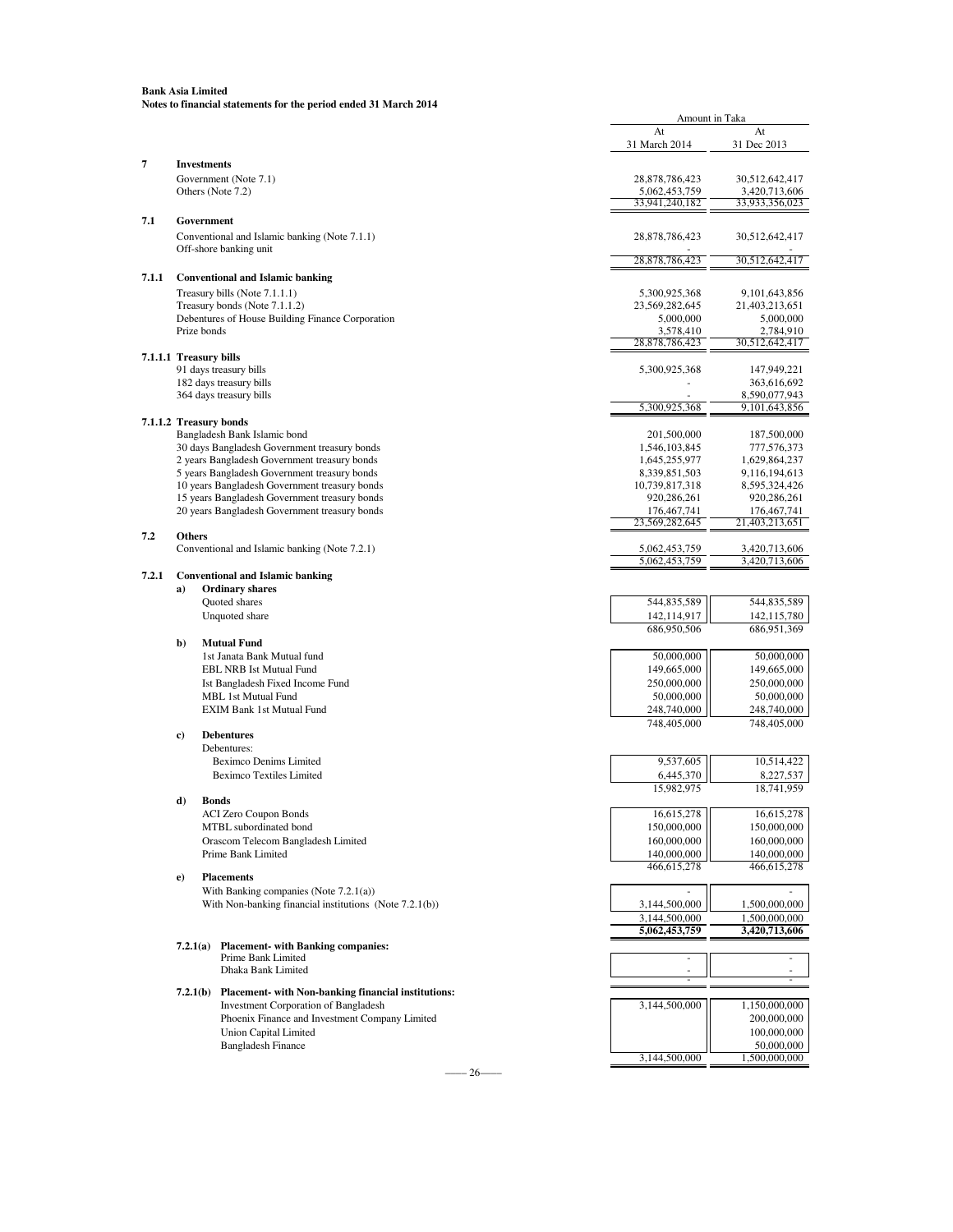| At<br>At<br>31 March 2014<br>31 Dec 2013<br>7(a)<br><b>Consolidated Investments</b><br>Government<br><b>Bank Asia Limited</b><br>28,878,786,423<br>30,512,642,417<br><b>Bank Asia Securities Limited</b><br>BA Exchange Company (UK) Limited<br>28,878,786,423<br>30,512,642,417<br><b>Others</b><br><b>Bank Asia Limited</b><br>5,062,453,759<br>3,420,713,606<br><b>Bank Asia Securities Limited</b><br>212,196,029<br>178,196,029<br>BA Exchange Company (UK) Limited<br>5,274,649,788<br>3,598,909,635<br>34,153,436,211<br>34,111,552,052<br>8<br><b>Loans and advances/investments</b><br>Loans, cash credits, overdrafts, etc/investments (Note 8.1)<br>97,532,454,857<br>101,074,736,530<br>Bills purchased and discounted (Note 8.2)<br>3,657,514,411<br>3,836,524,523<br>101,189,969,268<br>104,911,261,053<br>8.1<br>Loans, cash credits, overdrafts, etc/investments<br><b>Conventional and Islamic banking</b><br><b>Inside Bangladesh</b><br>Overdrafts/ Quard against deposit<br>21,397,165,018<br>23,045,160,010<br>Cash credit/Bai Murabaha (Muajjal)<br>794,776,624<br>761,146,871<br>Loans (General)/ Musharaka<br>18,172,582,974<br>16,534,053,688<br>House building loans<br>196,069,218<br>204,978,595<br>Loan against trust receipts/ Bai Murabaha post import<br>12,153,434,601<br>14,356,815,703<br>Payment against documents<br>697,432,869<br>592,809,509<br>Consumer credit scheme<br>3,489,590,779<br>3,326,870,132<br>Transport loan<br>929,110,169<br>967,743,358<br>Term loan-industrial<br>6, 358, 748, 395<br>6,830,057,095<br>Term loan- others/ Hire purchase under Shirkatul Melk<br>27,399,219,289<br>27,835,722,087<br><b>Staff Loan</b><br>822,702,043<br>814,286,807<br>Credit card<br>966,836,718<br>951,977,130<br>Small and medium enterprise (SME)<br>2,487,576,267<br>2,605,569,547<br>Credit for poverty alleviation scheme-micro credit<br>10,363,093<br>11,313,151<br>95,841,978,304<br>98, 872, 133, 436<br><b>Outside Bangladesh</b><br>95,841,978,304<br>98,872,133,436<br>Off-shore banking unit<br>1,690,476,553<br>2,202,603,094<br>97,532,454,857<br>101,074,736,530<br>8.2<br><b>Bills purchased and discounted</b><br>Conventional and Islamic banking<br>3,442,672,561<br>3,789,937,684<br>Off-shore banking unit<br>214,841,850<br>46,586,839<br>3,657,514,411<br>3,836,524,523<br>8.3<br><b>Bills purchased and discounted</b><br>Payable in Bangladesh<br>3, 167, 793, 527<br>3,464,833,678<br>Payable outside Bangladesh<br>489,720,884<br>371,690,845<br>3,657,514,411<br>3,836,524,523<br>8(a)<br><b>Consolidated Loans and advances/investments</b><br>Loans, cash credits, overdrafts, etc/investments<br>101,074,736,530<br>97,532,454,857<br>Bank Asia Limited<br>5,580,299,642<br>5,762,562,624<br><b>Bank Asia Securities Limited</b> |
|--------------------------------------------------------------------------------------------------------------------------------------------------------------------------------------------------------------------------------------------------------------------------------------------------------------------------------------------------------------------------------------------------------------------------------------------------------------------------------------------------------------------------------------------------------------------------------------------------------------------------------------------------------------------------------------------------------------------------------------------------------------------------------------------------------------------------------------------------------------------------------------------------------------------------------------------------------------------------------------------------------------------------------------------------------------------------------------------------------------------------------------------------------------------------------------------------------------------------------------------------------------------------------------------------------------------------------------------------------------------------------------------------------------------------------------------------------------------------------------------------------------------------------------------------------------------------------------------------------------------------------------------------------------------------------------------------------------------------------------------------------------------------------------------------------------------------------------------------------------------------------------------------------------------------------------------------------------------------------------------------------------------------------------------------------------------------------------------------------------------------------------------------------------------------------------------------------------------------------------------------------------------------------------------------------------------------------------------------------------------------------------------------------------------------------------------------------------------------------------------------------------------------------------------------------------------------------------------------------------------------------------------------------------------------------------------------------------------------------------------------------------------------------------------------------------|
|                                                                                                                                                                                                                                                                                                                                                                                                                                                                                                                                                                                                                                                                                                                                                                                                                                                                                                                                                                                                                                                                                                                                                                                                                                                                                                                                                                                                                                                                                                                                                                                                                                                                                                                                                                                                                                                                                                                                                                                                                                                                                                                                                                                                                                                                                                                                                                                                                                                                                                                                                                                                                                                                                                                                                                                                              |
|                                                                                                                                                                                                                                                                                                                                                                                                                                                                                                                                                                                                                                                                                                                                                                                                                                                                                                                                                                                                                                                                                                                                                                                                                                                                                                                                                                                                                                                                                                                                                                                                                                                                                                                                                                                                                                                                                                                                                                                                                                                                                                                                                                                                                                                                                                                                                                                                                                                                                                                                                                                                                                                                                                                                                                                                              |
|                                                                                                                                                                                                                                                                                                                                                                                                                                                                                                                                                                                                                                                                                                                                                                                                                                                                                                                                                                                                                                                                                                                                                                                                                                                                                                                                                                                                                                                                                                                                                                                                                                                                                                                                                                                                                                                                                                                                                                                                                                                                                                                                                                                                                                                                                                                                                                                                                                                                                                                                                                                                                                                                                                                                                                                                              |
|                                                                                                                                                                                                                                                                                                                                                                                                                                                                                                                                                                                                                                                                                                                                                                                                                                                                                                                                                                                                                                                                                                                                                                                                                                                                                                                                                                                                                                                                                                                                                                                                                                                                                                                                                                                                                                                                                                                                                                                                                                                                                                                                                                                                                                                                                                                                                                                                                                                                                                                                                                                                                                                                                                                                                                                                              |
|                                                                                                                                                                                                                                                                                                                                                                                                                                                                                                                                                                                                                                                                                                                                                                                                                                                                                                                                                                                                                                                                                                                                                                                                                                                                                                                                                                                                                                                                                                                                                                                                                                                                                                                                                                                                                                                                                                                                                                                                                                                                                                                                                                                                                                                                                                                                                                                                                                                                                                                                                                                                                                                                                                                                                                                                              |
|                                                                                                                                                                                                                                                                                                                                                                                                                                                                                                                                                                                                                                                                                                                                                                                                                                                                                                                                                                                                                                                                                                                                                                                                                                                                                                                                                                                                                                                                                                                                                                                                                                                                                                                                                                                                                                                                                                                                                                                                                                                                                                                                                                                                                                                                                                                                                                                                                                                                                                                                                                                                                                                                                                                                                                                                              |
|                                                                                                                                                                                                                                                                                                                                                                                                                                                                                                                                                                                                                                                                                                                                                                                                                                                                                                                                                                                                                                                                                                                                                                                                                                                                                                                                                                                                                                                                                                                                                                                                                                                                                                                                                                                                                                                                                                                                                                                                                                                                                                                                                                                                                                                                                                                                                                                                                                                                                                                                                                                                                                                                                                                                                                                                              |
|                                                                                                                                                                                                                                                                                                                                                                                                                                                                                                                                                                                                                                                                                                                                                                                                                                                                                                                                                                                                                                                                                                                                                                                                                                                                                                                                                                                                                                                                                                                                                                                                                                                                                                                                                                                                                                                                                                                                                                                                                                                                                                                                                                                                                                                                                                                                                                                                                                                                                                                                                                                                                                                                                                                                                                                                              |
|                                                                                                                                                                                                                                                                                                                                                                                                                                                                                                                                                                                                                                                                                                                                                                                                                                                                                                                                                                                                                                                                                                                                                                                                                                                                                                                                                                                                                                                                                                                                                                                                                                                                                                                                                                                                                                                                                                                                                                                                                                                                                                                                                                                                                                                                                                                                                                                                                                                                                                                                                                                                                                                                                                                                                                                                              |
|                                                                                                                                                                                                                                                                                                                                                                                                                                                                                                                                                                                                                                                                                                                                                                                                                                                                                                                                                                                                                                                                                                                                                                                                                                                                                                                                                                                                                                                                                                                                                                                                                                                                                                                                                                                                                                                                                                                                                                                                                                                                                                                                                                                                                                                                                                                                                                                                                                                                                                                                                                                                                                                                                                                                                                                                              |
|                                                                                                                                                                                                                                                                                                                                                                                                                                                                                                                                                                                                                                                                                                                                                                                                                                                                                                                                                                                                                                                                                                                                                                                                                                                                                                                                                                                                                                                                                                                                                                                                                                                                                                                                                                                                                                                                                                                                                                                                                                                                                                                                                                                                                                                                                                                                                                                                                                                                                                                                                                                                                                                                                                                                                                                                              |
|                                                                                                                                                                                                                                                                                                                                                                                                                                                                                                                                                                                                                                                                                                                                                                                                                                                                                                                                                                                                                                                                                                                                                                                                                                                                                                                                                                                                                                                                                                                                                                                                                                                                                                                                                                                                                                                                                                                                                                                                                                                                                                                                                                                                                                                                                                                                                                                                                                                                                                                                                                                                                                                                                                                                                                                                              |
|                                                                                                                                                                                                                                                                                                                                                                                                                                                                                                                                                                                                                                                                                                                                                                                                                                                                                                                                                                                                                                                                                                                                                                                                                                                                                                                                                                                                                                                                                                                                                                                                                                                                                                                                                                                                                                                                                                                                                                                                                                                                                                                                                                                                                                                                                                                                                                                                                                                                                                                                                                                                                                                                                                                                                                                                              |
|                                                                                                                                                                                                                                                                                                                                                                                                                                                                                                                                                                                                                                                                                                                                                                                                                                                                                                                                                                                                                                                                                                                                                                                                                                                                                                                                                                                                                                                                                                                                                                                                                                                                                                                                                                                                                                                                                                                                                                                                                                                                                                                                                                                                                                                                                                                                                                                                                                                                                                                                                                                                                                                                                                                                                                                                              |
|                                                                                                                                                                                                                                                                                                                                                                                                                                                                                                                                                                                                                                                                                                                                                                                                                                                                                                                                                                                                                                                                                                                                                                                                                                                                                                                                                                                                                                                                                                                                                                                                                                                                                                                                                                                                                                                                                                                                                                                                                                                                                                                                                                                                                                                                                                                                                                                                                                                                                                                                                                                                                                                                                                                                                                                                              |
|                                                                                                                                                                                                                                                                                                                                                                                                                                                                                                                                                                                                                                                                                                                                                                                                                                                                                                                                                                                                                                                                                                                                                                                                                                                                                                                                                                                                                                                                                                                                                                                                                                                                                                                                                                                                                                                                                                                                                                                                                                                                                                                                                                                                                                                                                                                                                                                                                                                                                                                                                                                                                                                                                                                                                                                                              |
|                                                                                                                                                                                                                                                                                                                                                                                                                                                                                                                                                                                                                                                                                                                                                                                                                                                                                                                                                                                                                                                                                                                                                                                                                                                                                                                                                                                                                                                                                                                                                                                                                                                                                                                                                                                                                                                                                                                                                                                                                                                                                                                                                                                                                                                                                                                                                                                                                                                                                                                                                                                                                                                                                                                                                                                                              |
|                                                                                                                                                                                                                                                                                                                                                                                                                                                                                                                                                                                                                                                                                                                                                                                                                                                                                                                                                                                                                                                                                                                                                                                                                                                                                                                                                                                                                                                                                                                                                                                                                                                                                                                                                                                                                                                                                                                                                                                                                                                                                                                                                                                                                                                                                                                                                                                                                                                                                                                                                                                                                                                                                                                                                                                                              |
|                                                                                                                                                                                                                                                                                                                                                                                                                                                                                                                                                                                                                                                                                                                                                                                                                                                                                                                                                                                                                                                                                                                                                                                                                                                                                                                                                                                                                                                                                                                                                                                                                                                                                                                                                                                                                                                                                                                                                                                                                                                                                                                                                                                                                                                                                                                                                                                                                                                                                                                                                                                                                                                                                                                                                                                                              |
|                                                                                                                                                                                                                                                                                                                                                                                                                                                                                                                                                                                                                                                                                                                                                                                                                                                                                                                                                                                                                                                                                                                                                                                                                                                                                                                                                                                                                                                                                                                                                                                                                                                                                                                                                                                                                                                                                                                                                                                                                                                                                                                                                                                                                                                                                                                                                                                                                                                                                                                                                                                                                                                                                                                                                                                                              |
|                                                                                                                                                                                                                                                                                                                                                                                                                                                                                                                                                                                                                                                                                                                                                                                                                                                                                                                                                                                                                                                                                                                                                                                                                                                                                                                                                                                                                                                                                                                                                                                                                                                                                                                                                                                                                                                                                                                                                                                                                                                                                                                                                                                                                                                                                                                                                                                                                                                                                                                                                                                                                                                                                                                                                                                                              |
|                                                                                                                                                                                                                                                                                                                                                                                                                                                                                                                                                                                                                                                                                                                                                                                                                                                                                                                                                                                                                                                                                                                                                                                                                                                                                                                                                                                                                                                                                                                                                                                                                                                                                                                                                                                                                                                                                                                                                                                                                                                                                                                                                                                                                                                                                                                                                                                                                                                                                                                                                                                                                                                                                                                                                                                                              |
|                                                                                                                                                                                                                                                                                                                                                                                                                                                                                                                                                                                                                                                                                                                                                                                                                                                                                                                                                                                                                                                                                                                                                                                                                                                                                                                                                                                                                                                                                                                                                                                                                                                                                                                                                                                                                                                                                                                                                                                                                                                                                                                                                                                                                                                                                                                                                                                                                                                                                                                                                                                                                                                                                                                                                                                                              |
|                                                                                                                                                                                                                                                                                                                                                                                                                                                                                                                                                                                                                                                                                                                                                                                                                                                                                                                                                                                                                                                                                                                                                                                                                                                                                                                                                                                                                                                                                                                                                                                                                                                                                                                                                                                                                                                                                                                                                                                                                                                                                                                                                                                                                                                                                                                                                                                                                                                                                                                                                                                                                                                                                                                                                                                                              |
|                                                                                                                                                                                                                                                                                                                                                                                                                                                                                                                                                                                                                                                                                                                                                                                                                                                                                                                                                                                                                                                                                                                                                                                                                                                                                                                                                                                                                                                                                                                                                                                                                                                                                                                                                                                                                                                                                                                                                                                                                                                                                                                                                                                                                                                                                                                                                                                                                                                                                                                                                                                                                                                                                                                                                                                                              |
|                                                                                                                                                                                                                                                                                                                                                                                                                                                                                                                                                                                                                                                                                                                                                                                                                                                                                                                                                                                                                                                                                                                                                                                                                                                                                                                                                                                                                                                                                                                                                                                                                                                                                                                                                                                                                                                                                                                                                                                                                                                                                                                                                                                                                                                                                                                                                                                                                                                                                                                                                                                                                                                                                                                                                                                                              |
|                                                                                                                                                                                                                                                                                                                                                                                                                                                                                                                                                                                                                                                                                                                                                                                                                                                                                                                                                                                                                                                                                                                                                                                                                                                                                                                                                                                                                                                                                                                                                                                                                                                                                                                                                                                                                                                                                                                                                                                                                                                                                                                                                                                                                                                                                                                                                                                                                                                                                                                                                                                                                                                                                                                                                                                                              |
|                                                                                                                                                                                                                                                                                                                                                                                                                                                                                                                                                                                                                                                                                                                                                                                                                                                                                                                                                                                                                                                                                                                                                                                                                                                                                                                                                                                                                                                                                                                                                                                                                                                                                                                                                                                                                                                                                                                                                                                                                                                                                                                                                                                                                                                                                                                                                                                                                                                                                                                                                                                                                                                                                                                                                                                                              |
|                                                                                                                                                                                                                                                                                                                                                                                                                                                                                                                                                                                                                                                                                                                                                                                                                                                                                                                                                                                                                                                                                                                                                                                                                                                                                                                                                                                                                                                                                                                                                                                                                                                                                                                                                                                                                                                                                                                                                                                                                                                                                                                                                                                                                                                                                                                                                                                                                                                                                                                                                                                                                                                                                                                                                                                                              |
|                                                                                                                                                                                                                                                                                                                                                                                                                                                                                                                                                                                                                                                                                                                                                                                                                                                                                                                                                                                                                                                                                                                                                                                                                                                                                                                                                                                                                                                                                                                                                                                                                                                                                                                                                                                                                                                                                                                                                                                                                                                                                                                                                                                                                                                                                                                                                                                                                                                                                                                                                                                                                                                                                                                                                                                                              |
|                                                                                                                                                                                                                                                                                                                                                                                                                                                                                                                                                                                                                                                                                                                                                                                                                                                                                                                                                                                                                                                                                                                                                                                                                                                                                                                                                                                                                                                                                                                                                                                                                                                                                                                                                                                                                                                                                                                                                                                                                                                                                                                                                                                                                                                                                                                                                                                                                                                                                                                                                                                                                                                                                                                                                                                                              |
|                                                                                                                                                                                                                                                                                                                                                                                                                                                                                                                                                                                                                                                                                                                                                                                                                                                                                                                                                                                                                                                                                                                                                                                                                                                                                                                                                                                                                                                                                                                                                                                                                                                                                                                                                                                                                                                                                                                                                                                                                                                                                                                                                                                                                                                                                                                                                                                                                                                                                                                                                                                                                                                                                                                                                                                                              |
|                                                                                                                                                                                                                                                                                                                                                                                                                                                                                                                                                                                                                                                                                                                                                                                                                                                                                                                                                                                                                                                                                                                                                                                                                                                                                                                                                                                                                                                                                                                                                                                                                                                                                                                                                                                                                                                                                                                                                                                                                                                                                                                                                                                                                                                                                                                                                                                                                                                                                                                                                                                                                                                                                                                                                                                                              |
|                                                                                                                                                                                                                                                                                                                                                                                                                                                                                                                                                                                                                                                                                                                                                                                                                                                                                                                                                                                                                                                                                                                                                                                                                                                                                                                                                                                                                                                                                                                                                                                                                                                                                                                                                                                                                                                                                                                                                                                                                                                                                                                                                                                                                                                                                                                                                                                                                                                                                                                                                                                                                                                                                                                                                                                                              |
|                                                                                                                                                                                                                                                                                                                                                                                                                                                                                                                                                                                                                                                                                                                                                                                                                                                                                                                                                                                                                                                                                                                                                                                                                                                                                                                                                                                                                                                                                                                                                                                                                                                                                                                                                                                                                                                                                                                                                                                                                                                                                                                                                                                                                                                                                                                                                                                                                                                                                                                                                                                                                                                                                                                                                                                                              |
|                                                                                                                                                                                                                                                                                                                                                                                                                                                                                                                                                                                                                                                                                                                                                                                                                                                                                                                                                                                                                                                                                                                                                                                                                                                                                                                                                                                                                                                                                                                                                                                                                                                                                                                                                                                                                                                                                                                                                                                                                                                                                                                                                                                                                                                                                                                                                                                                                                                                                                                                                                                                                                                                                                                                                                                                              |
|                                                                                                                                                                                                                                                                                                                                                                                                                                                                                                                                                                                                                                                                                                                                                                                                                                                                                                                                                                                                                                                                                                                                                                                                                                                                                                                                                                                                                                                                                                                                                                                                                                                                                                                                                                                                                                                                                                                                                                                                                                                                                                                                                                                                                                                                                                                                                                                                                                                                                                                                                                                                                                                                                                                                                                                                              |
|                                                                                                                                                                                                                                                                                                                                                                                                                                                                                                                                                                                                                                                                                                                                                                                                                                                                                                                                                                                                                                                                                                                                                                                                                                                                                                                                                                                                                                                                                                                                                                                                                                                                                                                                                                                                                                                                                                                                                                                                                                                                                                                                                                                                                                                                                                                                                                                                                                                                                                                                                                                                                                                                                                                                                                                                              |
|                                                                                                                                                                                                                                                                                                                                                                                                                                                                                                                                                                                                                                                                                                                                                                                                                                                                                                                                                                                                                                                                                                                                                                                                                                                                                                                                                                                                                                                                                                                                                                                                                                                                                                                                                                                                                                                                                                                                                                                                                                                                                                                                                                                                                                                                                                                                                                                                                                                                                                                                                                                                                                                                                                                                                                                                              |
|                                                                                                                                                                                                                                                                                                                                                                                                                                                                                                                                                                                                                                                                                                                                                                                                                                                                                                                                                                                                                                                                                                                                                                                                                                                                                                                                                                                                                                                                                                                                                                                                                                                                                                                                                                                                                                                                                                                                                                                                                                                                                                                                                                                                                                                                                                                                                                                                                                                                                                                                                                                                                                                                                                                                                                                                              |
|                                                                                                                                                                                                                                                                                                                                                                                                                                                                                                                                                                                                                                                                                                                                                                                                                                                                                                                                                                                                                                                                                                                                                                                                                                                                                                                                                                                                                                                                                                                                                                                                                                                                                                                                                                                                                                                                                                                                                                                                                                                                                                                                                                                                                                                                                                                                                                                                                                                                                                                                                                                                                                                                                                                                                                                                              |
|                                                                                                                                                                                                                                                                                                                                                                                                                                                                                                                                                                                                                                                                                                                                                                                                                                                                                                                                                                                                                                                                                                                                                                                                                                                                                                                                                                                                                                                                                                                                                                                                                                                                                                                                                                                                                                                                                                                                                                                                                                                                                                                                                                                                                                                                                                                                                                                                                                                                                                                                                                                                                                                                                                                                                                                                              |
|                                                                                                                                                                                                                                                                                                                                                                                                                                                                                                                                                                                                                                                                                                                                                                                                                                                                                                                                                                                                                                                                                                                                                                                                                                                                                                                                                                                                                                                                                                                                                                                                                                                                                                                                                                                                                                                                                                                                                                                                                                                                                                                                                                                                                                                                                                                                                                                                                                                                                                                                                                                                                                                                                                                                                                                                              |
|                                                                                                                                                                                                                                                                                                                                                                                                                                                                                                                                                                                                                                                                                                                                                                                                                                                                                                                                                                                                                                                                                                                                                                                                                                                                                                                                                                                                                                                                                                                                                                                                                                                                                                                                                                                                                                                                                                                                                                                                                                                                                                                                                                                                                                                                                                                                                                                                                                                                                                                                                                                                                                                                                                                                                                                                              |
|                                                                                                                                                                                                                                                                                                                                                                                                                                                                                                                                                                                                                                                                                                                                                                                                                                                                                                                                                                                                                                                                                                                                                                                                                                                                                                                                                                                                                                                                                                                                                                                                                                                                                                                                                                                                                                                                                                                                                                                                                                                                                                                                                                                                                                                                                                                                                                                                                                                                                                                                                                                                                                                                                                                                                                                                              |
|                                                                                                                                                                                                                                                                                                                                                                                                                                                                                                                                                                                                                                                                                                                                                                                                                                                                                                                                                                                                                                                                                                                                                                                                                                                                                                                                                                                                                                                                                                                                                                                                                                                                                                                                                                                                                                                                                                                                                                                                                                                                                                                                                                                                                                                                                                                                                                                                                                                                                                                                                                                                                                                                                                                                                                                                              |
|                                                                                                                                                                                                                                                                                                                                                                                                                                                                                                                                                                                                                                                                                                                                                                                                                                                                                                                                                                                                                                                                                                                                                                                                                                                                                                                                                                                                                                                                                                                                                                                                                                                                                                                                                                                                                                                                                                                                                                                                                                                                                                                                                                                                                                                                                                                                                                                                                                                                                                                                                                                                                                                                                                                                                                                                              |
|                                                                                                                                                                                                                                                                                                                                                                                                                                                                                                                                                                                                                                                                                                                                                                                                                                                                                                                                                                                                                                                                                                                                                                                                                                                                                                                                                                                                                                                                                                                                                                                                                                                                                                                                                                                                                                                                                                                                                                                                                                                                                                                                                                                                                                                                                                                                                                                                                                                                                                                                                                                                                                                                                                                                                                                                              |
| BA Exchange Company (UK) Limited                                                                                                                                                                                                                                                                                                                                                                                                                                                                                                                                                                                                                                                                                                                                                                                                                                                                                                                                                                                                                                                                                                                                                                                                                                                                                                                                                                                                                                                                                                                                                                                                                                                                                                                                                                                                                                                                                                                                                                                                                                                                                                                                                                                                                                                                                                                                                                                                                                                                                                                                                                                                                                                                                                                                                                             |
| 103,295,017,481<br>106,655,036,172<br>2,548,996,460                                                                                                                                                                                                                                                                                                                                                                                                                                                                                                                                                                                                                                                                                                                                                                                                                                                                                                                                                                                                                                                                                                                                                                                                                                                                                                                                                                                                                                                                                                                                                                                                                                                                                                                                                                                                                                                                                                                                                                                                                                                                                                                                                                                                                                                                                                                                                                                                                                                                                                                                                                                                                                                                                                                                                          |
| Less: Inter-companies transactions<br>2,695,713,899<br>100,599,303,582<br>104,106,039,712                                                                                                                                                                                                                                                                                                                                                                                                                                                                                                                                                                                                                                                                                                                                                                                                                                                                                                                                                                                                                                                                                                                                                                                                                                                                                                                                                                                                                                                                                                                                                                                                                                                                                                                                                                                                                                                                                                                                                                                                                                                                                                                                                                                                                                                                                                                                                                                                                                                                                                                                                                                                                                                                                                                    |
| <b>Bills purchased and discounted</b>                                                                                                                                                                                                                                                                                                                                                                                                                                                                                                                                                                                                                                                                                                                                                                                                                                                                                                                                                                                                                                                                                                                                                                                                                                                                                                                                                                                                                                                                                                                                                                                                                                                                                                                                                                                                                                                                                                                                                                                                                                                                                                                                                                                                                                                                                                                                                                                                                                                                                                                                                                                                                                                                                                                                                                        |
| <b>Bank Asia Limited</b><br>3,657,514,411<br>3,836,524,523                                                                                                                                                                                                                                                                                                                                                                                                                                                                                                                                                                                                                                                                                                                                                                                                                                                                                                                                                                                                                                                                                                                                                                                                                                                                                                                                                                                                                                                                                                                                                                                                                                                                                                                                                                                                                                                                                                                                                                                                                                                                                                                                                                                                                                                                                                                                                                                                                                                                                                                                                                                                                                                                                                                                                   |
| <b>Bank Asia Securities Limited</b>                                                                                                                                                                                                                                                                                                                                                                                                                                                                                                                                                                                                                                                                                                                                                                                                                                                                                                                                                                                                                                                                                                                                                                                                                                                                                                                                                                                                                                                                                                                                                                                                                                                                                                                                                                                                                                                                                                                                                                                                                                                                                                                                                                                                                                                                                                                                                                                                                                                                                                                                                                                                                                                                                                                                                                          |
| BA Exchange Company (UK) Limited                                                                                                                                                                                                                                                                                                                                                                                                                                                                                                                                                                                                                                                                                                                                                                                                                                                                                                                                                                                                                                                                                                                                                                                                                                                                                                                                                                                                                                                                                                                                                                                                                                                                                                                                                                                                                                                                                                                                                                                                                                                                                                                                                                                                                                                                                                                                                                                                                                                                                                                                                                                                                                                                                                                                                                             |
| 3,657,514,411<br>3,836,524,523                                                                                                                                                                                                                                                                                                                                                                                                                                                                                                                                                                                                                                                                                                                                                                                                                                                                                                                                                                                                                                                                                                                                                                                                                                                                                                                                                                                                                                                                                                                                                                                                                                                                                                                                                                                                                                                                                                                                                                                                                                                                                                                                                                                                                                                                                                                                                                                                                                                                                                                                                                                                                                                                                                                                                                               |
| 104,256,817,993<br>107,942,564,235                                                                                                                                                                                                                                                                                                                                                                                                                                                                                                                                                                                                                                                                                                                                                                                                                                                                                                                                                                                                                                                                                                                                                                                                                                                                                                                                                                                                                                                                                                                                                                                                                                                                                                                                                                                                                                                                                                                                                                                                                                                                                                                                                                                                                                                                                                                                                                                                                                                                                                                                                                                                                                                                                                                                                                           |
| 9<br>Fixed assets including premises, furniture and fixtures                                                                                                                                                                                                                                                                                                                                                                                                                                                                                                                                                                                                                                                                                                                                                                                                                                                                                                                                                                                                                                                                                                                                                                                                                                                                                                                                                                                                                                                                                                                                                                                                                                                                                                                                                                                                                                                                                                                                                                                                                                                                                                                                                                                                                                                                                                                                                                                                                                                                                                                                                                                                                                                                                                                                                 |
| Conventional and Islamic banking (Note 9.1)<br>5,255,398,538<br>5,288,050,203                                                                                                                                                                                                                                                                                                                                                                                                                                                                                                                                                                                                                                                                                                                                                                                                                                                                                                                                                                                                                                                                                                                                                                                                                                                                                                                                                                                                                                                                                                                                                                                                                                                                                                                                                                                                                                                                                                                                                                                                                                                                                                                                                                                                                                                                                                                                                                                                                                                                                                                                                                                                                                                                                                                                |
| Off-shore banking unit<br>279,434<br>298,124                                                                                                                                                                                                                                                                                                                                                                                                                                                                                                                                                                                                                                                                                                                                                                                                                                                                                                                                                                                                                                                                                                                                                                                                                                                                                                                                                                                                                                                                                                                                                                                                                                                                                                                                                                                                                                                                                                                                                                                                                                                                                                                                                                                                                                                                                                                                                                                                                                                                                                                                                                                                                                                                                                                                                                 |
| 5,255,677,972                                                                                                                                                                                                                                                                                                                                                                                                                                                                                                                                                                                                                                                                                                                                                                                                                                                                                                                                                                                                                                                                                                                                                                                                                                                                                                                                                                                                                                                                                                                                                                                                                                                                                                                                                                                                                                                                                                                                                                                                                                                                                                                                                                                                                                                                                                                                                                                                                                                                                                                                                                                                                                                                                                                                                                                                |

 $-$  27 –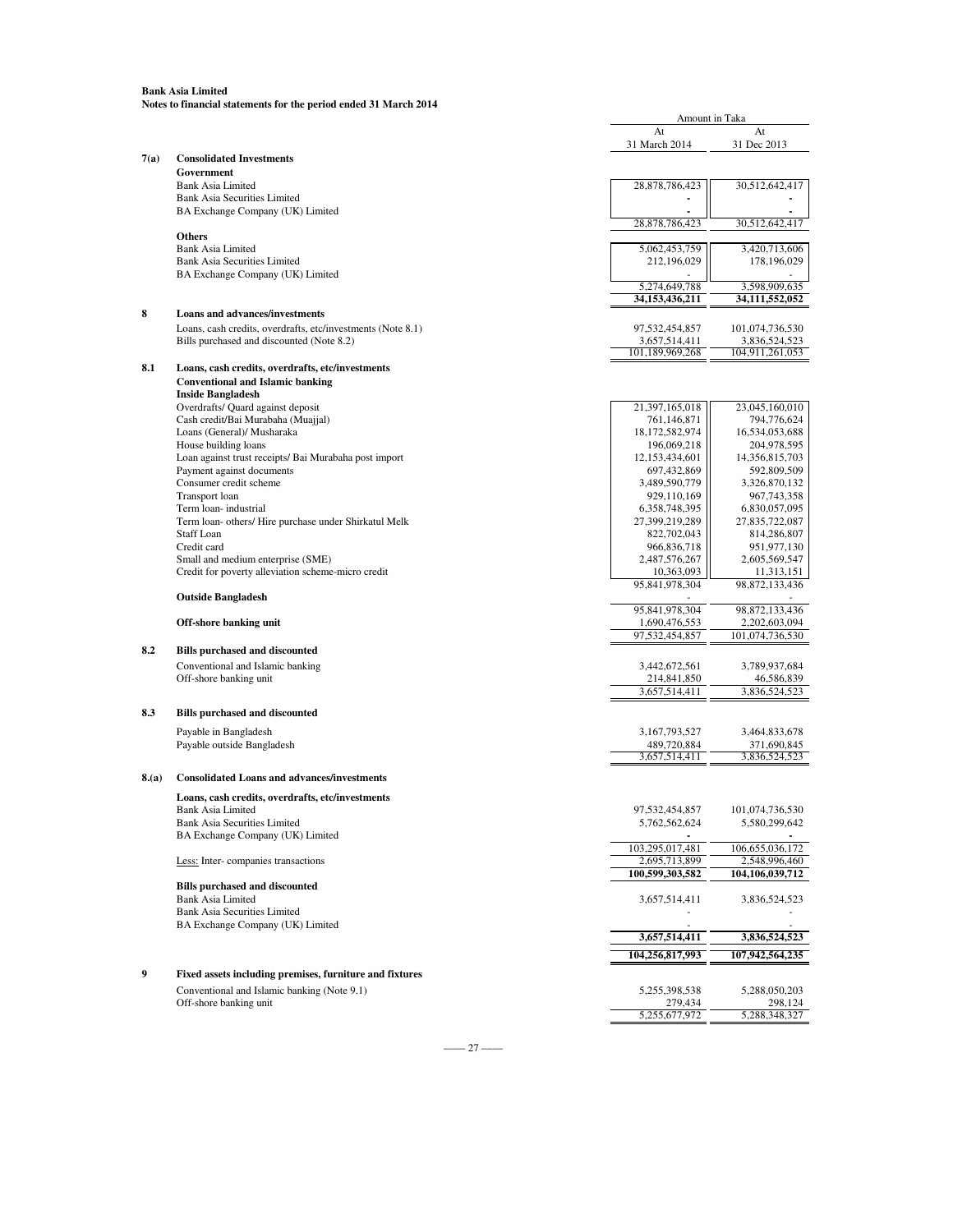|      | Notes to financial statements for the period ended 31 March 2014 |                          |                          |
|------|------------------------------------------------------------------|--------------------------|--------------------------|
|      |                                                                  | Amount in Taka           |                          |
|      |                                                                  | At                       | At                       |
|      |                                                                  | 31 March 2014            | 31 Dec 2013              |
| 9(a) | Fixed assets including premises, furniture and fixtures          |                          |                          |
|      | <b>Bank Asia Limited</b>                                         | 5,255,677,972            | 5,288,348,327            |
|      | <b>Bank Asia Securities Limited</b>                              | 8,872,218                | 9,852,653                |
|      | BA Exchange Company (UK) Limited                                 | 12,019,930               | 12,576,200               |
|      |                                                                  | 5,276,570,120            | 5,310,777,180            |
| 10   | Other assets                                                     |                          |                          |
|      | Conventional and Islamic banking (Note 10.1)                     | 9,000,553,799            | 8,533,671,497            |
|      | Off-shore banking unit                                           | 22,558,808               | 39,653,973               |
|      |                                                                  | 9.023.112.607            | 8.573.325.470            |
| 10.1 | <b>Conventional and Islamic banking</b>                          |                          |                          |
|      | Income generating other assets                                   |                          |                          |
|      | Income receivable (Note 10.2)                                    | 656, 354, 812            | 673, 555, 375            |
|      | Investment in BA Exchange Company (UK) Limited                   | 39,000,000               | 39,000,000               |
|      | Investment in Bank Asia Securities Ltd                           | 1,999,990,000            | 1,999,990,000            |
|      |                                                                  | 2.695.344.812            | 2,712,545,375            |
|      | Non-income generating other assets                               |                          |                          |
|      | Stock of stamps                                                  | 3,818,615                | 3,595,391                |
|      | Stationery, printing materials, etc.                             | 26,690,590               | 27,707,617               |
|      | Prepaid expenses                                                 | 28,935,850               | 7,372,165                |
|      | Deposits and advance rent                                        | 363,843,185              | 378,522,022              |
|      | Due from Capital Market Division of the Bank                     | 11,529,019               | 9,999,998                |
|      | Branch adjustment account (Note 10.3)                            |                          | 40,645,004               |
|      | Advances, prepayments and others (Note 10.4)                     | 189,094,436              | 96,611,166               |
|      | Advance income tax                                               | 5,348,399,822            | 5,001,463,755            |
|      | Receivable against government                                    | 120,694,556              | 73,088,401               |
|      | Sundry debtors<br>Protested bills                                | 80,840,143<br>57,163,704 | 63,361,605<br>57,163,704 |
|      | Receivable from BA Exchange Company (UK) Limited                 | 22,737,527               | 16,145,334               |
|      | Investment in BA Express USA Inc                                 | 50,400,000               | 41,300,000               |
|      | Excise duty recoverable                                          | 1,061,540                | 4,149,960                |
|      |                                                                  | 6,305,208,987            | 5.821.126.122            |
|      |                                                                  | 9,000,553,799            | 8,533,671,497            |

#### **10.2 Income receivable**

**Bank Asia Limited**

Income receivable consists of interest accrued on investment and other income.

### **10.4 Advances, prepayments and others**

Advances, prepayments and others account consists of advance amount paid for purchasing of fixed assets, advance payment of rent for new branches of the Bank, advance against salary and legal expenses, etc.

### **10.5 Receivable from Government in connection with Rangs Properties:**

The Bank has a receivable from Government in connection with demolition of Rangs Bhaban in 2008 situated at 113-116 Old Airport Road, Dhaka-1215. Bank Asia had a purchased floor at 3rd floor of the Building, where from the then Scotia Branch used to run. Total receivable in this regard is Tk. 3,19,52,365.00 (Taka three crore nineteen lac fifty two thousand three hundred sixty five) which was eventually written-off from the Book considering uncertainty and prolonged legal proceedings.

| 10(a) | <b>Consolidated Other assets</b>                               |               |               |
|-------|----------------------------------------------------------------|---------------|---------------|
|       | <b>Bank Asia Limited</b>                                       | 9,023,112,607 | 8,573,325,470 |
|       | <b>Bank Asia Securities Limited</b>                            | 138,900,342   | 111,568,819   |
|       | BA Exchange Company (UK) Limited                               | 1.335.360     | 2.996.240     |
|       |                                                                | 9.163.348.309 | 8,687,890,529 |
|       | Less: Inter-companies transactions                             |               |               |
|       | Investment in Bank Asia Securities Limited                     | 1,999,990,000 | 1,999,990,000 |
|       | Investment in BA Exchange Company (UK) Limited                 | 39,000,000    | 39,000,000    |
|       | Receivable from BASL                                           | 11,529,019    | 9,999,998     |
|       | Receivable from BA Exchange Company (UK) Limited               | 22,737,527    | 16,145,334    |
|       | Advance paid to BASL against share capital                     |               |               |
|       |                                                                | 7,090,091,763 | 6,622,755,197 |
| 11    | Borrowings from other banks, financial institutions and agents |               |               |
|       | Conventional and Islamic banking (Note 11.1)                   | 6.253.404.403 | 1.944.757.246 |
|       | Off-shore banking unit                                         |               |               |
|       |                                                                | 6.253.404.403 | 1.944.757.246 |
| 11.1  | <b>Conventional and Islamic banking</b>                        |               |               |
|       | In Bangladesh (Note 11.1.1)                                    | 6,253,404,403 | 1,944,757,246 |
|       | Outside Bangladesh                                             |               |               |
|       |                                                                | 6,253,404,403 | 1,944,757,246 |

 $-$  28  $-$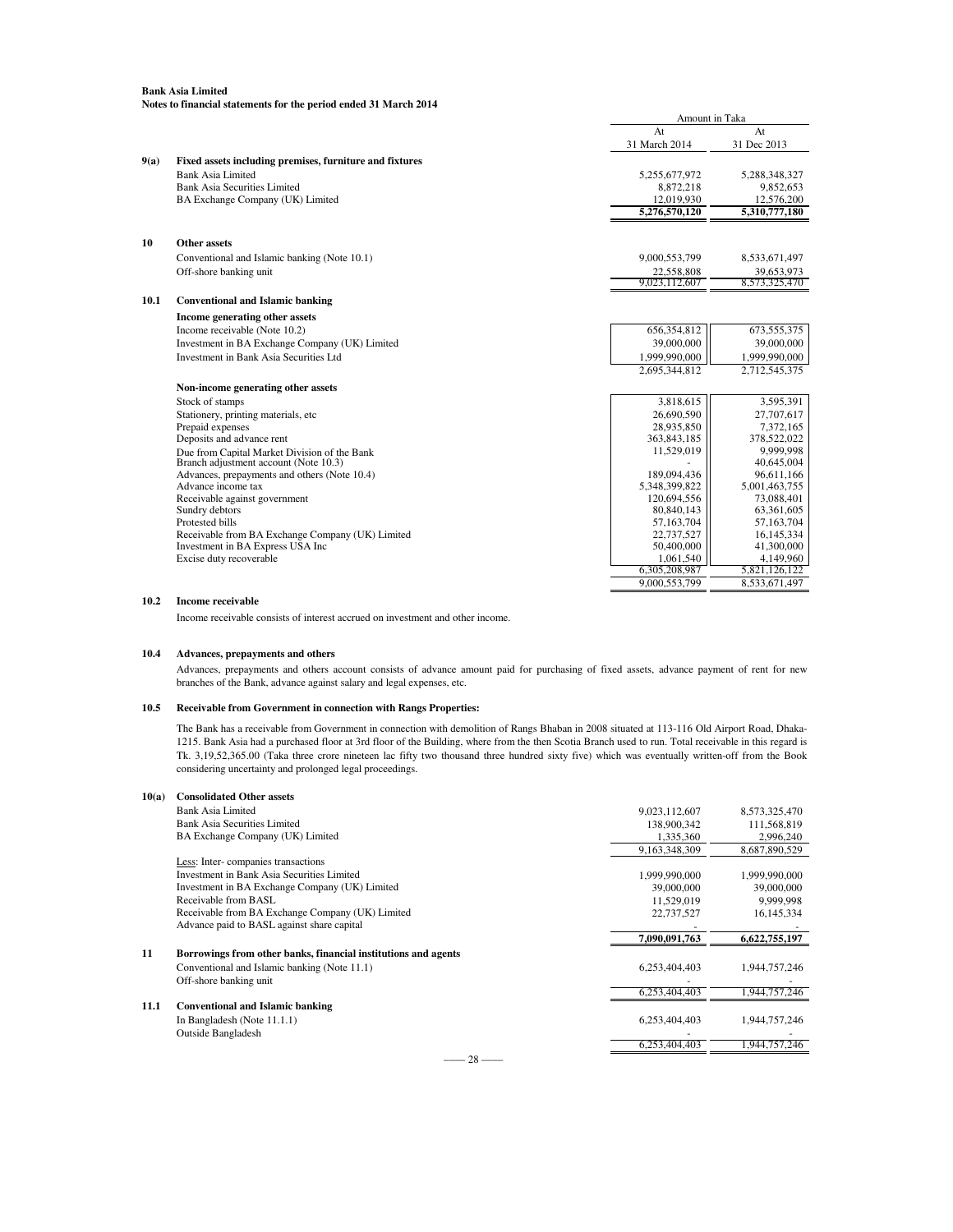|       |                                                                             | Amount in Taka                    |                                    |
|-------|-----------------------------------------------------------------------------|-----------------------------------|------------------------------------|
|       |                                                                             | At                                | At                                 |
|       |                                                                             | 31 March 2014                     | 31 Dec 2013                        |
|       | 11.1.1 In Bangladesh                                                        |                                   |                                    |
|       | <b>Secured</b><br>Un secured:                                               |                                   |                                    |
|       | Money at call and on short notice                                           |                                   |                                    |
|       | <b>Trust Bank Limited</b>                                                   | 5,620,000,000                     |                                    |
|       |                                                                             | 5,620,000,000                     |                                    |
|       | <b>Term borrowing</b>                                                       |                                   |                                    |
|       | Bangladesh Bank refinance (Islamic)<br>Bangladesh Bank refinance            | 400,000,000<br>213,404,403        |                                    |
|       | <b>SME Foundation Pre Finance</b>                                           | 20,000,000                        | 1,924,757,246<br>20,000,000        |
|       |                                                                             | 633,404,403                       | 1,944,757,246                      |
|       |                                                                             | 6,253,404,403                     | 1,944,757,246                      |
| 11(a) | Consolidated Borrowings from other banks, financial institutions and agents |                                   |                                    |
|       | <b>Bank Asia Limited</b>                                                    | 6,253,404,403                     | 1,944,757,246                      |
|       | <b>Bank Asia Securities Limited</b>                                         | 3,094,648,246                     | 2,963,356,289                      |
|       | BA Exchange Company (UK) Limited                                            |                                   |                                    |
|       |                                                                             | 9,348,052,649                     | 4,908,113,535                      |
|       | Less: inter-companies transactions                                          | 2,695,713,899                     | 2,548,996,460                      |
|       |                                                                             | 6,652,338,750                     | 2,359,117,075                      |
|       | 11(aa) Subordinated Non-Convertible Zero Coupon Bond                        |                                   |                                    |
|       | A.K Khan & Company Limited                                                  | 249,997,004                       | 249,997,004                        |
|       | <b>EBL NRB Mutual Fund</b><br>Popular Life 1st Mutual Fund                  | 19,920,576                        | 19,920,576                         |
|       | EXIM Bank 1st Mutual Fund                                                   | 9,960,288<br>39,996,781           | 9,960,288<br>39,996,781            |
|       | IFIC Bank 1st Mutual Fund                                                   | 9,960,288                         | 9,960,288                          |
|       | AB Bank 1st Mutual Fund                                                     | 37,973,598                        | 37,973,598                         |
|       | <b>EBL First Mutual Fund</b>                                                | 9,991,414                         | 9,991,414                          |
|       | First Bangladesh Fixed Income Fund                                          | 209,944,195                       | 209,944,195                        |
|       | Industrial and Infrastructure Development Finance Company Limited (IIDFC)   | 12,254,267                        | 12,254,267                         |
|       |                                                                             | 599,998,411                       | 599,998,411                        |
|       |                                                                             |                                   |                                    |
| 12    | Deposits and other accounts                                                 |                                   |                                    |
|       | Conventional and Islamic banking (Note 12.1)                                | 122, 185, 624, 339                | 132,802,504,952                    |
|       | Off-shore banking unit                                                      | 501,153,767<br>122,686,778,106    | 686,869,689<br>133,489,374,641     |
|       | Deposits and other accounts                                                 |                                   |                                    |
|       | Current/Al-wadeeah current accounts and other accounts                      |                                   |                                    |
|       | Deposits from banks                                                         |                                   |                                    |
|       | Deposits from customers                                                     | 18,055,591,302                    | 16,836,782,077                     |
|       |                                                                             | 18,055,591,302                    | 16,836,782,077                     |
|       | <b>Bills</b> payable                                                        |                                   |                                    |
|       | Deposits from banks                                                         |                                   |                                    |
|       | Deposits from customers                                                     | 1,051,722,575                     | 1,667,720,280                      |
|       |                                                                             | 1.051.722.575                     | 1,667,720,280                      |
|       | Savings bank/Mudaraba savings bank deposits                                 |                                   |                                    |
|       | Deposits from banks                                                         |                                   |                                    |
|       | Deposits from customers                                                     | 13,292,975,500                    | 12,827,249,596                     |
|       |                                                                             | 13,292,975,500                    | 12,827,249                         |
|       | Fixed deposits/Mudaraba fixed deposits                                      |                                   |                                    |
|       | Deposits from banks                                                         | 400,000,000                       | 4,500,000,000                      |
|       | Deposits from customers                                                     | 89,385,334,962                    | 96,970,752,999                     |
|       |                                                                             | 89,785,334,962<br>122,185,624,339 | 101,470,752,999<br>132,802,504,952 |
| 12.1  | <b>Conventional and Islamic banking</b>                                     |                                   |                                    |
|       | Deposits from banks (Note 12.1.1)                                           | 400,000,000                       | 4,500,000,000                      |
|       | Deposits from customers (Note 12.1.2)                                       | 121,785,624,339                   | 128,302,504,952                    |
|       |                                                                             | 122,185,624,339                   | 132,802,504,952                    |
|       | 12.1.1 Deposits from banks                                                  |                                   |                                    |
|       | <b>Fixed deposit:</b>                                                       |                                   |                                    |
|       | The Premier Bank Limited                                                    | 200,000,000                       | 200,000,000                        |
|       | Southeast Bank                                                              | 200,000,000                       | 200,000,000                        |
|       | <b>IFIC Bank Limited</b>                                                    |                                   | 500,000,000                        |
|       | Rupali Bank Limited                                                         | ä,                                | 3,000,000,000                      |
|       | <b>ONE Bank Limited</b>                                                     |                                   | 600,000,000                        |
|       |                                                                             | 400,000,000                       | 4,500,000,000                      |
|       | Bangladesh Bank refinance                                                   |                                   |                                    |
|       |                                                                             | 400,000,000                       | 4,500,000,000                      |

 $-$ –––29 –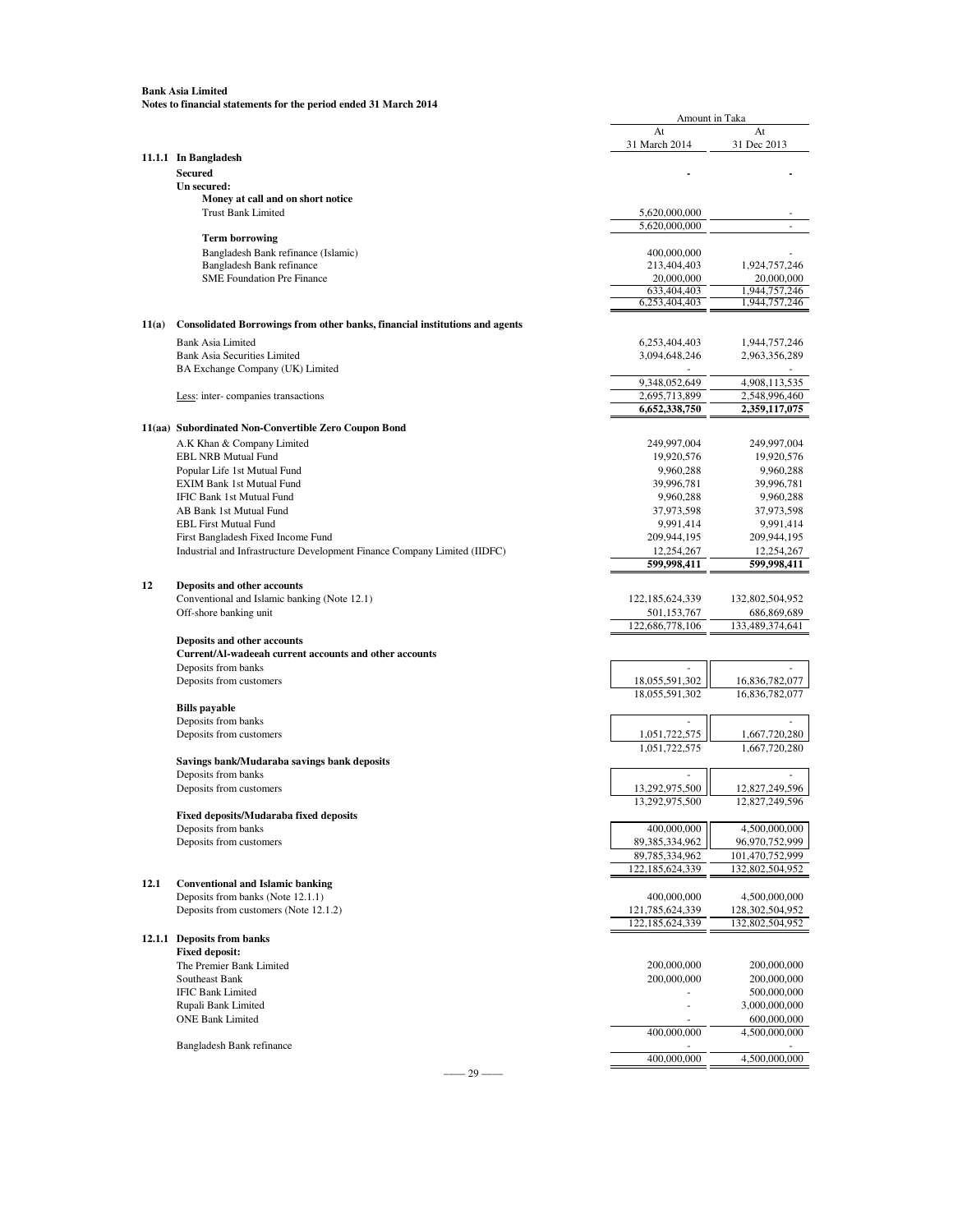|       |                                                                          | <b>Amount in Taka</b>         |                               |
|-------|--------------------------------------------------------------------------|-------------------------------|-------------------------------|
|       |                                                                          | At                            | At                            |
|       | 12.1.2 Deposits from customers                                           | 31 March 2014                 | 31 Dec 2013                   |
|       |                                                                          |                               |                               |
|       | Current/Al-wadeeah current accounts and other<br>accounts (Note 12.1.2a) | 18,055,591,302                | 16,836,782,077                |
|       | Bills payable (Note 12.1.2b)                                             | 1,051,722,575                 | 1,667,720,280                 |
|       | Savings bank/Mudaraba savings deposits                                   | 13,292,975,500                | 12,827,249,596                |
|       | Fixed deposits/Mudaraba fixed deposits (Note 12.1.2c)                    | 89,385,334,962                | 96,970,752,999                |
|       |                                                                          | 121,785,624,339               | 128,302,504,952               |
|       | 12.1.2a Current/Al-wadeeah current accounts and other accounts           |                               |                               |
|       | Current/Al-wadeeah current accounts                                      | 6,199,037,253                 | 6,088,225,409                 |
|       | Other demand deposit - Local currency                                    | 8,944,823,360                 | 8,704,668,986                 |
|       | Other demand deposit - Foreign currencies                                | 2,274,991,919                 | 1,545,775,165                 |
|       | Foreign currency deposits                                                | 636,738,770                   | 498,112,517                   |
|       | Export retention quota                                                   |                               |                               |
|       |                                                                          | 18,055,591,302                | 16,836,782,077                |
|       | 12.1.2b Bills payable                                                    |                               |                               |
|       | Bills payable - local currency                                           | 1,043,880,571                 | 1,659,276,640                 |
|       | Bills payable - foreign currencies                                       | 7,842,004                     | 8,443,640                     |
|       | Demand draft                                                             |                               |                               |
|       |                                                                          | 1,051,722,575                 | 1.667.720.280                 |
|       | 12.1.2c Fixed deposits/Mudaraba fixed deposits                           |                               |                               |
|       | Fixed deposits/Mudaraba fixed deposits                                   | 57,696,439,631                | 67,486,671,493                |
|       | Special notice deposit                                                   | 8,549,361,323                 | 9,444,532,308                 |
|       | Foreign currency deposits (interest bearing)                             | 5,470,833                     | 5,469,270                     |
|       | Deposit under schemes                                                    | 23,134,063,175                | 20,034,079,928                |
|       |                                                                          | 89,385,334,962                | 96,970,752,999                |
| 12.2  | Payable on demand and time deposits                                      |                               |                               |
|       | <b>Demand deposits</b><br>a)                                             |                               |                               |
|       | Current/Al-wadeeah current accounts and other accounts                   | 6,644,960,934                 | 6,375,963,126                 |
|       | Savings bank/Mudaraba savings deposits                                   | 1,196,367,795                 | 1,154,452,464                 |
|       | Foreign currency deposits (non interest bearing)                         | 2,911,730,689                 | 2,043,887,682                 |
|       | Sundry deposits                                                          | 8,944,823,360                 | 8,704,668,986                 |
|       | Bills payable                                                            | 1,051,722,575                 | 1,667,720,280                 |
|       | b)<br><b>Time deposits</b>                                               | 20,749,605,353                | 19,946,692,538                |
|       | Savings bank/Mudaraba savings deposits                                   | 12,096,607,705                | 11,672,797,132                |
|       | Fixed deposits/Mudaraba fixed deposits                                   | 58,151,669,717                | 72,385,803,465                |
|       | Foreign currency deposits (interest bearing)                             | 5,470,833                     | 5,469,270                     |
|       | Special notice deposit                                                   | 8,549,361,323                 | 9,444,532,308                 |
|       | Security deposits                                                        |                               |                               |
|       | Deposits under schemes                                                   | 23,134,063,175                | 20,034,079,928                |
|       |                                                                          | 101,937,172,753               | 113,542,682,103               |
|       |                                                                          | 122,686,778,106               | 133,489,374,641               |
| 12(a) | <b>Consolidated Deposits and other accounts</b>                          |                               |                               |
|       | Current/Al-wadeeah current accounts and other accounts                   |                               |                               |
|       | <b>Bank Asia Limited</b><br><b>Bank Asia Securities Limited</b>          | 18,501,514,983<br>152,740,604 | 17,124,519,794<br>194,964,630 |
|       | BA Exchange Company (UK) Limited                                         |                               |                               |
|       |                                                                          | 18,654,255,587                | 17,319,484,424                |
|       | Less: Inter-company transactions                                         |                               | 1,449,463                     |
|       |                                                                          | 18,654,255,587                | 17,318,034,961                |
|       | <b>Bills</b> payable                                                     |                               |                               |
|       | <b>Bank Asia Limited</b>                                                 | 1,051,722,575                 | 1,667,720,280                 |
|       | <b>Bank Asia Securities Limited</b>                                      |                               |                               |
|       | BA Exchange Company (UK) Limited                                         |                               |                               |
|       |                                                                          | 1,051,722,575                 | 1,667,720,280                 |
|       | Savings bank/Mudaraba savings bank deposits                              |                               |                               |
|       | <b>Bank Asia Limited</b>                                                 | 13,292,975,500                | 12,827,249,596                |
|       | <b>Bank Asia Securities Limited</b>                                      |                               |                               |
|       | BA Exchange Company (UK) Limited                                         |                               |                               |
|       |                                                                          | 13,292,975,500                | 12,827,249,596                |
|       | <b>Fixed deposits/Mudaraba fixed deposits</b>                            |                               |                               |
|       | <b>Bank Asia Limited</b>                                                 | 89,840,565,048                | 101,869,884,971               |
|       | <b>Bank Asia Securities Limited</b>                                      |                               |                               |
|       | BA Exchange Company (UK) Limited                                         |                               |                               |
|       |                                                                          | 89,840,565,048                | 101,869,884,971               |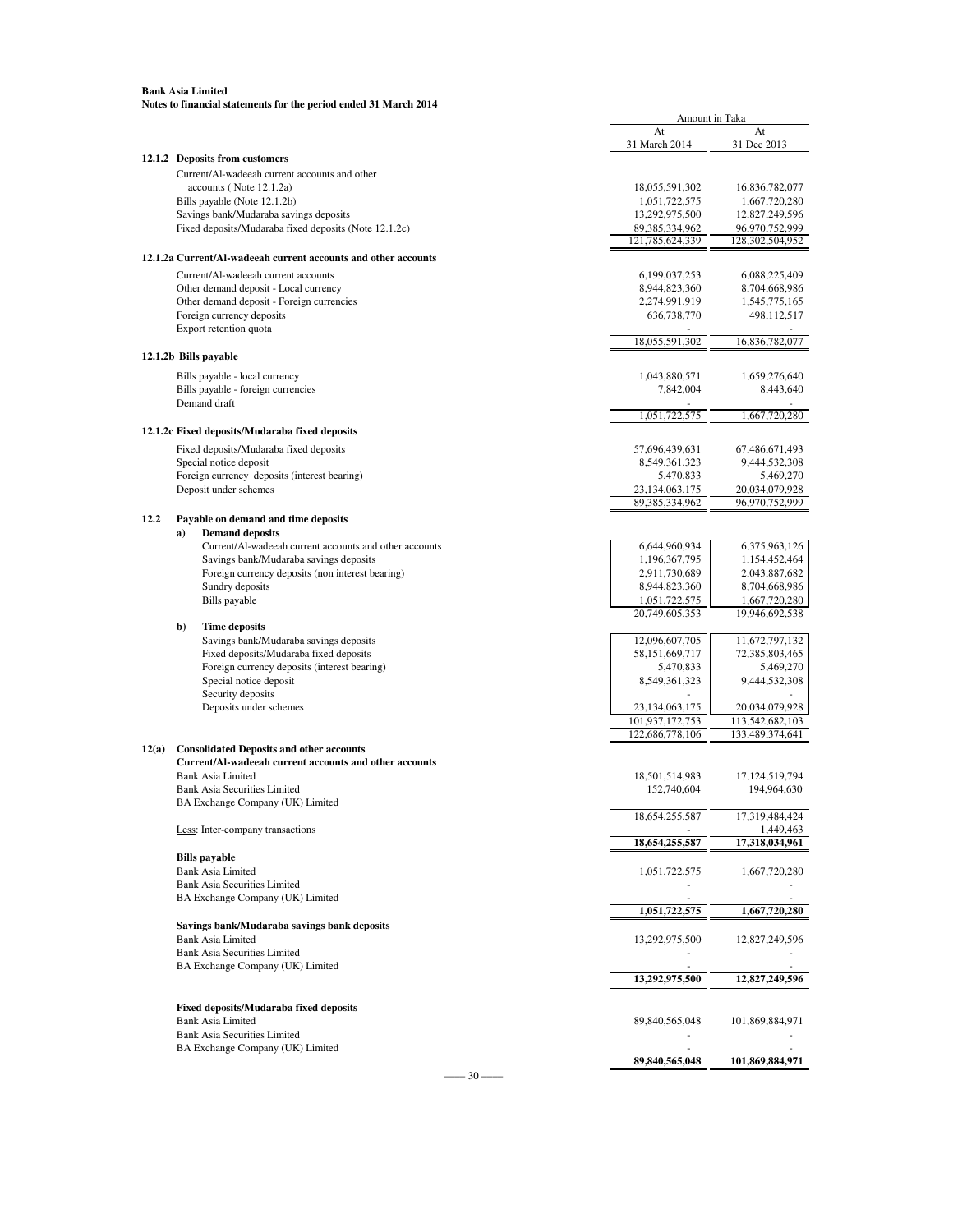|      |                                                                            |                                                                  | At                           | At              |
|------|----------------------------------------------------------------------------|------------------------------------------------------------------|------------------------------|-----------------|
|      |                                                                            |                                                                  | 31 March 2014                | 31 Dec 2013     |
| 13   |                                                                            | <b>Other liabilities</b>                                         |                              |                 |
|      |                                                                            | Provision for loans and advances/investments (Note 13.1)         | 4,622,561,973                | 4,112,634,273   |
|      |                                                                            | Provision on off-balance sheet exposures (Note 13.2)             | 727,008,580                  | 671,642,649     |
|      |                                                                            | Interest suspense account                                        | 825,868,371                  | 687,051,851     |
|      |                                                                            | Provision for income tax including deferred tax (Note 13.3)      | 7,158,574,433                | 6,651,366,076   |
|      |                                                                            | Provision for performance and festival bonus                     | 156,434,553                  | 184,017,005     |
|      |                                                                            | Master card and Visa card payables                               | 12,392,052                   | 7,306,276       |
|      |                                                                            | Expenditures and other payables / adustment of protested bills   | 85,039,603                   | 80,379,428      |
|      |                                                                            | Obligation under finance lease (Note 13.4)                       | 10,120,717                   | 10,836,114      |
|      |                                                                            | Provision for nostro accounts (Note 13.5)                        |                              |                 |
|      |                                                                            | Other payable                                                    | 40,574,660                   | 47,448,817      |
|      |                                                                            | Provision for profit equalisation                                | 18,538,376                   | 20,643,916      |
|      |                                                                            | Provison for Smart Junior Saver A/c                              | 49,665                       | 49,665          |
|      |                                                                            | Provision for diminution in value of shares                      | 300,749,850                  | 246,883,553     |
|      |                                                                            | Payable to Government                                            | 36, 365, 155                 | 32,465,155      |
|      |                                                                            | Provision for others (Note 13.6)                                 | 74,549,500                   | 69,831,098      |
|      |                                                                            | Unearned income                                                  | 223,380,819                  | 244,882,150     |
|      |                                                                            | Clearing adjustment account (includes OBU placement adjustment)  | 64,860,856                   | 28,861,480      |
|      |                                                                            | Interest payable on subordinated non-covertable zero coupon bond | 34,834,800                   | 29,609,581      |
|      |                                                                            | Branch adjustment account credit balance                         | 117,472,885                  |                 |
|      |                                                                            | Nostro account credit balance                                    | 587,693,016                  |                 |
|      |                                                                            |                                                                  | 15,097,069,865               | 13,125,909,087  |
| 13.1 |                                                                            | <b>Provision for loans and advances/investments</b>              |                              |                 |
|      | А.                                                                         | General                                                          |                              |                 |
|      |                                                                            | Balance at the beginning of the year                             | 1,015,707,596                | 984, 827, 113   |
|      |                                                                            | Add: Provision made during the period                            |                              |                 |
|      |                                                                            | On general loans and advances/investments etc.                   | (70, 827, 793)               | 30,880,483      |
|      |                                                                            | On special mentioned account                                     | 22,395,100<br>(48, 432, 693) | 30,880,483      |
|      |                                                                            |                                                                  |                              |                 |
|      |                                                                            | Less: Provision no longer required                               |                              |                 |
|      |                                                                            | On general loans and advances/investments etc.                   | $\bar{ }$                    |                 |
|      |                                                                            | On special mentioned account                                     |                              | ÷,              |
|      |                                                                            |                                                                  | 967,274,903                  |                 |
|      |                                                                            | Balance at the end of the period                                 |                              | 1,015,707,596   |
|      | В.                                                                         | Specific                                                         |                              |                 |
|      |                                                                            | Balance at the beginning of the year                             | 3,074,434,778                | 2,641,109,129   |
|      |                                                                            | Less: Interest waiver during the period                          | (119, 642)                   | (123, 022)      |
|      |                                                                            | Write off during the year                                        |                              | (1,209,667,879) |
|      |                                                                            |                                                                  | (119, 642)                   | (1,209,790,901) |
|      |                                                                            | Add/ Back: Recoveries of amounts previously written off          | 26,981,120                   | 123,313,731     |
|      |                                                                            | Provision against malkhanagar protested bills                    | 47,179,849                   |                 |
|      |                                                                            | Specific provision made during the year for other accounts       | 487,757,781                  | 1,519,802,819   |
|      |                                                                            |                                                                  | 561,918,750                  | 1,643,116,550   |
|      |                                                                            | Balance at the end of the period                                 | 3,636,233,886                | 3,074,434,778   |
|      | C.                                                                         | Total provision on loans and advances/investments (A+B)          | 4,603,508,789                | 4,090,142,374   |
|      | D.                                                                         | General provision maintained for OBU as at 01 January            | 22,491,899                   | 4,371,533       |
|      |                                                                            | Add: Provision made during the year                              | (3,438,715)                  | 18,120,366      |
|      |                                                                            | Provision on loans and advances for OBU                          | 19,053,184                   | 22,491,899      |
|      | E.                                                                         | Total provision on loans and advances/investments (C+D)          | 4,622,561,973                | 4,112,634,273   |
|      |                                                                            |                                                                  |                              |                 |
| 13.2 |                                                                            | Provision on off-balance sheet exposures                         |                              |                 |
|      | Balance at 1 January                                                       |                                                                  | 668,513,351                  | 587,637,090     |
|      |                                                                            | Add: Provision made during the period                            | 56,020,283                   | 80,876,261      |
|      |                                                                            |                                                                  | 724,533,634                  | 668,513,351     |
|      | Less: Adjustments made during the period<br>Balance at the end of the year |                                                                  |                              |                 |
|      |                                                                            |                                                                  | 724,533,634                  | 668,513,351     |
|      |                                                                            | General provision maintained for OBU as at 01 January            | 3,129,298                    | 4,520,276       |
|      |                                                                            | Add: Provision made during the period                            |                              |                 |
|      |                                                                            | Less: Adjustments made during the period                         | (654, 352)                   | (1,390,978)     |
|      |                                                                            |                                                                  | 2.474.946                    | 3,129,298       |
|      |                                                                            | Balance at the end of the period                                 | 727,008,580                  | 671,642,649     |
| 13.3 |                                                                            | <b>Provision for taxation</b>                                    |                              |                 |
|      |                                                                            | Current tax (Note 13.3.1)                                        | 6,857,414,422                | 6,350,206,065   |
|      |                                                                            | Deferred tax (Note 13.3.2)                                       | 301,160,011                  | 301,160,011     |
|      |                                                                            |                                                                  | 7,158,574,433                | 6,651,366,076   |

Amount in Taka

–––– 31 ––––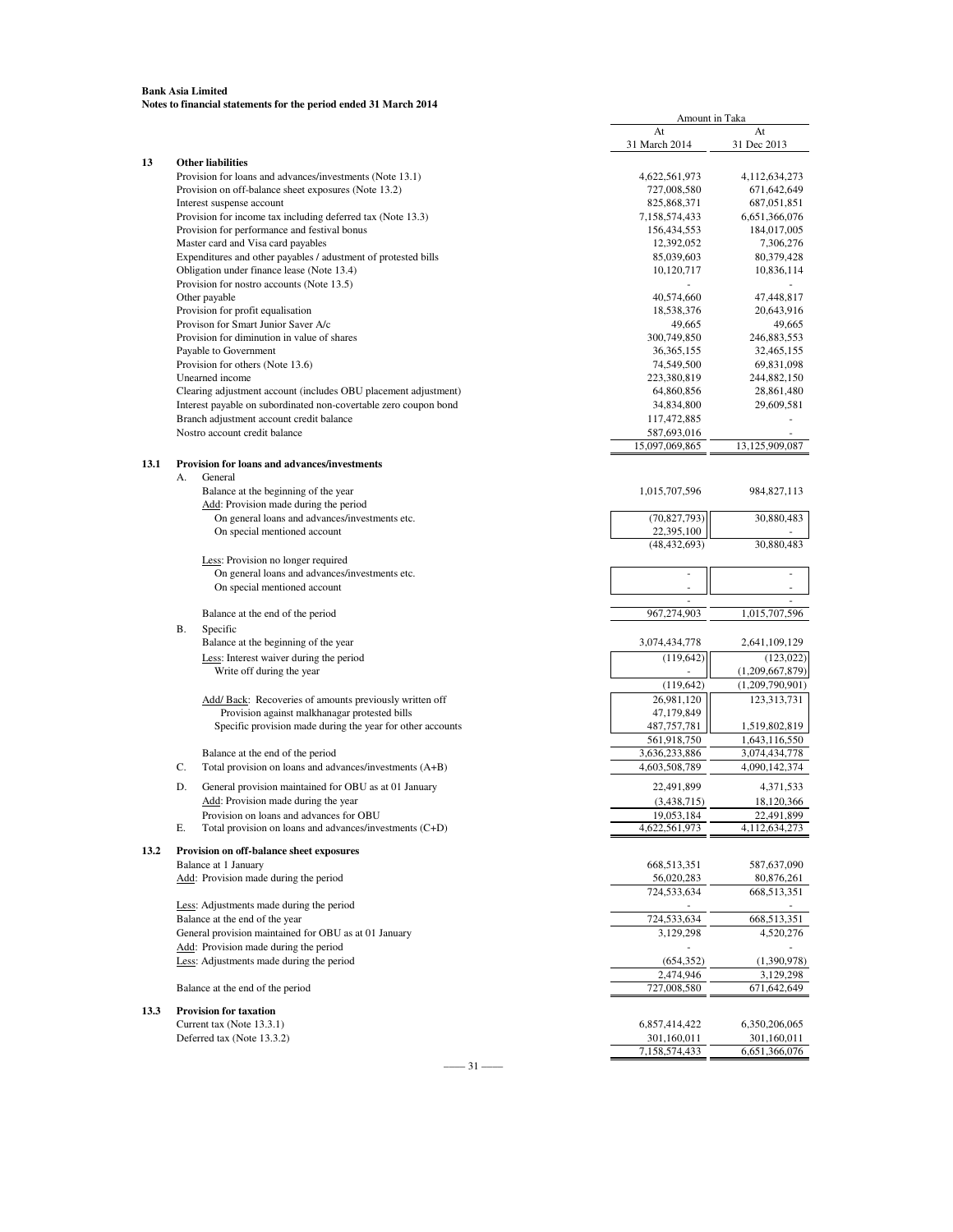|      |                                                   | Amount in Taka |                 |
|------|---------------------------------------------------|----------------|-----------------|
|      |                                                   | At             | At              |
|      |                                                   | 31 March 2014  | 31 Dec 2013     |
|      | 13.3.1 Provision for current tax                  |                |                 |
|      | Balance at 1 January                              | 6,350,206,065  | 7,089,642,948   |
|      | Add: Provision made during the period             | 507,208,357    | 2,041,583,693   |
|      |                                                   | 6,857,414,422  | 9,131,226,641   |
|      | Less: Adjustments made during the period          |                | (2,781,020,576) |
|      |                                                   | 6,857,414,422  | 6,350,206,065   |
|      | 13.3.2 Provision for deferred tax                 |                |                 |
|      | Balance at 1 January                              | 301,160,011    | 281,973,079     |
|      | Provision made for deferred tax liabilities:      |                |                 |
|      | Charged/(credited) to profit and loss statement   | ä,             | 19,186,932      |
|      | Charged/(credited) to revaluation reserve         | $\sim$         |                 |
|      |                                                   | ٠              | 19,186,932      |
|      |                                                   | 301,160,011    | 301,160,011     |
|      | Provision made for deferred tax assets            |                |                 |
|      |                                                   | 301,160,011    | 301,160,011     |
|      | 13.3.1(a) Consolidated Provision for current tax  |                |                 |
|      | <b>Current Tax</b>                                |                |                 |
|      | Bank Asia Limited                                 | 507,208,357    | 1,788,554,541   |
|      | <b>Bank Asia Securities Limited</b>               | 4,697,178      | 16,070,482      |
|      | BA Exchange Company (UK) Limited                  |                |                 |
|      |                                                   | 511,905,535    | 1,804,625,023   |
|      | 13.3.2(a) Consolidated provision for deferred tax |                |                 |
|      | <b>Bank Asia Limited</b>                          |                | 19,186,932      |
|      | <b>Bank Asia Securities Limited</b>               |                |                 |
|      | BA Exchange Company (UK) Limited                  |                |                 |
|      |                                                   |                | 19,186,932      |
| 13.4 | <b>Obligation under finance lease</b>             |                |                 |
|      | Furniture, fixtures and equipment                 |                |                 |
|      | Computer and accessories                          |                |                 |
|      | Motor vehicles                                    | 10,120,717     | 10,836,114      |
|      | Building                                          |                |                 |
|      |                                                   | 10,120,717     | 10,836,114      |
| 13.5 | <b>Provision for nostro accounts</b>              |                |                 |

As per instructions contained in the circular letter no. FEPD (FEMO)/01/2005-677 dated 13 September 2005 issued by Foreign Exchange Policy Department of Bangladesh Bank, Bank is required to make provision regarding the un-reconciled debit balance of nostro account as at balance sheet date. Adequate provision has been made for debit entries which are outstanding for more than 3 months.

#### **13.6** Provion for others :

|       | Balance at the beginning of the year     | 69.831.098     | 69.831.323     |
|-------|------------------------------------------|----------------|----------------|
|       | Adjustment                               | (8.762)        | (225)          |
|       | Add: Provision made during the period    | 4,727,164      |                |
|       | Balance at the end of the period         | 74,549,500     | 69,831,098     |
| 13(a) | <b>Consolidated Other liabilities</b>    |                |                |
|       | Bank Asia Limited                        | 15,097,069,865 | 13,125,909,087 |
|       | Bank Asia Securities Limited             | 838,589,537    | 746,619,173    |
|       | BA Exchange Company (UK) Limited         | 29,683,940     | 21,388,900     |
|       |                                          | 15,965,343,342 | 13,893,917,160 |
|       | Less: Inter-companies transactions       |                |                |
|       | Receivable from capital operation        | 11.529.019     | 9.999.998      |
|       | Receivable from BA Exchange (UK) Limited | 22,737,527     | 16,145,334     |
|       |                                          | 15,931,076,796 | 13,867,771,828 |
| 14    | Share capital                            |                |                |

### **14.1 Authorized capital**

|      | 1,500,000,000 ordinary shares of Taka 10 each                   | 15,000,000,000 | 15,000,000,000 |
|------|-----------------------------------------------------------------|----------------|----------------|
| 14.2 | Issued, subscribed and fully paid up capital                    |                |                |
|      | 56,372,480 ordinary shares of Taka 10 each issued for cash      | 563,724,800    | 563,724,800    |
|      | 364,010,770 (2010: 243,901,270) ordinary shares of Taka 10 each |                |                |
|      | issued as bonus shares                                          | 3,640,107,700  | 3,640,107,700  |
|      | Right shares issued 25% for the year 2011                       | 1,050,958,100  | 1,050,958,100  |
|      | Issued as bonus shares 20% for the year 2011                    | 1,050,958,120  | 1,050,958,120  |
|      | Issued as bonus shares 10% for the year 2012                    | 630, 574, 870  | 630,574,870    |
|      | Issued as bonus shares 10% for the year 2013                    | 693, 632, 350  |                |
|      |                                                                 | 7.629.955.940  | 6.936.323.590  |
|      |                                                                 |                |                |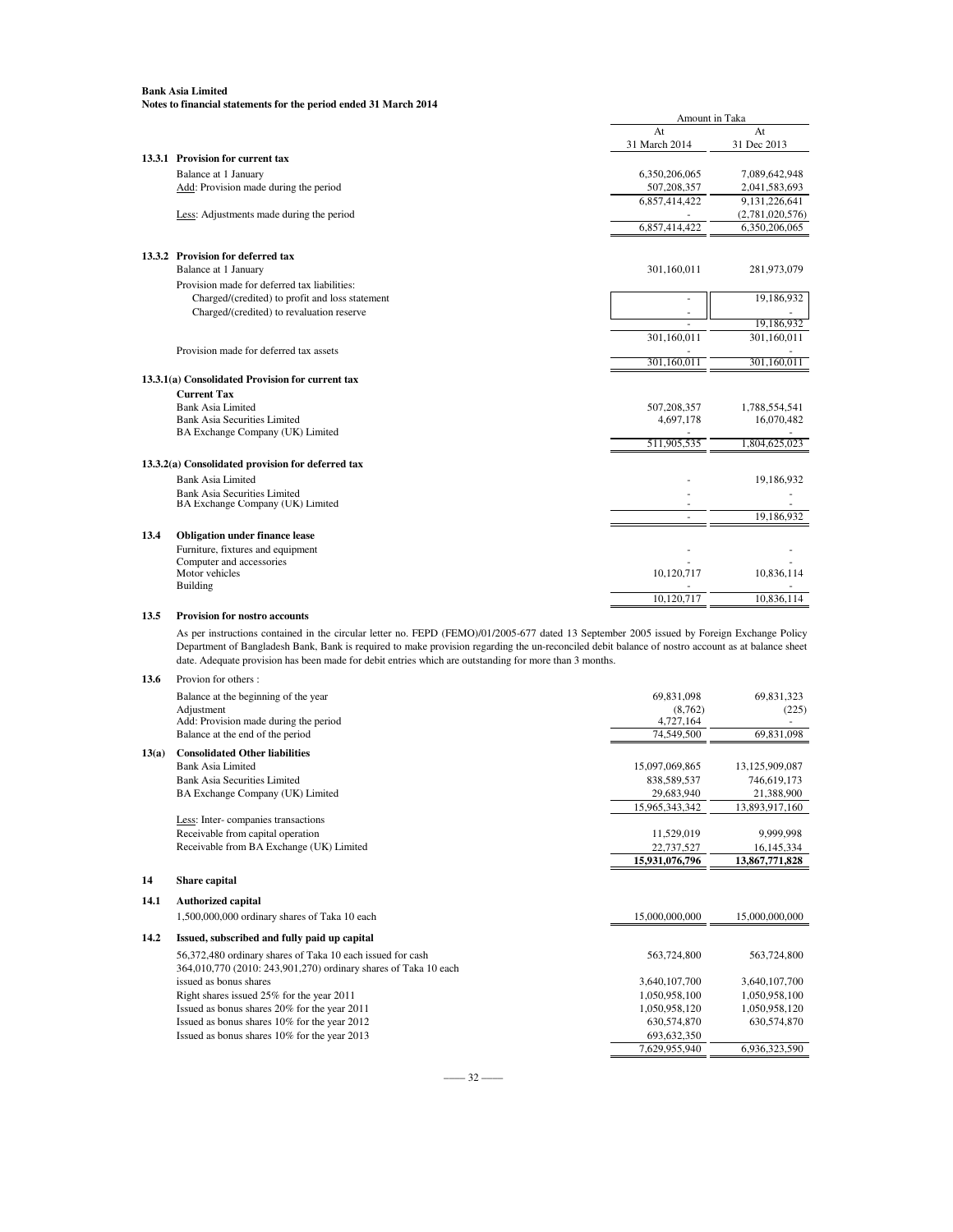| Amount in Taka |             |  |
|----------------|-------------|--|
| At             | At          |  |
| 31 March 2014  | 31 Dec 2013 |  |
|                |             |  |

### **14.3 Initial public offer (IPO)**

Out of the total issued, subscribed and fully paid up capital of the Bank 2,000,000 ordinary shares of Taka 100 each amounting to Taka 200,000,000 was raised through public offering of shares in 2003.

### **14.4 Capital adequacy ratio**

The calculation of CAR has been done as per BRPD Circular no. 10 dated 10 March 2010 and the Basel-II guidelines, December 2010 vide BRPD Circular no. 35 dated 29 December 2010.

| Core capital (Tier-I)                                              |                 |                 |
|--------------------------------------------------------------------|-----------------|-----------------|
| Paid up capital                                                    | 7,629,955,940   | 6,936,323,590   |
| Share premium                                                      | 330             | 330             |
| Statutory reserve (Note 15)                                        | 4,365,189,361   | 4,208,075,877   |
| Retained earnings (Note 17)                                        | 187, 359, 703   | 759,746,473     |
|                                                                    | 12,182,505,335  | 11,904,146,270  |
| Supplementary capital (Tier-II)                                    |                 |                 |
| General provision maintained against unclassified loan/investments | 986,328,087     | 1,038,199,495   |
| General provision on off-balance sheet exposure                    | 727,008,580     | 671,642,649     |
| Subordinated non-covertable zero coupon bonds                      | 599,998,411     | 599,998,411     |
| General reserve                                                    | 8,166,144       | 8,166,144       |
| Revaluation reserve of Government securities and fixed assets      | 1,451,308,975   | 1,352,695,802   |
|                                                                    | 3,772,810,197   | 3,670,702,501   |
| <b>Additional supplementary capital (Tier-III)</b>                 |                 |                 |
| <b>Total capital</b><br>A)                                         | 15,955,315,531  | 15,574,848,771  |
|                                                                    |                 |                 |
| Total risk weighted assets<br>B)                                   | 141,454,600,000 | 140,976,922,828 |
| Required capital<br>$\mathcal{C}$                                  | 14,145,460,000  | 14,097,692,283  |
| (Deficit)/Surplus (A-C)<br>D)                                      | 1,809,855,531   | 1,477,156,488   |
| Capital adequacy ratio:                                            |                 |                 |
| On core capital - against standard of minimum $5\%$                | 8.61%           | 8.44%           |
| On total capital - against standard of minimum 10%                 | 11.28%          | 11.05%          |
|                                                                    |                 |                 |

### **14.4 (a) Consolidated Capital adequacy ratio**

**15** 

The calculation of CAR has been done as per BRPD Circular no. 10 dated 10 March 2010 and the Basel-II guidelines, December 2010 vide BRPD Circular no. 35 dated 29 December 2010.

| Paid up capital<br>7,629,955,940<br>6,936,323,590<br>Non-controlling (Minority) interest<br>11,604<br>11,906<br>Share premium<br>330<br>330<br>Statutory reserve (Note 15)<br>4,365,189,361<br>4,208,075,877<br>Retained earnings (Note 17a)<br>699,449,908<br>184, 171, 637<br>12,179,329,175<br>11,843,861,309<br>Supplementary capital (Tier-II)<br>General provision maintained against unclassified loan/investments<br>986,328,087<br>1,038,199,495<br>General provision on off-balance sheet exposure<br>727,008,580<br>671,642,649<br>Subordinated non-covertable zero coupon bonds<br>599,998,411<br>599,998,411<br>General reserve<br>8,166,144<br>8,166,144<br>1,451,308,975<br>1,352,695,802<br>Revaluation reserve of Government securities and fixed assets<br>3,772,810,197<br>3,670,702,501<br>Additional supplementary capital (Tier-III)<br><b>Total capital</b><br>15,952,139,371<br>15,514,563,810<br>A)<br>B)<br>Total risk weighted assets<br>143,383,700,000<br>143,296,500,000<br>$\mathcal{C}$<br>Required capital<br>14,338,370,000<br>14,329,650,000<br>(Deficit)/Surplus (A-C)<br>1,613,769,371<br>D)<br>1,184,913,810<br>Capital adequacy ratio:<br>On core capital - against standard of minimum $5\%$<br>8.49%<br>8.27%<br>On total capital - against standard of minimum 10%<br>11.13%<br><b>Statutory reserve</b><br>Balance at 1 January<br>4,208,075,877<br>3,503,958,171<br>Add: Addition during the year (20% of pre-tax profit)<br>156,982,614<br>704,117,706<br>Balance at 31 March 2014<br>4,365,058,491<br>4,208,075,877<br><b>Revaluation reserve</b><br>564,069<br>HTM securities (Note 16.1)<br>2,684,722<br>HFT securities (Note 16.2)<br>514,360,378<br>315,013,379<br>Fixed Assets revaluation (Note 16.3)<br>2,387,693,502<br>2,387,693,502<br>2,902,617,949<br>2,705,391,603 |    | Core capital (Tier-I) |        |
|-------------------------------------------------------------------------------------------------------------------------------------------------------------------------------------------------------------------------------------------------------------------------------------------------------------------------------------------------------------------------------------------------------------------------------------------------------------------------------------------------------------------------------------------------------------------------------------------------------------------------------------------------------------------------------------------------------------------------------------------------------------------------------------------------------------------------------------------------------------------------------------------------------------------------------------------------------------------------------------------------------------------------------------------------------------------------------------------------------------------------------------------------------------------------------------------------------------------------------------------------------------------------------------------------------------------------------------------------------------------------------------------------------------------------------------------------------------------------------------------------------------------------------------------------------------------------------------------------------------------------------------------------------------------------------------------------------------------------------------------------------------------------------------------------------------------------------|----|-----------------------|--------|
|                                                                                                                                                                                                                                                                                                                                                                                                                                                                                                                                                                                                                                                                                                                                                                                                                                                                                                                                                                                                                                                                                                                                                                                                                                                                                                                                                                                                                                                                                                                                                                                                                                                                                                                                                                                                                               |    |                       |        |
|                                                                                                                                                                                                                                                                                                                                                                                                                                                                                                                                                                                                                                                                                                                                                                                                                                                                                                                                                                                                                                                                                                                                                                                                                                                                                                                                                                                                                                                                                                                                                                                                                                                                                                                                                                                                                               |    |                       |        |
|                                                                                                                                                                                                                                                                                                                                                                                                                                                                                                                                                                                                                                                                                                                                                                                                                                                                                                                                                                                                                                                                                                                                                                                                                                                                                                                                                                                                                                                                                                                                                                                                                                                                                                                                                                                                                               |    |                       |        |
|                                                                                                                                                                                                                                                                                                                                                                                                                                                                                                                                                                                                                                                                                                                                                                                                                                                                                                                                                                                                                                                                                                                                                                                                                                                                                                                                                                                                                                                                                                                                                                                                                                                                                                                                                                                                                               |    |                       |        |
|                                                                                                                                                                                                                                                                                                                                                                                                                                                                                                                                                                                                                                                                                                                                                                                                                                                                                                                                                                                                                                                                                                                                                                                                                                                                                                                                                                                                                                                                                                                                                                                                                                                                                                                                                                                                                               |    |                       |        |
|                                                                                                                                                                                                                                                                                                                                                                                                                                                                                                                                                                                                                                                                                                                                                                                                                                                                                                                                                                                                                                                                                                                                                                                                                                                                                                                                                                                                                                                                                                                                                                                                                                                                                                                                                                                                                               |    |                       |        |
|                                                                                                                                                                                                                                                                                                                                                                                                                                                                                                                                                                                                                                                                                                                                                                                                                                                                                                                                                                                                                                                                                                                                                                                                                                                                                                                                                                                                                                                                                                                                                                                                                                                                                                                                                                                                                               |    |                       |        |
|                                                                                                                                                                                                                                                                                                                                                                                                                                                                                                                                                                                                                                                                                                                                                                                                                                                                                                                                                                                                                                                                                                                                                                                                                                                                                                                                                                                                                                                                                                                                                                                                                                                                                                                                                                                                                               |    |                       |        |
|                                                                                                                                                                                                                                                                                                                                                                                                                                                                                                                                                                                                                                                                                                                                                                                                                                                                                                                                                                                                                                                                                                                                                                                                                                                                                                                                                                                                                                                                                                                                                                                                                                                                                                                                                                                                                               |    |                       |        |
|                                                                                                                                                                                                                                                                                                                                                                                                                                                                                                                                                                                                                                                                                                                                                                                                                                                                                                                                                                                                                                                                                                                                                                                                                                                                                                                                                                                                                                                                                                                                                                                                                                                                                                                                                                                                                               |    |                       |        |
|                                                                                                                                                                                                                                                                                                                                                                                                                                                                                                                                                                                                                                                                                                                                                                                                                                                                                                                                                                                                                                                                                                                                                                                                                                                                                                                                                                                                                                                                                                                                                                                                                                                                                                                                                                                                                               |    |                       |        |
|                                                                                                                                                                                                                                                                                                                                                                                                                                                                                                                                                                                                                                                                                                                                                                                                                                                                                                                                                                                                                                                                                                                                                                                                                                                                                                                                                                                                                                                                                                                                                                                                                                                                                                                                                                                                                               |    |                       |        |
|                                                                                                                                                                                                                                                                                                                                                                                                                                                                                                                                                                                                                                                                                                                                                                                                                                                                                                                                                                                                                                                                                                                                                                                                                                                                                                                                                                                                                                                                                                                                                                                                                                                                                                                                                                                                                               |    |                       |        |
|                                                                                                                                                                                                                                                                                                                                                                                                                                                                                                                                                                                                                                                                                                                                                                                                                                                                                                                                                                                                                                                                                                                                                                                                                                                                                                                                                                                                                                                                                                                                                                                                                                                                                                                                                                                                                               |    |                       |        |
|                                                                                                                                                                                                                                                                                                                                                                                                                                                                                                                                                                                                                                                                                                                                                                                                                                                                                                                                                                                                                                                                                                                                                                                                                                                                                                                                                                                                                                                                                                                                                                                                                                                                                                                                                                                                                               |    |                       |        |
|                                                                                                                                                                                                                                                                                                                                                                                                                                                                                                                                                                                                                                                                                                                                                                                                                                                                                                                                                                                                                                                                                                                                                                                                                                                                                                                                                                                                                                                                                                                                                                                                                                                                                                                                                                                                                               |    |                       |        |
|                                                                                                                                                                                                                                                                                                                                                                                                                                                                                                                                                                                                                                                                                                                                                                                                                                                                                                                                                                                                                                                                                                                                                                                                                                                                                                                                                                                                                                                                                                                                                                                                                                                                                                                                                                                                                               |    |                       |        |
|                                                                                                                                                                                                                                                                                                                                                                                                                                                                                                                                                                                                                                                                                                                                                                                                                                                                                                                                                                                                                                                                                                                                                                                                                                                                                                                                                                                                                                                                                                                                                                                                                                                                                                                                                                                                                               |    |                       |        |
|                                                                                                                                                                                                                                                                                                                                                                                                                                                                                                                                                                                                                                                                                                                                                                                                                                                                                                                                                                                                                                                                                                                                                                                                                                                                                                                                                                                                                                                                                                                                                                                                                                                                                                                                                                                                                               |    |                       |        |
|                                                                                                                                                                                                                                                                                                                                                                                                                                                                                                                                                                                                                                                                                                                                                                                                                                                                                                                                                                                                                                                                                                                                                                                                                                                                                                                                                                                                                                                                                                                                                                                                                                                                                                                                                                                                                               |    |                       |        |
|                                                                                                                                                                                                                                                                                                                                                                                                                                                                                                                                                                                                                                                                                                                                                                                                                                                                                                                                                                                                                                                                                                                                                                                                                                                                                                                                                                                                                                                                                                                                                                                                                                                                                                                                                                                                                               |    |                       | 10.83% |
|                                                                                                                                                                                                                                                                                                                                                                                                                                                                                                                                                                                                                                                                                                                                                                                                                                                                                                                                                                                                                                                                                                                                                                                                                                                                                                                                                                                                                                                                                                                                                                                                                                                                                                                                                                                                                               |    |                       |        |
|                                                                                                                                                                                                                                                                                                                                                                                                                                                                                                                                                                                                                                                                                                                                                                                                                                                                                                                                                                                                                                                                                                                                                                                                                                                                                                                                                                                                                                                                                                                                                                                                                                                                                                                                                                                                                               | 15 |                       |        |
|                                                                                                                                                                                                                                                                                                                                                                                                                                                                                                                                                                                                                                                                                                                                                                                                                                                                                                                                                                                                                                                                                                                                                                                                                                                                                                                                                                                                                                                                                                                                                                                                                                                                                                                                                                                                                               |    |                       |        |
|                                                                                                                                                                                                                                                                                                                                                                                                                                                                                                                                                                                                                                                                                                                                                                                                                                                                                                                                                                                                                                                                                                                                                                                                                                                                                                                                                                                                                                                                                                                                                                                                                                                                                                                                                                                                                               |    |                       |        |
|                                                                                                                                                                                                                                                                                                                                                                                                                                                                                                                                                                                                                                                                                                                                                                                                                                                                                                                                                                                                                                                                                                                                                                                                                                                                                                                                                                                                                                                                                                                                                                                                                                                                                                                                                                                                                               |    |                       |        |
|                                                                                                                                                                                                                                                                                                                                                                                                                                                                                                                                                                                                                                                                                                                                                                                                                                                                                                                                                                                                                                                                                                                                                                                                                                                                                                                                                                                                                                                                                                                                                                                                                                                                                                                                                                                                                               | 16 |                       |        |
|                                                                                                                                                                                                                                                                                                                                                                                                                                                                                                                                                                                                                                                                                                                                                                                                                                                                                                                                                                                                                                                                                                                                                                                                                                                                                                                                                                                                                                                                                                                                                                                                                                                                                                                                                                                                                               |    |                       |        |
|                                                                                                                                                                                                                                                                                                                                                                                                                                                                                                                                                                                                                                                                                                                                                                                                                                                                                                                                                                                                                                                                                                                                                                                                                                                                                                                                                                                                                                                                                                                                                                                                                                                                                                                                                                                                                               |    |                       |        |
|                                                                                                                                                                                                                                                                                                                                                                                                                                                                                                                                                                                                                                                                                                                                                                                                                                                                                                                                                                                                                                                                                                                                                                                                                                                                                                                                                                                                                                                                                                                                                                                                                                                                                                                                                                                                                               |    |                       |        |
|                                                                                                                                                                                                                                                                                                                                                                                                                                                                                                                                                                                                                                                                                                                                                                                                                                                                                                                                                                                                                                                                                                                                                                                                                                                                                                                                                                                                                                                                                                                                                                                                                                                                                                                                                                                                                               |    |                       |        |

–––– 33 ––––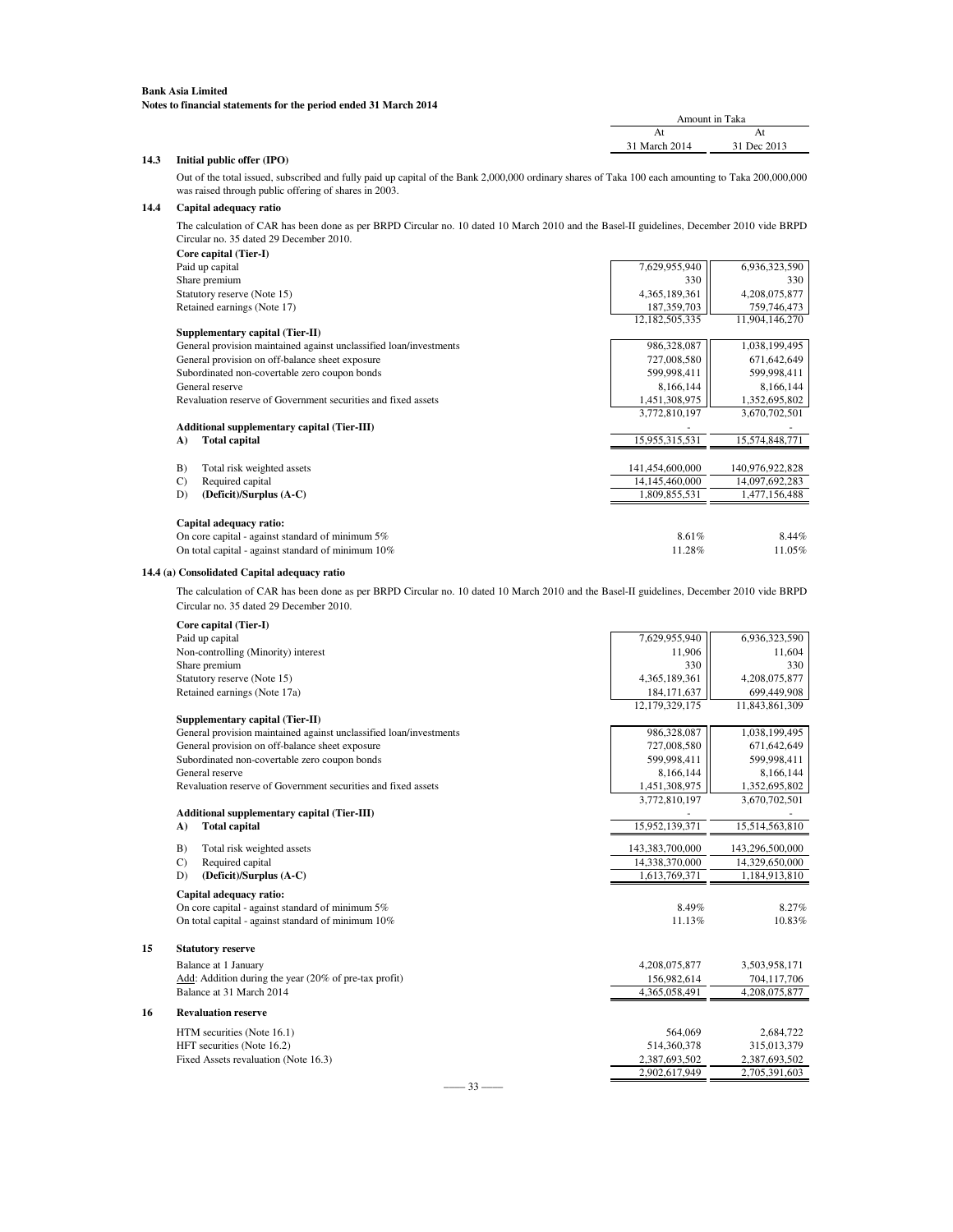|       |                                                            | At                            | At                            |
|-------|------------------------------------------------------------|-------------------------------|-------------------------------|
|       |                                                            | 31 March 2014                 | 31 Dec 2013                   |
| 16.1  | <b>Revaluation reserve on HTM securities</b>               |                               |                               |
|       | Balance at 1 January                                       | 2,684,722                     | 2,849,271                     |
|       | Gain from revaluation on investments                       |                               | 2,684,483                     |
|       | Adjustment for sale/maturity of securities                 | (2,120,653)                   | (2,849,032)                   |
|       |                                                            | 564,069                       | 2,684,722                     |
| 16.2  | <b>Revaluation reserve on HFT securities</b>               |                               |                               |
|       | Balance at 1 January                                       | 315,013,379                   | 157,527,564                   |
|       | Gain from revaluation on investments                       | 1,414,630,057                 | 844,833,025                   |
|       | Adjustment for sale/maturity of securities                 | (1,215,283,058)               | (687,347,210)                 |
|       |                                                            | 514,360,378                   | 315,013,379                   |
| 16.3  | <b>Revaluation reserve on Fixed Assets</b>                 |                               |                               |
|       | Balance at 1 January                                       | 2,387,693,502                 | 2,432,299,002                 |
|       | Depreciation charged during the period                     |                               | (44, 605, 500)                |
| 16(a) | <b>Consolidated Revaluation reserve</b>                    | 2,387,693,502                 | 2,387,693,502                 |
|       | <b>Bank Asia Limited</b>                                   | 2,902,617,949                 | 2,705,391,603                 |
|       | <b>Bank Asia Securities Limited</b>                        |                               |                               |
|       | BA Exchange Company (UK) Limited                           |                               |                               |
|       |                                                            | 2,902,617,949                 | 2,705,391,603                 |
| 17    | <b>Retained earnings</b>                                   |                               |                               |
|       | Balance at 1 January                                       | 759,746,473                   | 634,621,144                   |
|       |                                                            |                               |                               |
|       | Add: Post - tax profit fot the period                      | 277, 704, 713                 | 1,459,817,905                 |
|       | Less: Issue of bonus shares for the year 2013              | 693, 632, 350                 |                               |
|       | Issue of bonus shares for the year 2012                    |                               | 630,574,870                   |
|       | Transfer to statutory reserve                              | 156,982,614                   | 704,117,706                   |
|       |                                                            | 186,836,222                   | 759,746,473                   |
| 17(a) | <b>Consolidated Retained earnings</b>                      |                               |                               |
|       | Balance at 1 January                                       | 699,449,908                   | 703,603,495                   |
|       |                                                            |                               |                               |
|       | Add: Post- tax profit for the period                       | 334,813,514                   | 1,330,538,402                 |
|       | Less: Non controlling interest                             | 302                           | (587)                         |
|       |                                                            | 1,034,263,120                 | 2,034,142,484                 |
|       |                                                            |                               |                               |
|       | Less: Issue of bonus shares                                | 693,632,350                   | 630,574,870                   |
|       | Transferred to statutory reserve                           | 156,982,614                   | 704,117,706                   |
|       |                                                            | 850,614,964<br>183,648,156    | ,334,692,576<br>699,449,908   |
| 17(b) | Non-controlling (Minority) interest                        |                               |                               |
|       | <b>Bank Asia Securities Limited</b>                        | 11,906                        | 11,604                        |
|       | BA Exchange Company (UK) Limited                           |                               |                               |
|       |                                                            | 11,906                        | 11,604                        |
|       |                                                            |                               |                               |
| 18    | <b>Contingent liabilities</b>                              |                               |                               |
|       | Conventional and Islamic banking<br>Off-shore banking unit | 72,453,363,423<br>247,494,591 | 66,851,335,098<br>312,929,832 |
|       |                                                            | 72,700,858,014                | 67,164,264,930                |
|       | Acceptances and endorsements                               |                               |                               |
|       | Conventional and Islamic banking                           | 22,582,764,954                | 22,321,205,553                |
|       | Off-shore banking unit                                     | 77,429,730<br>22,660,194,684  | 167,008,520<br>22,488,214,073 |
|       | Letters of guarantee                                       |                               |                               |
|       | Conventional and Islamic banking (Note 18.1)               | 19,761,010,077                | 17,820,912,163                |
|       | Off-shore banking unit                                     | 19,761,010,077                | 17,820,912,163                |
|       | <b>Irrevocable letters of credit</b>                       |                               |                               |
|       | Conventional and Islamic banking (Note 18.2)               | 19,696,156,149                | 17,857,816,246                |
|       | Off-shore banking unit                                     | 164,035,340                   | 52,175,970                    |
|       | <b>Bills for collection</b>                                | 19,860,191,489                | 17,909,992,216                |
|       | Conventional and Islamic banking (Note 18.3)               | 10,413,432,243                | 8,851,401,136                 |
|       | Off-shore banking unit                                     | 6,029,521                     | 93,745,342                    |
|       |                                                            | 10,419,461,764                | 8,945,146,478                 |

Amount in Taka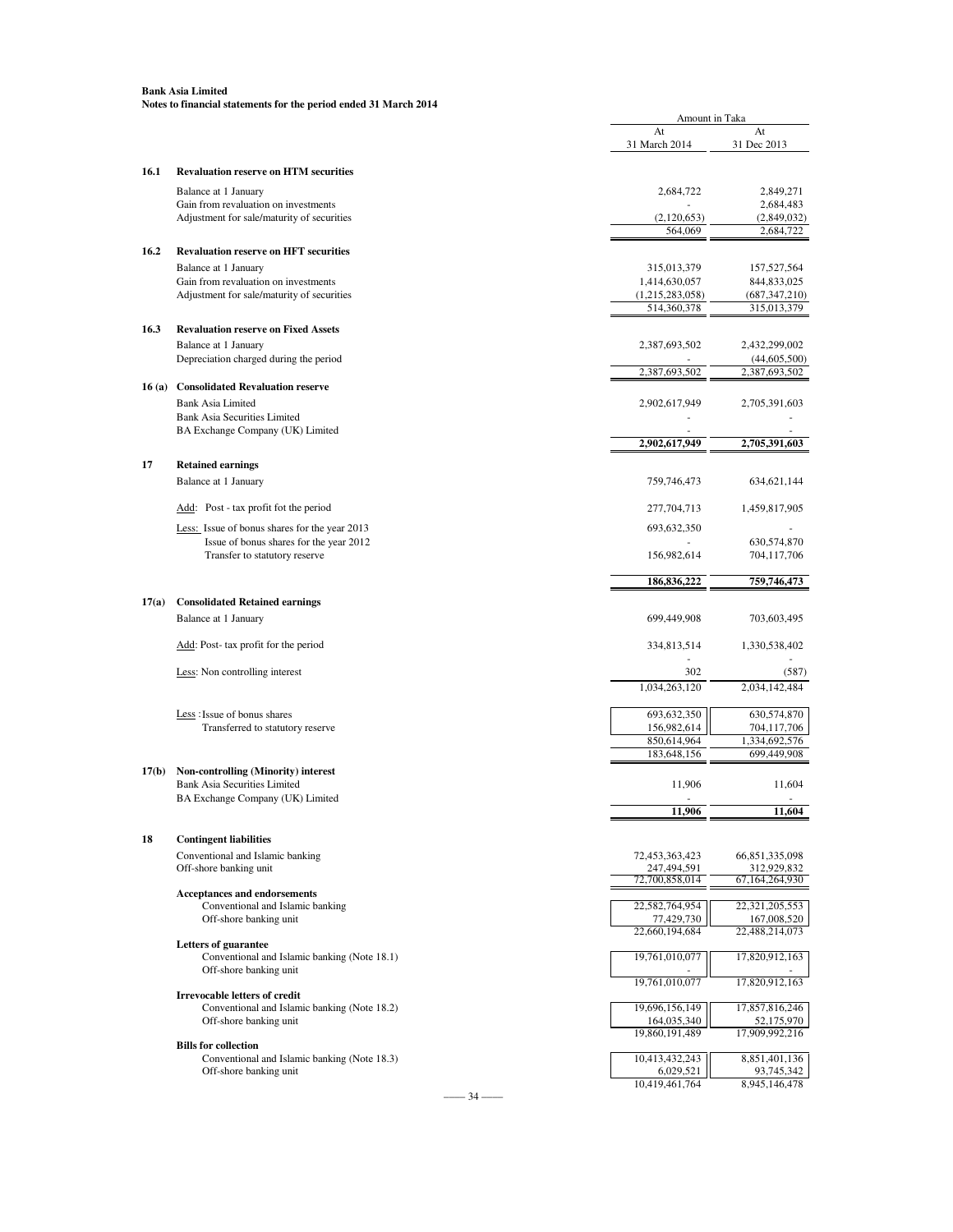|      |                                                                                              | Amount in Taka      |                   |
|------|----------------------------------------------------------------------------------------------|---------------------|-------------------|
|      |                                                                                              | At<br>31 March 2014 | At<br>31 Dec 2013 |
|      | Other contingent liabilities                                                                 |                     |                   |
|      | Conventional and Islamic banking                                                             | ÷,                  |                   |
|      | Off-shore banking unit                                                                       |                     |                   |
|      |                                                                                              | 72,700,858,014      | 67,164,264,930    |
|      |                                                                                              |                     |                   |
| 18.1 | <b>Letters of guarantee</b>                                                                  |                     |                   |
|      | Letters of guarantee (Local)                                                                 | 19,761,010,077      | 17,820,912,163    |
|      | Letters of guarantee (Foreign)                                                               |                     |                   |
|      |                                                                                              | 19,761,010,077      | 17,820,912,163    |
|      | Less: Margin                                                                                 |                     |                   |
|      |                                                                                              | 19,761,010,077      | 17,820,912,163    |
|      | Balance for which the Bank is contingently liable in respect of guarantees issued favouring: |                     |                   |
|      | Directors or officers                                                                        |                     |                   |
|      | Government                                                                                   |                     | 30,744,576        |
|      | Banks and other financial institutions                                                       |                     | 5,218,555,530     |
|      | Others                                                                                       |                     | 12,571,612,057    |
|      |                                                                                              |                     | 17,820,912,163    |
|      | Less: Margin                                                                                 |                     | 17,820,912,163    |
|      |                                                                                              | $\sim$              |                   |
| 18.2 | <b>Irrevocable letters of credit</b>                                                         |                     |                   |
|      | Letters of credit Back to Back (Inland)                                                      | 2,375,649,693       | 2,204,190,166     |
|      | Letters of credit (General)                                                                  | 14,992,174,825      | 13,929,029,005    |
|      | Back to back L/C                                                                             | 2,328,331,631       | 1,724,597,075     |
|      |                                                                                              | 19,696,156,149      | 17,857,816,246    |
| 18.3 | <b>Bills for collection</b>                                                                  |                     |                   |
|      | Local bills for collection                                                                   | 8,151,410,957       | 7,393,137,932     |
|      | Foreign bills for collection                                                                 | 2,262,021,286       | 1,458,263,204     |
|      |                                                                                              | 10,413,432,243      | 8,851,401,136     |
| 18.4 | <b>Acceptances and endorsements</b>                                                          |                     |                   |
|      | Conventional and Islamic banking                                                             | 22,582,764,954      | 22,321,205,553    |
|      | Off-shore banking unit                                                                       | 77,429,730          | 167,008,520       |
|      |                                                                                              | 22,660,194,684      | 22,488,214,073    |
|      |                                                                                              |                     |                   |

**18.5 Workers' profit participation fund (WPPF)**

As per Bangladesh Labour Act 2006 and SRO no. 336/Law/2010, all companies falling within the scope of WPPF are required to provide 5% of its profit before charging such expense to their eligible employees within the stipulated time. Bank obtained opinion from its legal advisor regarding this issue which stated that the Bank is not required to make provision for WPPF as it is not within the scope of WPPF. As such the Bank did not make any provision during the year for WPPF.

Amount in Taka

|    |                                                                       | Period ended  | Year ended    |
|----|-----------------------------------------------------------------------|---------------|---------------|
|    |                                                                       | 31 March 2014 | 31 March 2013 |
| 19 | <b>Income statement</b>                                               |               |               |
|    | Income:                                                               |               |               |
|    | Interest, discount and similar income (Note 19.1)                     | 4,332,399,745 | 3,899,307,888 |
|    | Dividend income (Note 22)                                             | 918,668       |               |
|    | Fees, commission and brokerage (Note 19.2)                            | 226,869,066   | 209,831,186   |
|    | Interest on Others/NBBL                                               |               | 10,009,106    |
|    | Interest on Orascom Telecom Bangladesh Ltd. senior secured bonds      | 5,460,000     | 8,100,000     |
|    | Interest on ACI Convertible zero coupon bonds                         | 1,141,595     | 887,445       |
|    | MTBL unsecured subordinated convertible bonds                         | 4,500,000     | 4,500,000     |
|    | Prime Bank Ltd unsecured non-convertible subordinated bonds           | 3,778,108     | 3,890,099     |
|    | Interest on placements                                                | 26,189,322    | 83,299,269    |
|    | Gains less losses arising from dealing in securities                  |               |               |
|    | Gains less losses arising from investment securities                  |               |               |
|    | Gains less losses arising from dealing in foreign currencies          |               |               |
|    | (Note 23.1)                                                           | 194,745,869   | 173,641,702   |
|    | Income from non-banking assets                                        |               |               |
|    | Other operating income (Note 24)                                      | 105,729,662   | 100,680,124   |
|    | Profit less losses on interest rate changes                           |               |               |
|    |                                                                       | 4,901,732,035 | 4,494,146,819 |
|    | <b>Expenses:</b>                                                      |               |               |
|    | Interest paid/profit shared on deposits and borrowings, etc (Note 21) | 2,740,841,711 | 2,625,814,508 |
|    | Administrative expenses (Note 19.3)                                   | 611,459,518   | 486,513,537   |
|    | Other expenses (Note 34)                                              | 129,512,995   | 165,495,498   |
|    | Depreciation on banks assets (Note 33.1)                              | 85,158,976    | 61,100,188    |
|    |                                                                       | 3,566,973,200 | 3,338,923,731 |
|    |                                                                       | 1,334,758,835 | 1,155,223,088 |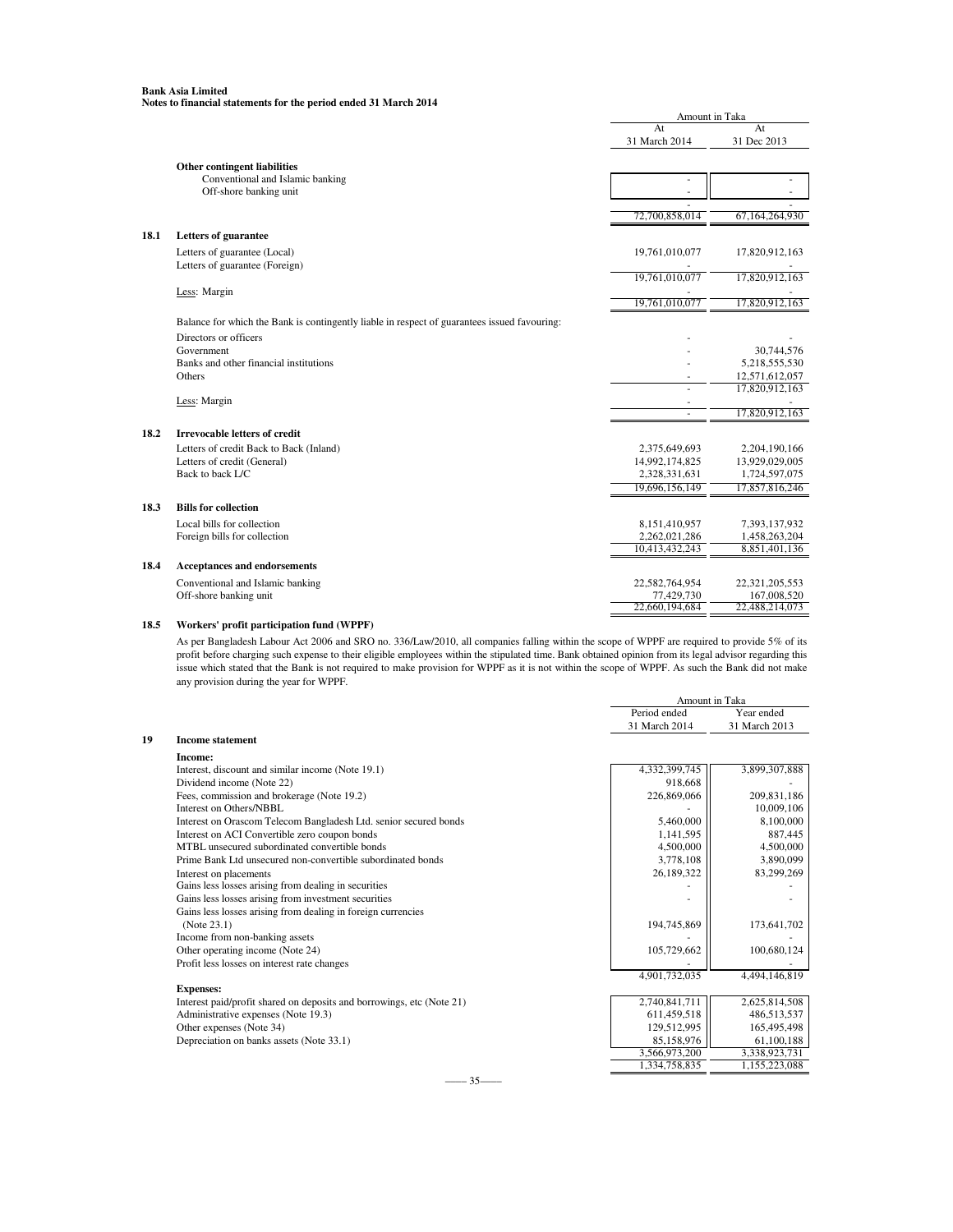|      |                                       | Amount in Taka |               |
|------|---------------------------------------|----------------|---------------|
|      |                                       | Period ended   | Period ended  |
|      |                                       | 31 March 2014  | 31 March 2013 |
| 19.1 | Interest, discount and similar income |                |               |
|      | Interest income/profit on investments | 3,574,254,717  | 3,471,536,859 |
|      | Interest on treasury bills            | 190,492,565    | 62,185,830    |
|      | Interest on treasury bonds            | 463.247.816    | 364, 141, 449 |
|      | Interest on debentures                | 2.741.016      | 1,443,750     |
|      | Income from investment in shares      |                |               |
|      | Capital gain on Government securities | 101,663,631    |               |
|      |                                       | 4,332,399,745  | 3,899,307,888 |
|      |                                       |                |               |

Figures of previous year have been rearranged, wherever considered necessary, to conform the current year's presentation.

| 19.2  | Fees, commission and brokerage                                         |                           |                             |
|-------|------------------------------------------------------------------------|---------------------------|-----------------------------|
|       | Commission                                                             | 226,869,066               | 209,831,186                 |
|       | <b>Brokerage</b>                                                       |                           |                             |
|       |                                                                        | 226,869,066               | 209,831,186                 |
| 19.3  | <b>Administrative expenses</b>                                         |                           |                             |
|       | Salaries and allowances (Note 25)                                      | 448,112,893               | 339,600,829                 |
|       | Rent, taxes, insurance, electricity, etc (Note 26)                     | 111,759,220               | 94,300,259                  |
|       | Legal expenses (Note 27)                                               | 2,365,850                 | 1,556,953                   |
|       | Postage, stamp, telecommunication, etc (Note 28)                       | 16,438,304                | 14,602,900                  |
|       | Stationery, printing, advertisement, etc (Note 29)                     | 14,478,180                | 16,426,560                  |
|       | Managing Director's salary and fees (Note 30)                          | 2,550,000                 | 2,550,000                   |
|       | Directors' fees (Note 31)                                              | 490,000                   | 290,000                     |
|       | Auditors' fees (Note 32)                                               |                           | 34,500                      |
|       | Repair of Bank's assets (Note 33.1)                                    | 15,265,071<br>611,459,518 | 17, 151, 536<br>486,513,537 |
|       |                                                                        |                           |                             |
| 20    | Interest income/profit on investments                                  |                           |                             |
|       | Conventional and Islamic banking (Note 20.1)                           | 3,542,146,271             | 3,466,584,115               |
|       | Off-shore banking unit                                                 | 32,108,446                | 4,952,744                   |
|       |                                                                        | 3,574,254,717             | 3,471,536,859               |
| 20.1  | <b>Conventional and Islamic banking</b>                                |                           |                             |
|       |                                                                        |                           |                             |
|       | Loans (General)/Musharaka                                              | 4,072,091                 | 1,894,487                   |
|       | Loans against trust receipts/ Bai Murabaha post import                 | 426,359,218               | 564,439,672                 |
|       | Packing credit                                                         | 3,869,589                 | 3,117,129                   |
|       | House building loan<br>Payment against documents                       | 10,906,297<br>28,302,211  | 10,949,206<br>31,386,433    |
|       | Cash credit/Bai-Muajjal                                                | 74,940,492                | 114,515,620                 |
|       | Overdraft/ Quard against deposit                                       | 142,048,775               | 160,083,227                 |
|       | Consumer credit scheme                                                 | 5,559,547                 | 7,707,822                   |
|       | Staff loan                                                             | 11,857,645                | 11,546,747                  |
|       | Local bills purchased                                                  | 100,169,342               | 120,927,635                 |
|       | Foreign bills purchased                                                | 16,961,255                | 28,290,832                  |
|       | Interest income from credit card                                       | 46,963,434                | 43,968,078                  |
|       | Term loan- others/ Hire purchase Shirkatul Melk                        | 843,168,675               | 667,558,890                 |
|       | Term loan-industrial                                                   | 267,499,567               | 219,365,562                 |
|       | Demand loan                                                            | 381,857,939               | 398,949,065                 |
|       | Transport loan                                                         | 42,836,133                | 60,885,179                  |
|       | Sachsondo                                                              | 96,828,575                | 98,943,898                  |
|       | Other loans and advances                                               | 998,061,780               | 881,172,899                 |
|       |                                                                        |                           |                             |
|       | Total interest/profit on loans and advances/investments                | 3,502,262,565             | 3,425,702,381               |
|       | Interest/profit on balance with other banks and financial institutions | 23,617,121                | 40,043,400                  |
|       | Interest/profit received from foreign banks                            | 16,266,585                | 838,334                     |
|       |                                                                        | 3,542,146,271             | 3,466,584,115               |
|       |                                                                        |                           |                             |
| 20(a) | <b>Consolidated Interest income/profit on investments</b>              |                           |                             |
|       | <b>Bank Asia limited</b>                                               | 3,574,254,717             | 3,471,536,859               |
|       | BA Exchange Company (UK) Limited<br><b>Bank Asia Securities Ltd</b>    | 147,358,929               | 64,864,176                  |
|       |                                                                        | 3.721.613.646             | 3.536.401.035               |
|       |                                                                        |                           |                             |

–––– 36––––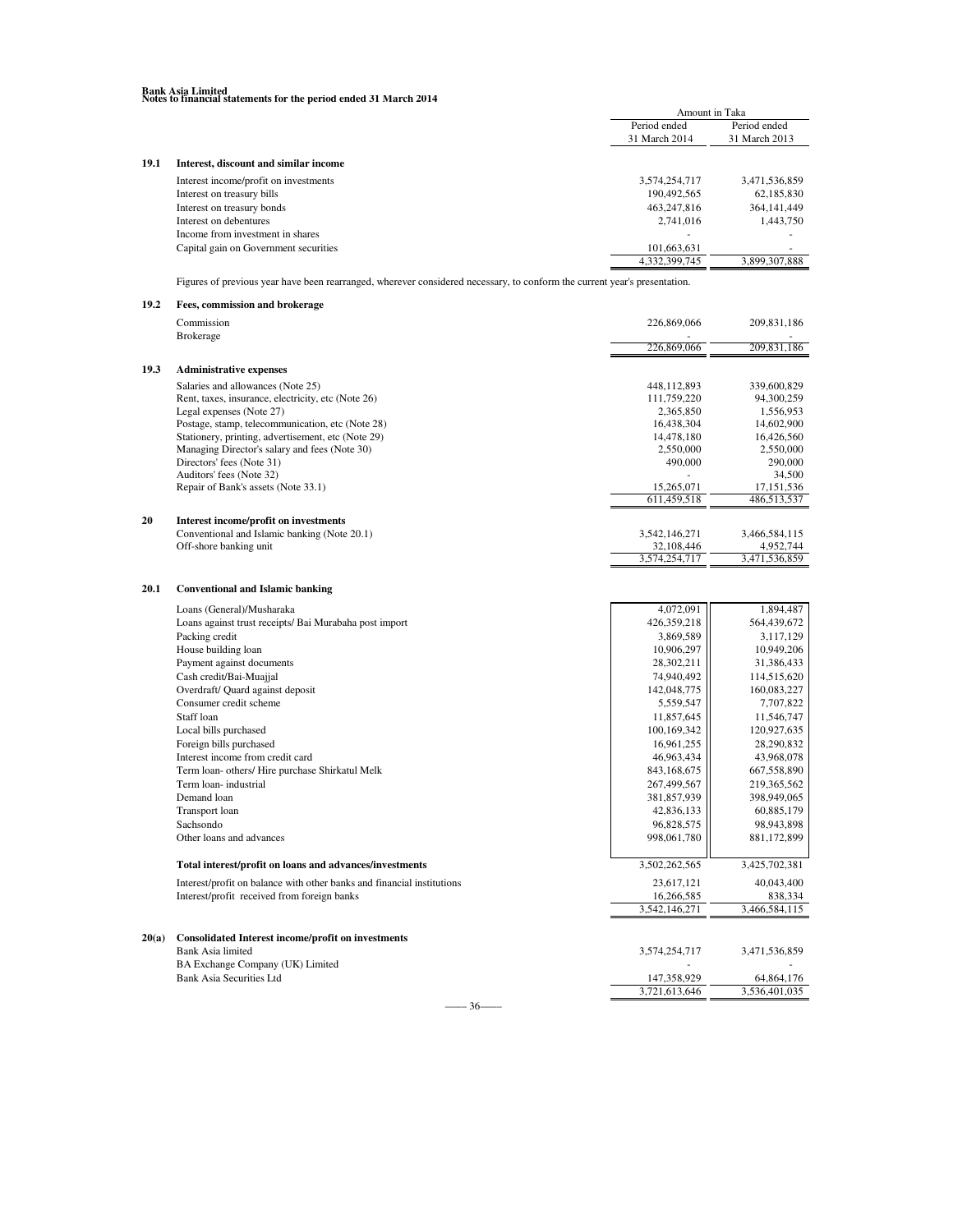|       | <b>Bank Asia Limited</b>                                         |                                |                               |
|-------|------------------------------------------------------------------|--------------------------------|-------------------------------|
|       | Notes to financial statements for the period ended 31 March 2014 |                                |                               |
|       |                                                                  | Amount in Taka<br>Period ended | Year ended                    |
|       |                                                                  | 31 March 2014                  | 31 March 2013                 |
| 21    | Interest paid/profit shared on deposits and borrowings etc.      |                                |                               |
|       | Conventional and Islamic banking (Note 21.1)                     | 2,721,317,087                  | 2,623,452,254                 |
|       | Off-shore banking unit                                           | 19,524,624                     | 2,362,254                     |
|       |                                                                  | 2,740,841,711                  | 2,625,814,508                 |
| 21.1  | <b>Conventional and Islamic banking</b>                          |                                |                               |
|       | Interest paid/profit shared on deposits                          |                                |                               |
|       | Fixed deposits/ Mudaraba Fixed deposit                           | 1,591,490,111                  | 1,797,835,808                 |
|       | Sanchaya plus                                                    | 42,845,955                     | 29,629,088                    |
|       | Savings deposits/ Mudaraba Savings bank                          | 145, 170, 812                  | 169,031,323                   |
|       | Special notice deposits                                          | 116,218,936                    | 137,701,576                   |
|       | Other deposits                                                   | 687, 317, 206                  | 408,897,246                   |
|       |                                                                  | 2,583,043,020                  | 2,543,095,041                 |
|       | <b>Interest on borrowings</b>                                    |                                |                               |
|       | Local banks including Bangladesh Bank                            | 133,040,491                    | 75,116,108                    |
|       | Foreign banks                                                    | 8,357                          | 15,885                        |
|       | Interest on subordinated non-covertable zero coupon bond         | 5,225,219<br>138,274,067       | 5,225,220                     |
|       |                                                                  | 2,721,317,087                  | 80, 357, 213<br>2,623,452,254 |
|       |                                                                  |                                |                               |
| 21(a) | <b>Consolidated Interest Expenses/profit paid on Deposits</b>    |                                |                               |
|       | Bank Asia limited                                                | 2,740,841,711                  | 2,625,814,508                 |
|       | BA Exchange Company (UK) Limited                                 |                                |                               |
|       | <b>Bank Asia Securities Ltd</b>                                  | 99,587,341<br>2,840,429,052    | 149,829,778<br>2,775,644,286  |
|       |                                                                  |                                |                               |
| 22    | <b>Investment</b> income                                         |                                |                               |
|       | Interest on treasury bills                                       | 190,492,565                    | 62,185,830                    |
|       | Interest on treasury bonds                                       | 463,223,018                    | 364, 141, 449                 |
|       | Interest on Islamic bonds                                        | 24,798                         |                               |
|       | Prime Bank Ltd unsecured non-convertible subordinated bonds      | 3,778,108                      | 3,890,099                     |
|       | Interest on Others/NBBL                                          |                                | 10,009,106                    |
|       | Interest on Orascom Telecom Bangladesh Ltd. senior secured bonds | 5,460,000                      | 8,100,000                     |
|       | Interest on ACI Convertible zero coupon bonds                    | 1,141,595                      | 887,445                       |
|       | MTBL unsecured subordinated convertible bonds                    | 4,500,000                      | 4,500,000<br>83,299,269       |
|       | Interest on placement<br>Capital gain from investment in shares  | 26,189,322                     |                               |
|       | Dividend on shares                                               | 918,668                        |                               |
|       | Interest on debentures                                           | 2,741,016                      | 1,443,750                     |
|       | Capital gain on Government securities                            | 101,663,631                    |                               |
|       |                                                                  | 800.132.721                    | 538,456,948                   |
| 22(a) | <b>Consolidated investment income</b>                            |                                |                               |
|       | <b>Bank Asia Limited</b>                                         | 800, 132, 721                  | 538,456,948                   |
|       | <b>Bank Asia Securities Limited</b>                              |                                |                               |
|       | BA Exchange Company (UK) Limited                                 |                                |                               |
|       | Less: Inter-company transactions                                 | 800,132,721                    | 538,456,948                   |
|       |                                                                  | 800,132,721                    | 538,456,948                   |
| 23    | Commission, exchange and brokerage                               |                                |                               |
|       | Conventional and Islamic banking (Note 23.1)                     | 419,875,855                    | 380,951,483                   |
|       | Off-shore banking unit                                           | 1,739,080                      | 2,521,405                     |
|       |                                                                  | 421,614,935                    | 383,472,888                   |
| 23.1  | <b>Conventional and Islamic Banking</b>                          |                                |                               |
|       | Commission on L/C                                                | 164,629,438                    | 159,828,907                   |
|       | Commission on back to back L/C                                   |                                |                               |
|       | Fees and commission                                              | 13,374,734                     | 11,333,569                    |
|       | Commission on L/G                                                | 41,361,503                     | 27,829,678                    |
|       | Commission on export<br>Commission on PO, DD, TT, TC, etc        | 1,755,049<br>2,226,314         | 2,213,268<br>2,142,497        |
|       |                                                                  |                                |                               |

538,456,948

225,129,986 207,309,781<br>194,745,869 173,641,702

419,875,855

–––– 37––––

Commission on brokerage and the commission on brokerage and the commission on brokerage and the commission of  $1,782,948$  and  $3,961,862$ Other commission 3,961,862 1,782,948 3,961,862 3,961,862 3,961,862 3,961,862 3,961,862 3,961,862 3,961,862 3,9730 3,9731 3,9731 3,9731 3,9731 3,9731 3,9731 3,9731 3,9731 3,9731 3,9731 3,9731 3,9731 3,9731 3,9731 3,9731 3,9

Foreign exchange gain 194,745,869 173,641,702 194,745,869 173,641,702 194,745,869 173,641,702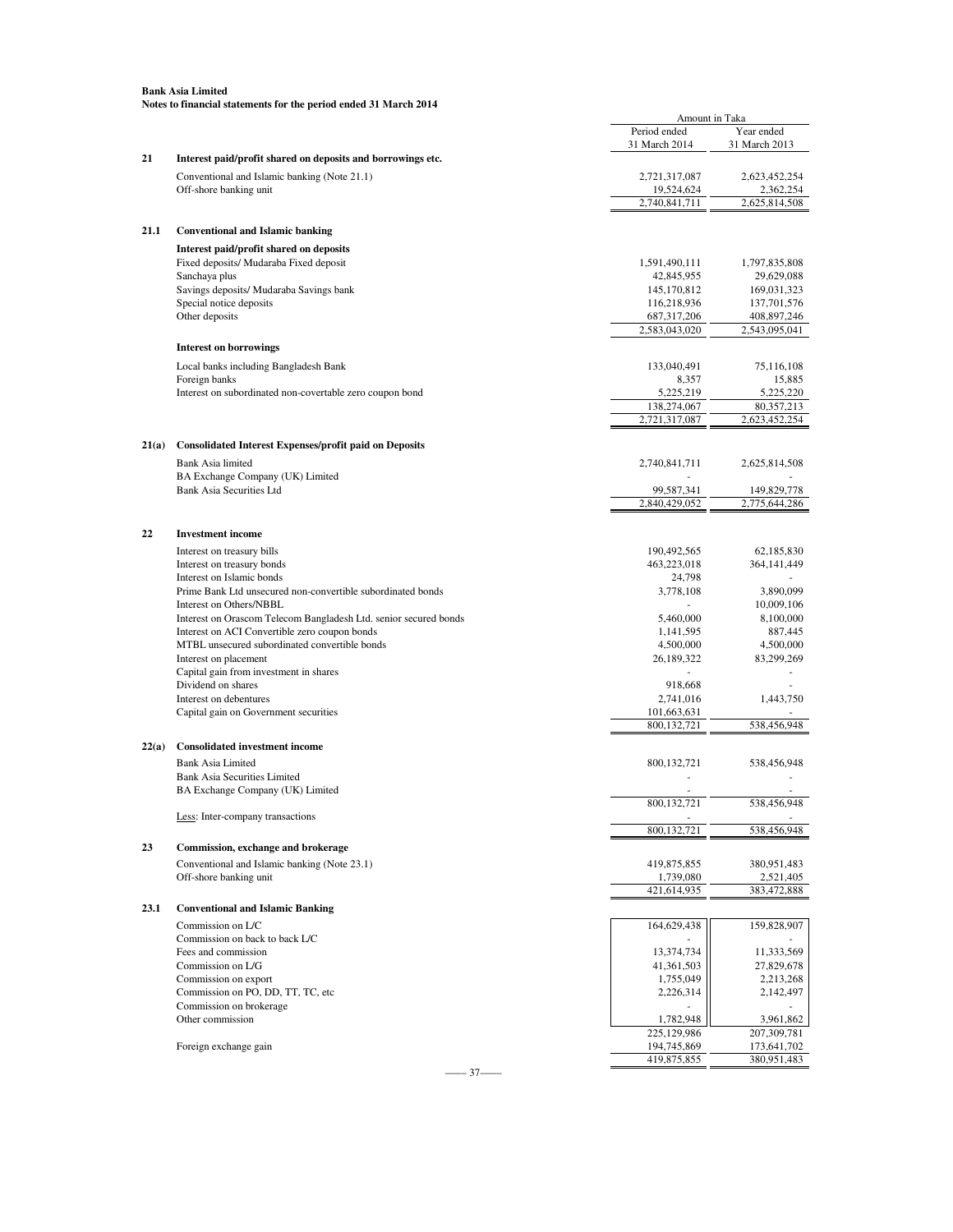|       |                                                        | Amount in Taka |               |
|-------|--------------------------------------------------------|----------------|---------------|
|       |                                                        | Period ended   | Year ended    |
|       |                                                        | 31 March 2014  | 31 March 2013 |
|       |                                                        |                |               |
| 23(a) | <b>Consolidated Commission, exchange and brokerage</b> |                |               |
|       | Bank Asia limited                                      | 421,614,935    | 383,472,888   |
|       | <b>Bank Asia Securities Ltd</b>                        | 33,605,870     | 17,269,087    |
|       | BA Exchange Company (UK) Limited                       | 2,808,520      | 1,991,600     |
|       |                                                        | 458,029,325    | 402,733,575   |
| 24    | Other operating income                                 |                |               |
|       | Conventional and Islamic banking (Note 24.1)           | 103,911,317    | 98,869,266    |
|       | Off-shore banking unit                                 | 1,818,345      | 1,810,858     |
|       |                                                        | 105,729,662    | 100,680,124   |
| 24.1  | <b>Conventional and Islamic banking</b>                |                |               |
|       |                                                        | 1,969,866      | 1,219,200     |
|       | Locker charge                                          | 36, 161, 137   |               |
|       | Service and other charges                              |                | 45,943,565    |
|       | Master/Visa card fees and charges                      | 23,302,819     | 13,305,288    |
|       | Postage/telex/SWIFT/fax recoveries                     | 22,459,008     | 23, 347, 284  |
|       | Non-operating income                                   | 4,836,157      | 2,461,589     |
|       | Rebate on nostro account                               | 13,762,330     | 12,592,340    |
|       | Capital gain on sale of assets                         | 1,420,000      |               |
|       | Income Adjustment - Owned premises                     | 103.911.317    | 98,869,266    |
|       |                                                        |                |               |
| 24(a) | Consolidated other operating income                    |                |               |
|       | <b>Bank Asia Limited</b>                               | 105,729,662    | 100,680,124   |
|       | <b>Bank Asia Securities Ltd</b>                        | 615,850        | (215, 664)    |
|       | BA Exchange Company (UK) Limited                       |                |               |
|       |                                                        | 106, 345, 512  | 100,464,460   |
|       |                                                        |                |               |
| 25    | <b>Salaries and allowances</b>                         |                |               |
|       | Conventional and Islamic banking (Note 25.1)           | 448,112,893    | 339,600,829   |
|       | Off-shore banking unit                                 |                |               |
|       |                                                        | 448,112,893    | 339,600,829   |
|       |                                                        |                |               |
| 25.1  | <b>Conventional and Islamic banking</b>                |                |               |
|       | Basic salary                                           | 139,149,321    | 123,924,090   |
|       | Allowances                                             | 210,384,617    | 179,869,660   |
|       | Festival bonus                                         | 30,000,000     |               |
|       | Gratuity                                               | 10,715,784     | 9,668,967     |
|       | Provident fund contribution                            | 12,863,171     | 11,138,112    |
|       | Performance bonus                                      | 45,000,000     | 15,000,000    |
|       |                                                        | 448,112,893    | 339,600,829   |
| 25(a) | <b>Consolidated Salaries and allowances</b>            |                |               |
|       |                                                        |                |               |
|       | <b>Bank Asia Limited</b>                               | 448,112,893    | 339,600,829   |
|       | Bank Asia Securities Ltd                               | 7,540,726      | 7,409,604     |
|       | BA Exchange Company (UK) Limited                       | 1,819,740      | 2,073,110     |
|       |                                                        | 457, 473, 359  | 349,083,543   |
| 26    | Rent, taxes, insurance, electricity etc.               |                |               |
|       |                                                        |                |               |
|       | Conventional and Islamic banking (Note 26.1)           | 111,738,884    | 94,279,924    |
|       | Off-shore banking unit                                 | 20,336         | 20,335        |
|       |                                                        | 111,759,220    | 94,300,259    |
| 26.1  | <b>Conventional and Islamic banking</b>                |                |               |
|       | Rent, rate and taxes                                   | 76,711,392     | 58,576,230    |
|       | Insurance                                              | 26,722,569     | 26,975,448    |
|       | Power and electricity                                  | 8,304,923      | 8,728,246     |
|       |                                                        | 111,738,884    | 94,279,924    |
|       |                                                        |                |               |
| 26(a) | Consolidated Rent, taxes, insurance, electricity etc.  |                |               |
|       | <b>Bank Asia Limited</b>                               | 111,759,220    | 94,300,259    |
|       | <b>Bank Asia Securities Ltd</b>                        | 2,997,880      | 2,476,112     |
|       | BA Exchange Company (UK) Limited                       | 2,297,620      | 2,126,150     |
|       |                                                        | 117,054,720    | 98,902,521    |
|       |                                                        |                |               |
| 27    | <b>Legal expenses</b>                                  |                |               |
|       | Conventional and Islamic banking (Note 27.1)           | 2,365,850      | 1,556,953     |
|       | Off-shore banking unit                                 |                |               |
|       |                                                        | 2,365,850      | 1,556,953     |
|       |                                                        |                |               |
| 27.1  | <b>Conventional and Islamic Banking</b>                |                |               |
|       | Legal expenses                                         | 2,365,850      | 1,556,953     |
|       | Other professional charges                             |                |               |
|       |                                                        | 2,365,850      | 1,556,953     |

–––– 38––––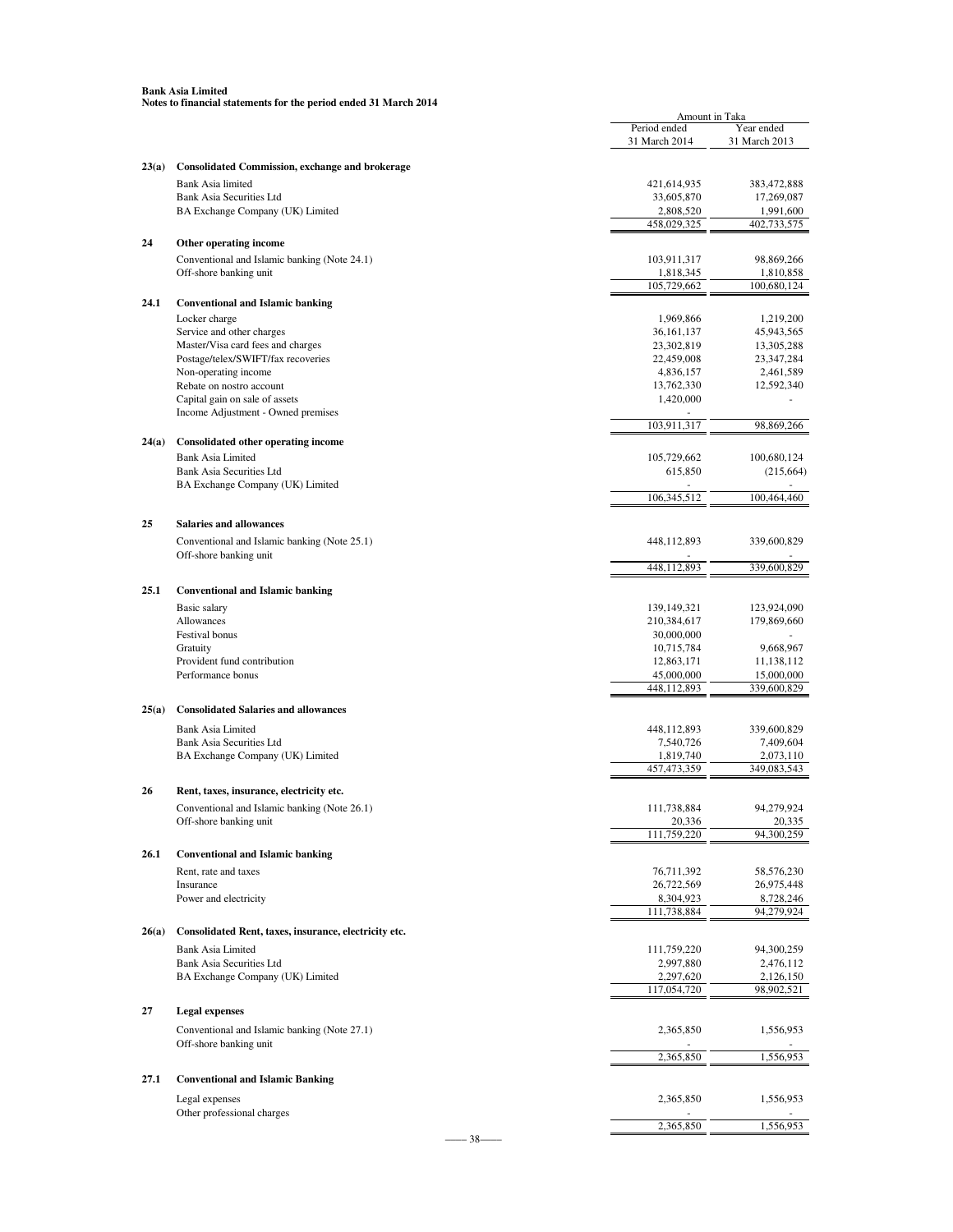|       |                                                                     | Amount in Taka                |                             |
|-------|---------------------------------------------------------------------|-------------------------------|-----------------------------|
|       |                                                                     | Period ended<br>31 March 2014 | Year ended<br>31 March 2013 |
|       |                                                                     |                               |                             |
| 27(a) | <b>Consolidated Legal expenses</b>                                  |                               |                             |
|       | <b>Bank Asia Limited</b>                                            | 2,365,850                     | 1,556,953                   |
|       | <b>Bank Asia Securities Ltd</b><br>BA Exchange Company (UK) Limited | (44, 200)                     | 19,630                      |
|       |                                                                     | 2,321,650                     | 1,576,583                   |
|       |                                                                     |                               |                             |
| 28    | Postage, stamps, telecommunication etc.                             |                               |                             |
|       | Conventional and Islamic banking (Note 28.1)                        | 16,315,279                    | 14,450,358                  |
|       | Off-shore banking unit                                              | 123,025<br>16,438,304         | 152,542<br>14,602,900       |
| 28.1  | <b>Conventional and Islamic banking</b>                             |                               |                             |
|       | Telephone, courier and postage                                      | 11,284,263                    | 9,009,837                   |
|       | Master/VISA card process fee                                        | 531,865                       | 575,259                     |
|       | ATM charge<br>SWIFT and Reuter charge                               | 177,320<br>3,805,349          | 199,522<br>3,943,692        |
|       | Internet                                                            | 516,482                       | 722,048                     |
|       |                                                                     | 16,315,279                    | 14,450,358                  |
| 28(a) | Consolidated Postage, stamps, telecommunication etc.                |                               |                             |
|       | <b>Bank Asia Limited</b>                                            | 16,438,304                    | 14,602,900                  |
|       | <b>Bank Asia Securities Ltd</b>                                     | 644,105                       | 734,289                     |
|       | BA Exchange Company (UK) Limited                                    | 76,570                        | 123,760                     |
|       |                                                                     | 17,158,979                    | 15,460,949                  |
| 29    | Stationery, printing, advertisements etc.                           |                               |                             |
|       | Conventional and Islamic banking (Note 29.1)                        | 14,478,180                    | 16,426,560                  |
|       | Off-shore banking unit                                              | 14,478,180                    | 16,426,560                  |
| 29.1  | <b>Conventional and Islamic banking</b>                             |                               |                             |
|       | Office and security stationery                                      | 6,946,577                     | 7,855,299                   |
|       | Calendar, diary, souvenir, etc                                      | 338,900                       | 3,373,600                   |
|       | ATM card                                                            |                               |                             |
|       | Books and periodicals                                               | 268,282                       | 212,090                     |
|       | Publicity and advertisement                                         | 6,924,421<br>14,478,180       | 4,985,571<br>16,426,560     |
| 29(a) |                                                                     |                               |                             |
|       | Consolidated Stationery, printing, advertisements etc.              |                               |                             |
|       | <b>Bank Asia Limited</b><br>Bank Asia Securities Ltd                | 14,478,180<br>396,925         | 16,426,560                  |
|       | BA Exchange Company (UK) Limited                                    | 31,720                        | 69,062<br>115,310           |
|       |                                                                     | 14,906,825                    | 16,610,932                  |
| 30    | <b>Managing Director's salary and fees</b>                          |                               |                             |
|       | Basic salary                                                        | 1,500,000                     | 1,500,000                   |
|       | House rent allowance                                                | 375,000                       | 375,000                     |
|       | Entertainment allowances                                            | 150,000                       | 150,000                     |
|       | Bonus<br>Utility allowance and others                               | 300,000                       | 300,000                     |
|       | House maintenance allowance                                         | 75,000                        | 75,000                      |
|       | Provident fund                                                      | 150,000                       | 150,000                     |
|       |                                                                     | 2,550,000                     | 2,550,000                   |
| 31    | <b>Directors' fees</b>                                              |                               |                             |
|       | Directors' fees                                                     | 490,000<br>490,000            | 290,000                     |
| 31(a) | <b>Consolidated Directors' fees</b>                                 |                               | 290,000                     |
|       | <b>Bank Asia Limited</b>                                            | 490,000                       | 290,000                     |
|       | Bank Asia Securities Ltd.                                           | 6,900                         |                             |
|       | BA Exchange Company (UK) Limited                                    |                               |                             |
|       |                                                                     | 496,900                       | 290,000                     |
| 32    | <b>Auditors' fees</b>                                               |                               |                             |
|       | Statutory audit fees                                                |                               |                             |
|       | Others                                                              |                               | 34,500<br>34,500            |
|       |                                                                     |                               |                             |
| 32(a) | <b>Consolidated Auditors fees</b>                                   |                               |                             |
|       | <b>Bank Asia Limited</b><br>Bank Asia Securities Ltd                |                               | 34,500                      |
|       | BA Exchange Company (UK) Limited                                    | 195,000                       | 162,500                     |
|       |                                                                     | 195,000                       | 197,000                     |